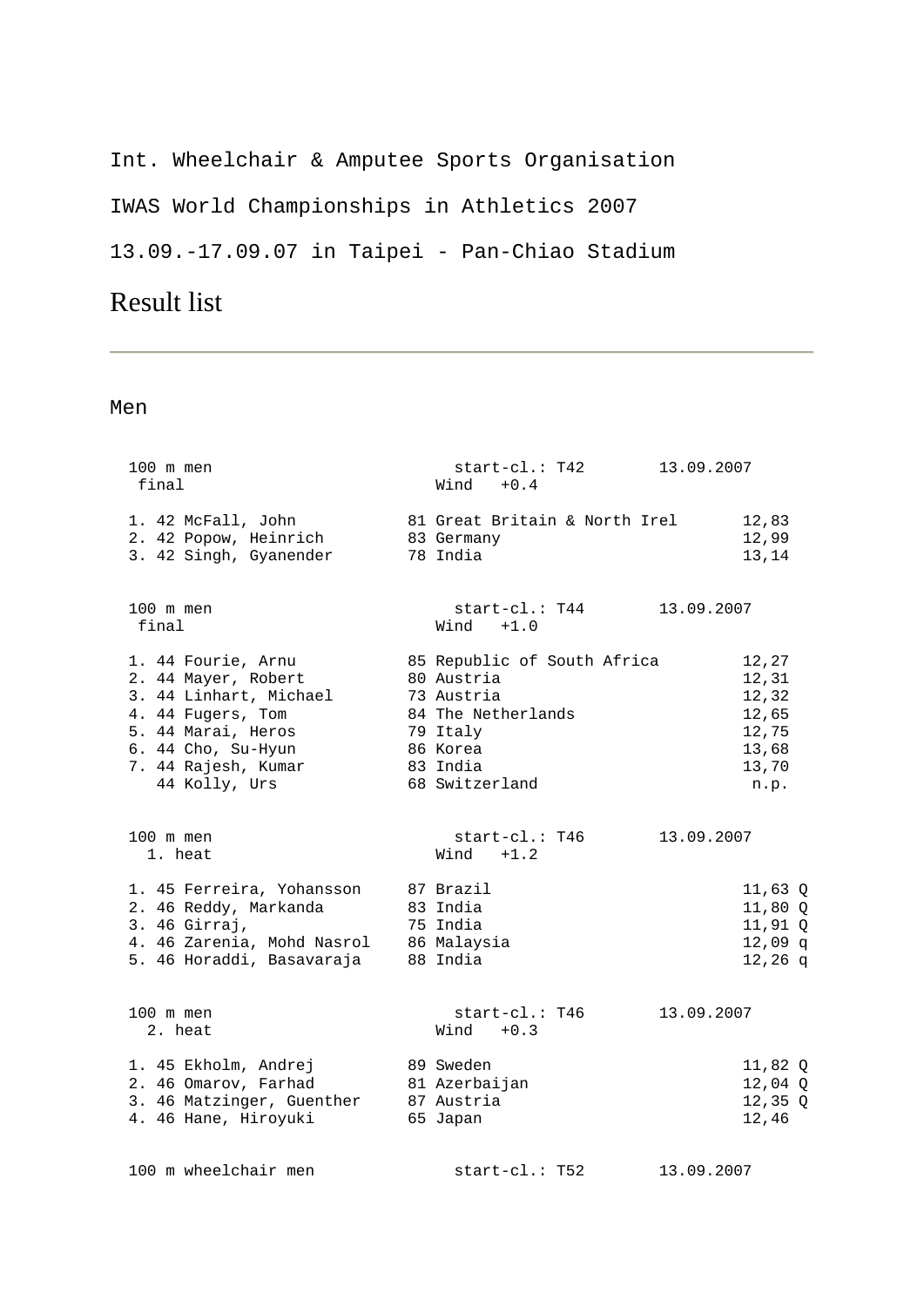final Wind +1.0 1. 52 Boesch, Beat 71 Switzerland 17,52 2. 52 Ting CheeKeong, Eric 72 Singapore 27,31 52 Geierspichler, Thomas 74 Austria n.p. 100 m wheelchair men start-cl.: T53 13.09.2007 1. heat Wind +3.6 1. 53 Krungget, Pichet 75 Thailand 14,75 Q 2. 53 Intasen, Sopa 83 Thailand 14,90 Q 3. 53 Alhbabi, Ayed 76 United Arab Emirates 15,90 Q 4. 53 Jung, Dong Ho 75 Korea 15,94 q 5. 53 Tan, William 57 Singapore 18,07 6. 53 Powell, Richard 70 Great Britain & North Irel 18,29 100 m wheelchair men start-cl.: T53 13.09.2007 2. heat Wind +2.6 1. 53 Lakatos, Brent 80 Canada 15,36 Q 2. 53 Bin Nordin, Mohd Firdau 88 Singapore 15,47 Q 3. 53 Bushell, Michael 90 Great Britain & North Irel 15,99 Q 4. 53 Bani Hashem, Mohammed 85 United Arab Emirates 16,49 q 5. 53 Kaneko, Tomonari 68 Japan 17,39 Example of the computant and the US of Sapan and Times of Sapan and Times and Times of Sapan and Times of Sapan and Times of Sapan and Times and Times of Sapan and Times of Sapan and Times of Sapan and Times of Sapan and T 100 m wheelchair men start-cl.: T54 13.09.2007<br>1. heat  $\begin{array}{ccc} 100 & m \end{array}$  1. heat Wind +2.3 1. 54 Tahti, Leo-Pekka 83 Finland 13,75 Q 2. 54 Hug, Marcel 86 Switzerland 14,69 Q 3. 54 Normandin, Daniel 71 Canada 15,31 q 4. 54 Almers, Niklas 91 Sweden 15,61 5. 54 Schuh, Marc 89 Germany 15,73 6. 54 Park, Jung-Ho 73 Korea 15,73 100 m wheelchair men start-cl.: T54 13.09.2007 2. heat Wind +0.8 1. 54 van Weeghel, Kenny 80 The Netherlands 14,48 Q 2. 54 Lin, Lung Fu 81 Taiwan 15,61 Q 3. 54 Ottosson, Andreas 89 Sweden 15,64 4. 54 Nicholson, Karlos 74 Great Britain & North Irel 16,10 5. 54 Amacher, Maurice 90 Switzerland 16,30 54 Alsulaili, Khaled 70 Kuwait DNS 100 m wheelchair men start-cl.: T54 13.09.2007 3. heat Wind +0.9 1. 54 Konjen, Saichon 83 Thailand 14,45 Q 2. 54 Koysub, Supachai 77 Thailand 14,64 Q 3. 54 Wahoram, Prawat 81 Thailand 15,52 q 4. 54 Mattila, Esa-Pekka 89 Finland 15,71 5. 54 Souza, Thiago 90 Brazil 15,89 6. 54 Kim, Gyu-Dae 84 Korea 15,96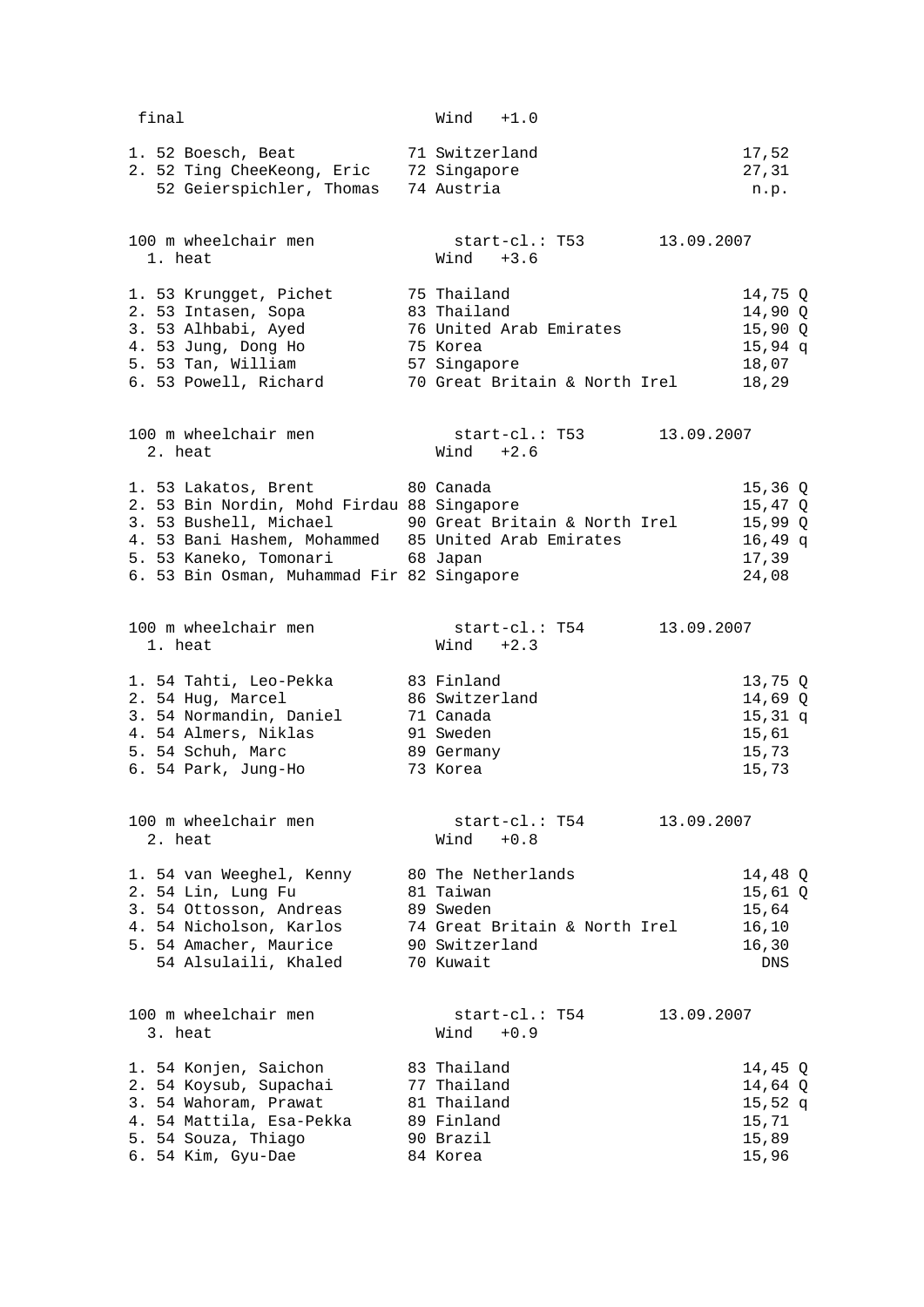| $3:38,14$ Q<br>$3:38,44$ Q<br>86 Great Britain & North Irel<br>$3:38,74$ Q<br>3:39,14<br>3:39,30<br>3:39,94<br>3:40,16                           |
|--------------------------------------------------------------------------------------------------------------------------------------------------|
| 13.09.2007                                                                                                                                       |
| $3:24,24$ Q<br>$3:24,72$ Q<br>$3:25,14$ Q<br>$3:25,24$ q<br>$3:25,44$ q<br>6. 53 Powell, Richard 70 Great Britain & North Irel<br>4:01,22<br>DNF |
| start-cl.: F42-46 13.09.2007                                                                                                                     |
| 1,91                                                                                                                                             |
| 955<br>1,88<br>940                                                                                                                               |
| 1,76<br>880                                                                                                                                      |
| 1,70<br>850                                                                                                                                      |
| 1,58<br>790                                                                                                                                      |
| 1,54                                                                                                                                             |
| 770<br>1,35<br>756                                                                                                                               |
|                                                                                                                                                  |

|  |  | 1,88 1,91 1,96 |  |  |  |
|--|--|----------------|--|--|--|
|  |  |                |  |  |  |

| Boetzel | xxx |     |
|---------|-----|-----|
| Suzuki  |     | xxx |

|                                           |         |              |     |                          |    |       | 130 135 140 150 154 158 162 166 170 173 176 179 182 185 |          |         |                   |         |                   |                       |   |
|-------------------------------------------|---------|--------------|-----|--------------------------|----|-------|---------------------------------------------------------|----------|---------|-------------------|---------|-------------------|-----------------------|---|
| Suzuki T.                                 |         |              |     |                          |    |       |                                                         |          |         |                   |         |                   | $\circ$               | ∩ |
| Boetzel R.                                |         | $\sim$ $  -$ |     |                          |    |       |                                                         |          |         | $\qquad \qquad -$ | $\circ$ | $\qquad \qquad -$ | $\circ$<br>$\sim$ $-$ |   |
| Stathopoulos M. - - - - - - - 0           |         |              |     |                          |    |       |                                                         | $\Omega$ | $\circ$ | XO                | XO      | $\mathbf{x}$      | XX                    |   |
| Hosanagara Na G.- $-$ - $\circ$ o o o o o |         |              |     |                          |    |       |                                                         |          | XXO XXX |                   |         |                   |                       |   |
| Kaluziak L.                               |         | $\sim$ $  -$ |     | $\Omega$                 | XO | XO XX |                                                         |          |         |                   |         |                   |                       |   |
| Madlihat H. -                             |         |              |     | $\overline{\phantom{0}}$ | XO | XXX   |                                                         |          |         |                   |         |                   |                       |   |
| Anand P.                                  | $\circ$ | xо           | xxx |                          |    |       |                                                         |          |         |                   |         |                   |                       |   |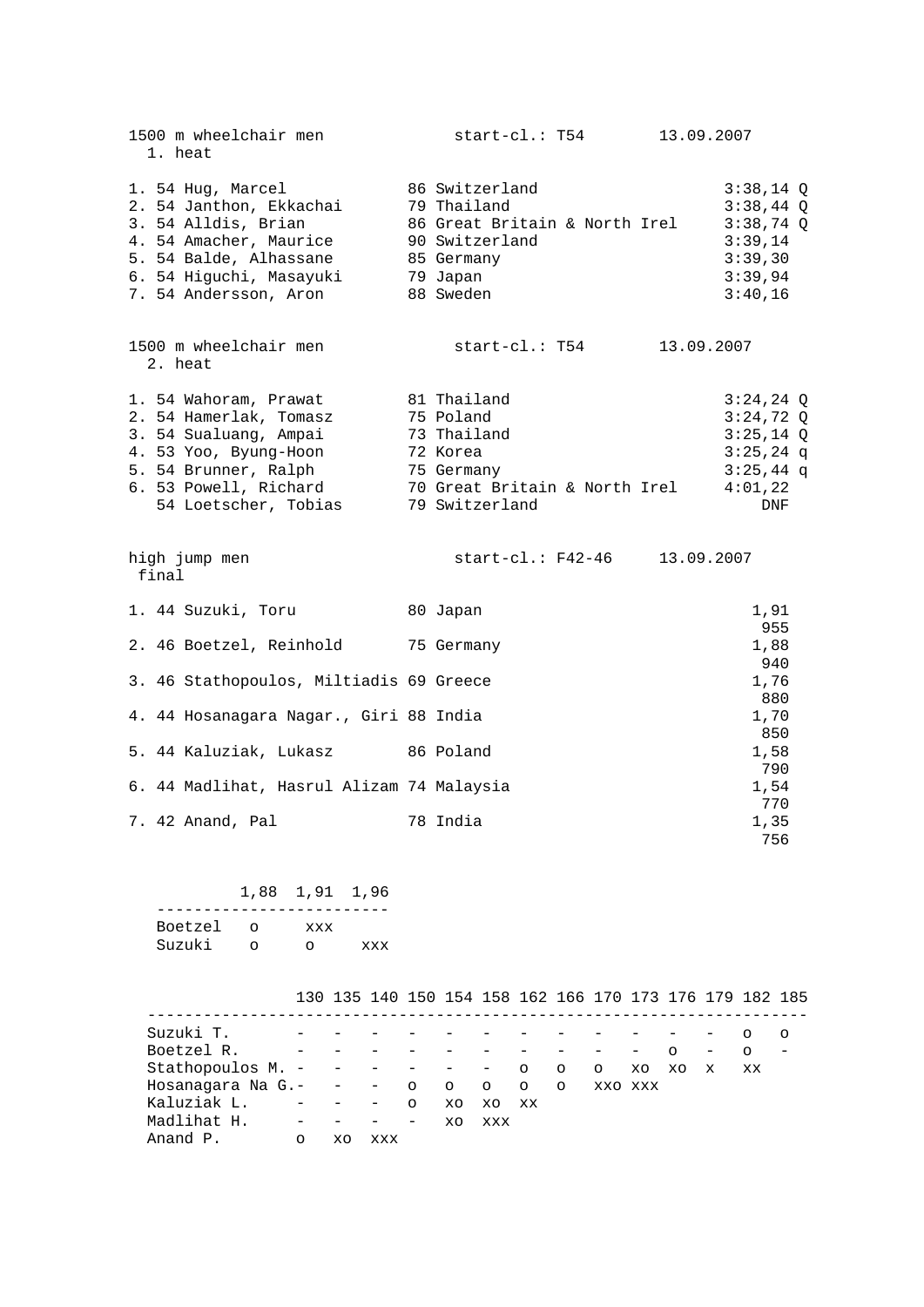shot put men 4 kg start-cl.: F40 13.09.2007 final 1. 40 Mester, Mathias 86 Germany 10,46 x 9,68 9,93 9,79 10,46 9,93 2. 40 Margoc, Marek 76 Slovakia 10,03 9,71 9,97 x 9,65 10,00 10,03 3. 40 Langer, Lutz 70 Germany 9,20 8,95 x 9,20 8,82 9,12 8,67 4. 40 Martin, Andrew 87 Great Britain & North Irel 7,10 6,18 6,88 6,94 6,50 7,10 6,79 5. 40 Alafari, Eisa 78 United Arab Emirates 6,17 6,10 6,12 6,07 6,14 x 6,17 6. 40 Kyathanahalli V.I, Venk 68 India 5,19 x 5,19 4,81 4,80 x x New world record by Mathias Mester (GER) shot put men  $2/3$ kg - wheelchair start-cl.: F52/F53 13.09.2007 final 1. 52 Apinis, Aigars 73 Latvia 9,42 9,13 8,81 9,18 9,15 9,17 9,42 1032 2. 53 Fernantes, Chejon 50 Greece 60 and 50 Greece 50 and 50 and 50 and 50 and 50 and 50 and 50 and 50 and 50 7,88 7,78 7,69 7,56 7,86 7,63 969 3. 53 Daktilidis, Damianos 66 Greece 7,69 7,38 7,53 7,60 x 7,41 7,69 946 4. 52 Glagla, Rico 72 Germany 8,02 7,62 7,86 7,97 7,83 8,02 7,94 878 5. 52 Prill, Hans-Ulrich 58 Germany 7,86 7,22 7,69 7,06 7,56 7,86 7,81 861 New world record by Aigars Apinis (LAT) discus men 1,0 kg - wheelchair start-cl.: F57 13.09.2007 final 1. 57 Eshani Shakib, Javid 84 Islamic Republic of Iran 39,08 36,25 39,08 38,92 33,86 x x 2. 57 Moradi, Mehdi 81 Islamic Republic of Iran 39,01 31,08 36,99 36,47 36,64 34,87 39,01 3. 57 Stephens, Nathan 88 Great Britain & North Irel 36,88 36,48 36,88 33,85 x 35,78 32,70 4. 57 Stringer, Benjamin 80 Great Britain & North Irel 30,79 30,28 30,79 28,75 x 29,88 30,06 5. 57 McCarthy, James 72 Ireland 28,67 McCartily, James<br>27,23 28,67 27,57 27,37 27,79 x 6. 57 Jayaseelan, Ranjith Kum 74 India 27,64 27,64 24,34 25,96 x 23,74 7. 57 Nalin, Maurizio 56 Italy 26,27<br>23,95 x 25,05 26,27 x x 26,27<br>26 Particular 27 Continuus 24 Mars 26 November 2002  $23,95$  x  $25,05$   $26,27$ 8. 57 Chong, Kam Lon 64 Macao 12,27  $x 11,99$   $12,27$  x - - - 57 Huseynov, Alibala 68 Azerbaijan DNS DNS 57 Almass, Ali Mohd A 70 Qatar DQ  $DQ$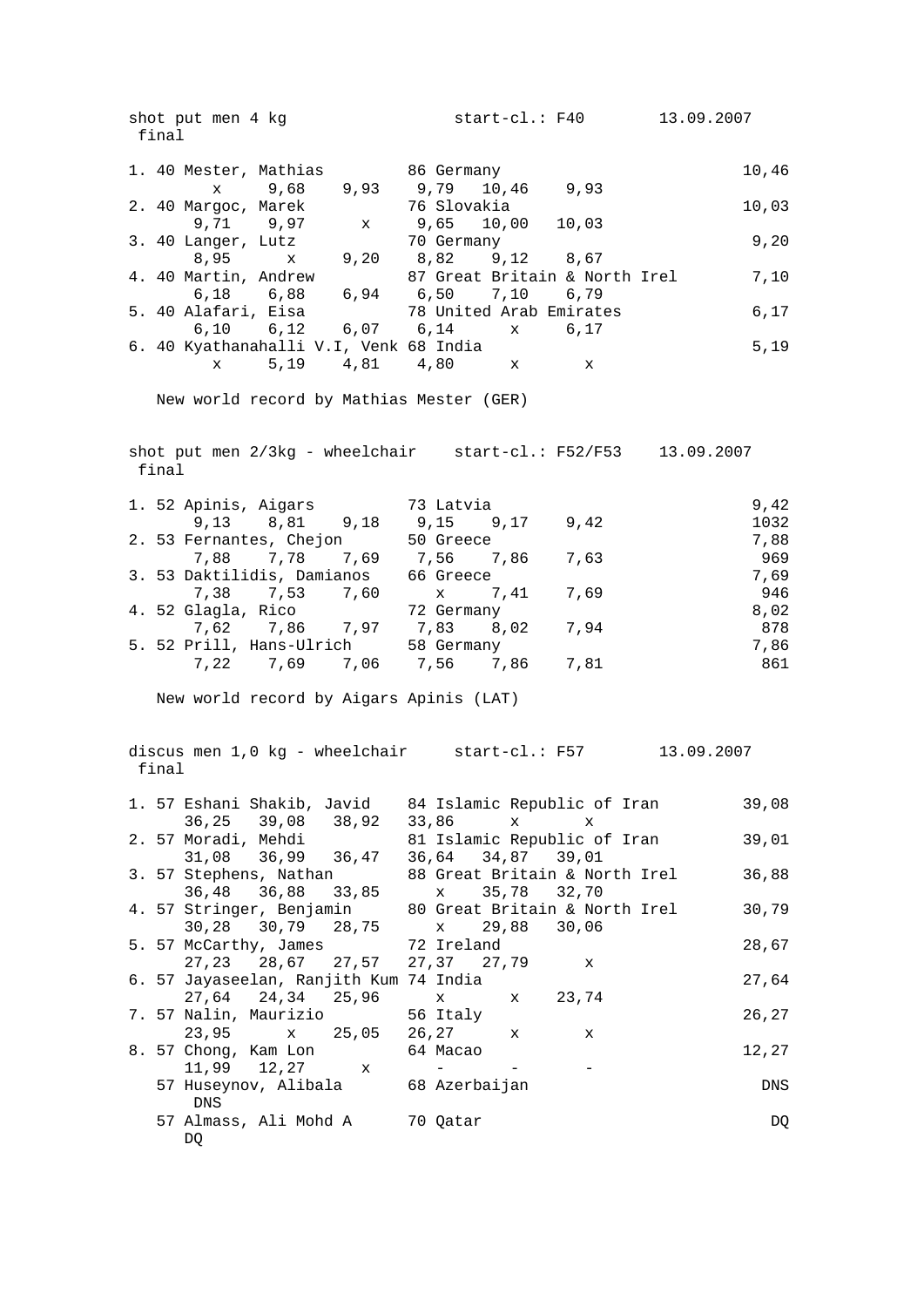| final |                   | discus men 1,0 kg - wheelchair                         |  |  | start-cl.: F58              | 13.09.2007 |       |
|-------|-------------------|--------------------------------------------------------|--|--|-----------------------------|------------|-------|
|       |                   | 1. 58 Naderloo, Habibollah                             |  |  | 77 Islamic Republic of Iran |            | 48,59 |
|       | 48,59 46,50 48,33 |                                                        |  |  | x 48,07 45,50               |            |       |
|       |                   | 2. 58 Kamalifard, Alireza 177 Islamic Republic of Iran |  |  |                             |            | 47,83 |
|       |                   | 47.83 46.25 47.02 44.18 44.65 47.12                    |  |  |                             |            |       |
|       |                   | 3. 58 Subbaiah, Thirumalai K. 76 India                 |  |  |                             |            | 35,58 |
|       |                   | 33,71 31,77 35,58 x 34,24 33,95                        |  |  |                             |            |       |
|       |                   | 4. 58 Lin, Cheng Yin 82 Taiwan                         |  |  |                             |            | 27,66 |
|       |                   | x x 19,15 x x 27,66                                    |  |  |                             |            |       |
|       |                   |                                                        |  |  |                             |            |       |

### Women

| 100 m women<br>final            | start-cl.: T42<br>13.09.2007<br>$Wind + 0.6$          |           |
|---------------------------------|-------------------------------------------------------|-----------|
| 1. 42 Roozen, Annette           | 76 The Netherlands                                    | 16,72     |
| 2. 42 Smits, Marije             | 86 The Netherlands                                    | 19,10     |
| 3. 42 Holen, Elin               | 77 Norway                                             | 21, 13    |
| 42 Zielinska, Ewa               | 72 Poland                                             | DNF       |
| 100 m women<br>1. heat          | start-cl.: T44<br>13.09.2007<br>$-0.4$<br>Wind        |           |
| 1. 44 Holmes, April             | 73 United States of America                           | 14,11 Q   |
| 2. 44 Reid, Stefanie            | 84 Canada                                             | 14,36 Q   |
| 3. 44 Hoefte, Astrid            | 78 Germany                                            | $14,65$ Q |
| 4. 44 Zijl, Agnes               | 75 The Netherlands                                    | $16,34$ q |
| 5. 44 Takado, Fumiko            | 73 Japan                                              | 17,09     |
| 100 m women<br>2. heat          | start-cl.: T44<br>13.09.2007<br>$Wind + 0.7$          |           |
| 1. 44 Green, Katrin             | 85 Germany                                            | 14,34 Q   |
| 2. 44 Horan, Kate               | 75 New Zealand                                        | 14,37 Q   |
| 3. 44 Marais, Sarisa            | 83 Republic of South Africa                           | $15,49$ Q |
| 4. 44 Czarnecka, Joanna         | 85 Poland                                             | $15,61$ q |
| 100 m women<br>final            | start-cl.: T46<br>13.09.2007<br>Wind $+0.3$           |           |
| 1. 46 Fiodorow, Alicja          | 85 Poland                                             | 12,89     |
| 2. 46 Mayer, Anna               | 78 Poland                                             | 13,32     |
| 3. 46 Darimont, Laura           | 91 Germany                                            | 13,71     |
| 4. 46 Mettes, Marijke           | 85 The Netherlands                                    | 13,97     |
| 5. 46 Gajarska, Lenka           | 85 Slovakia                                           | 14,14     |
| 6. 46 Arnold, Kate              | 88 Great Britain & North Irel                         | 14,53     |
| 7. 45 Santos, Mariane           | 91 Brazil                                             | 15,68     |
| 100 m wheelchair women<br>final | $start\text{-}cl.$ : T52<br>13.09.2007<br>$Wind +2.0$ |           |
| 1. 52 Stilwell, Michelle        | 74 Canada                                             | 20,89     |
| 2. 52 Schmid, Pia               | 69 Switzerland                                        | 22,20     |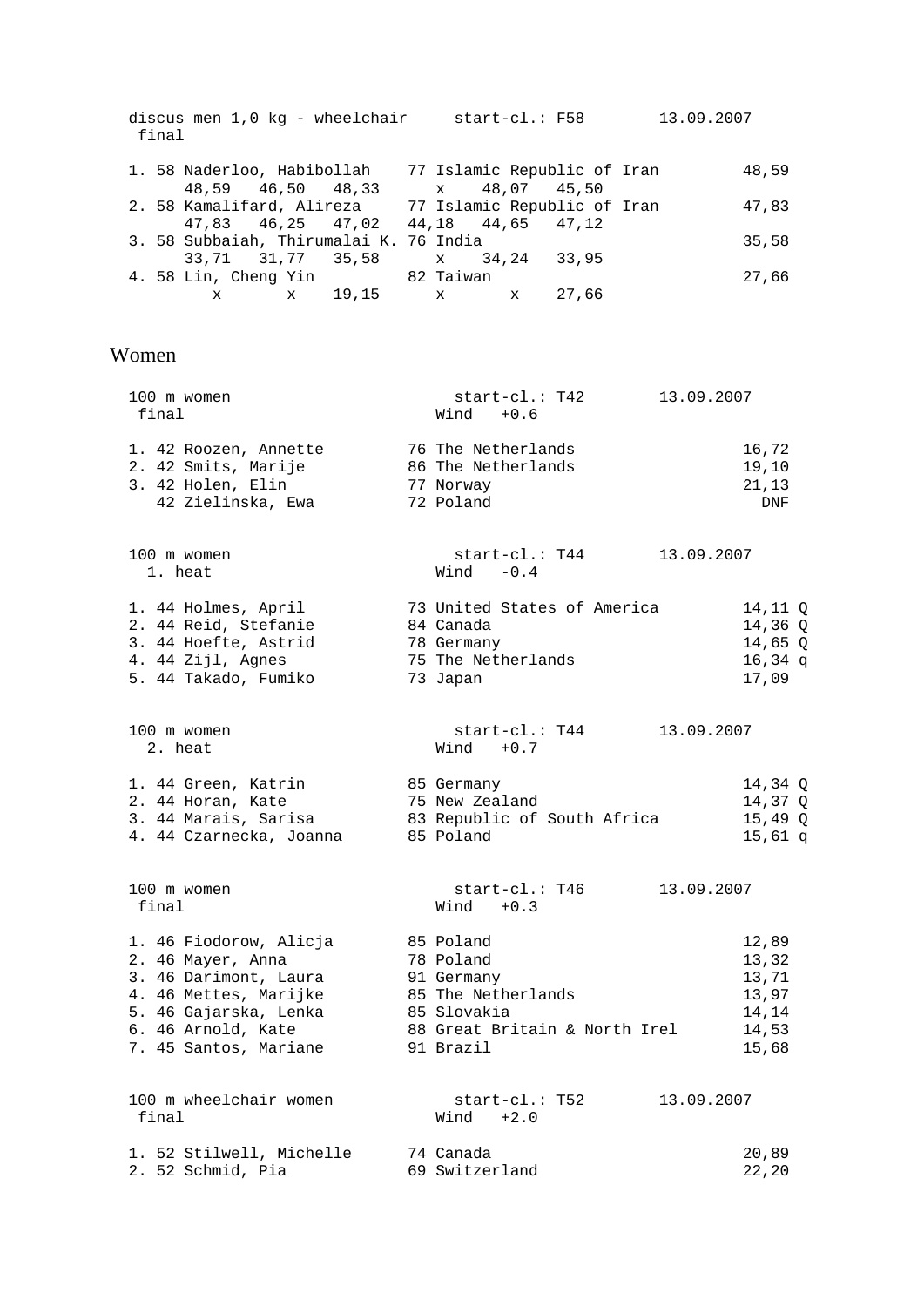3. 52 Yamaki, Tomomi 71 Japan 22,56 4. 52 Pearson, Josie 86 Great Britain & North Irel 25,10 and 1.52 Pearson, Josie 1.52 Binte Saat, Norsilawah 77 Singapore<br>1.52 Binte Saat, Norsilawah 77 Singapore 26,46 100 m wheelchair women start-cl.: T53/T54 13.09.2007 final Wind +2.6 1. 54 Schaer, Manuela 84 Switzerland 17,35 2. 54 Hunkeler, Edith 72 Switzerland 17,48 3. 54 Chen, Yu Lien 81 Taiwan 17,79 4. 54 Wafula Strike, Anne 69 Great Britain & North Irel 17,84 5. 54 Dettmann, Sofia 74 Sweden 18,06 6. 54 Lustenberger, Jasmin 92 Switzerland 18,40 7. 53 Porcellato, Francesca 70 Italy 18,58 8. 54 Hamzah, Julie 74 Great Britain & North Irel 19,13 1500 m wheelchair women start-cl.: T54 13.09.2007 final 1. 54 Hunkeler, Edith 72 Switzerland 3:37,75 2. 54 Graf, Sandra 69 Switzerland 3:42,54 3. 54 Wallengren, Gunilla 39 Sweden 3:49,16 4. 53 Porcellato, Francesca 70 Italy 4:10,10 5. 54 Buess, Simone 81 Switzerland 4:26,28 high jump women start-cl.: F46 13.09.2007 final 1. 46 Gajarska, Lenka 1985 Slovakia 1,58 120 125 130 135 140 145 150 154 158 162 166 170 173 176 ----------------------------------------------------------------------- Gajarska L. - - - - - - xo o xo xxx long jump women start-cl.: F44 13.09.2007 final 1. 44 Scherney, Andrea 66 Austria 4,79 4,55 x x 4,66 4,73 4,79  $-1.5$   $-1.0$   $-1.1$   $-2.4$  2. 44 Reid, Stefanie 84 Canada 4,78 x 4,26 4,60 4,78 4,71 4,50  $-1.0$   $-1.3$   $+1.7$   $-0.8$   $-0.7$ 3. 44 Hoefte, Astrid 78 Germany 1,69 x 4,43 4,69 4,31 4,46 4,49  $-1.5$   $+0.7$   $-0.6$   $-0.7$   $-2.6$  4. 44 Green, Katrin 85 Germany 4,19  $4,19$  - - - - - - $-2.6$  5. 44 Czarnecka, Joanna 85 Poland 4,05 x 3,57 4,05 3,38 x x -0.8 0.0 +0.3 44 Holmes, April 73 United States of America DNS DNS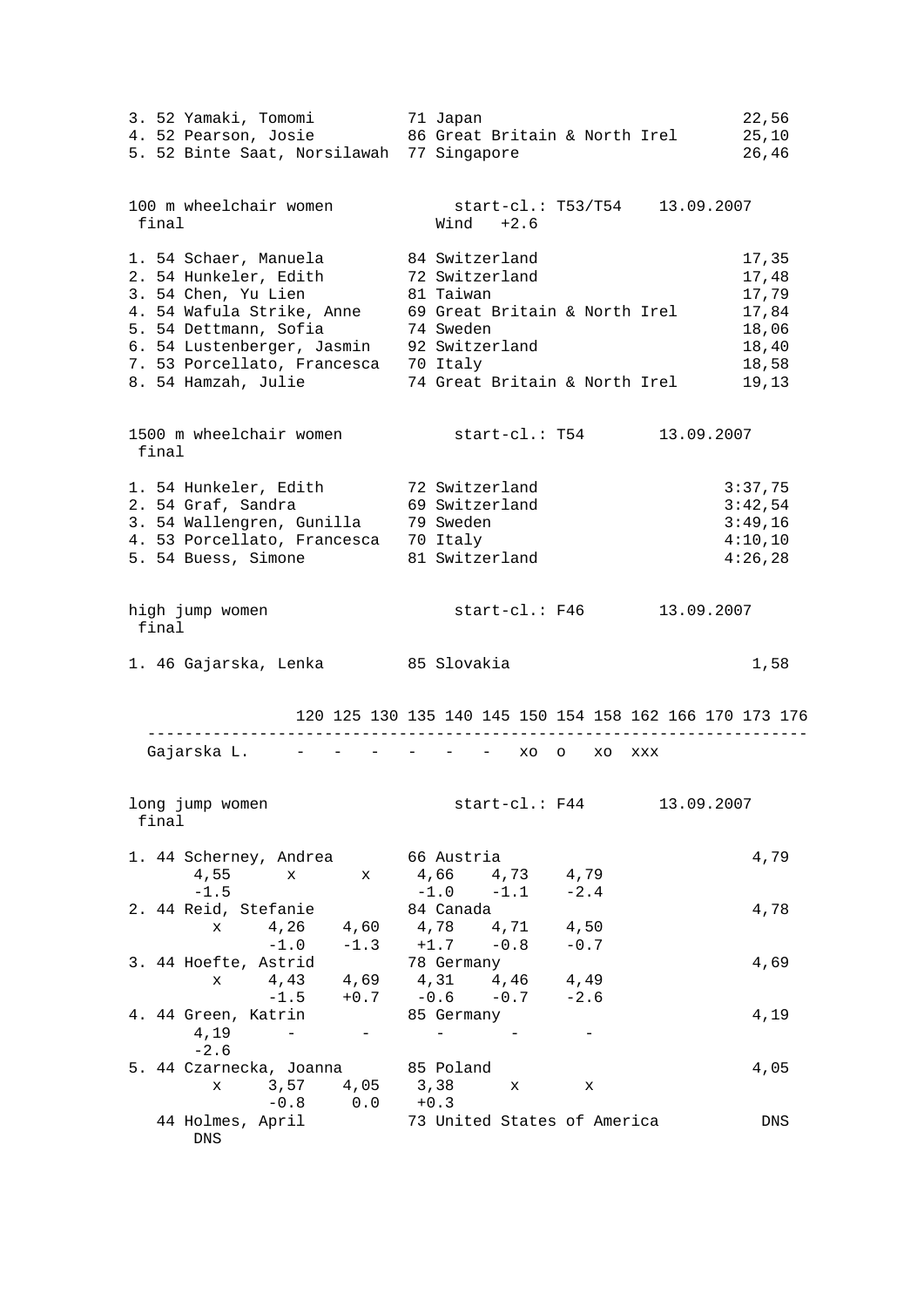| long jump women<br>final                                       |  |             | start-cl.: F46 | 13.09.2007 |            |  |  |
|----------------------------------------------------------------|--|-------------|----------------|------------|------------|--|--|
| 1. 46 Gajarska, Lenka                                          |  | 85 Slovakia |                |            | 5,49       |  |  |
| 5,30 5,00 5,31 5,41 5,49 5,38                                  |  |             |                |            |            |  |  |
| $-1.2$ 0.0 $-0.5$ $-1.5$ $-0.9$ $-0.3$                         |  |             |                |            |            |  |  |
| 2. 46 Darimont, Laura                                          |  | 91 Germany  |                |            | 4,79       |  |  |
| 4,46 4,79 4,62                                                 |  |             |                |            |            |  |  |
| $-2.4 + 0.4 - 1.0$                                             |  |             |                |            |            |  |  |
| 3. 45 Santos, Mariane                                          |  | 91 Brazil   |                |            | 3,67       |  |  |
| x x 3,53 3,65 x 3,67                                           |  |             |                |            |            |  |  |
|                                                                |  | $-0.6 -2.3$ |                | $+0.4$     |            |  |  |
|                                                                |  |             |                |            |            |  |  |
| shot put women $3/4kg$ - wheelchair start-cl.: F56-58<br>final |  |             |                |            | 13.09.2007 |  |  |

|  | 1. 56 Willing, Martina 59 Germany                         |           |      | 8,37 |
|--|-----------------------------------------------------------|-----------|------|------|
|  | 8,01 8,17 8,31 8,37 8,17 8,24                             |           |      | 721  |
|  | 2. 58 Montazeri Ghahja., Fate 78 Islamic Republic of Iran |           |      | 9,01 |
|  | 8,97 8,63 8,85 9,01 8,78                                  |           | 8,63 | 602  |
|  | 3. 56 Regan, Lorraine 50 Po Ireland                       |           |      | 5,80 |
|  | 5,80 5,63 5,62                                            | 5,72 5,73 | 5,58 | 499  |
|  | 4. 57 Kuong, Sio Ieng                                     | 67 Macao  |      | 4.93 |
|  | 4,48 4,55 4,69                                            | 4,93 4,56 | 4,56 | 361  |

New world record by Martina Willing (GER)

 shot put women 3 kg - wheelchair start-cl.: F53/F55 13.09.2007 final

|                      |                        |                      | 1. 55 Buggenhagen, Marianne           | 53 Germany |  |      | 8,40 |
|----------------------|------------------------|----------------------|---------------------------------------|------------|--|------|------|
|                      |                        |                      | 7,88 7,96 8,14                        | 8,03 8,40  |  | 8,20 | 741  |
|                      | 2. 53 Tallon, Rosemary |                      |                                       | 63 Ireland |  |      | 3,88 |
|                      |                        | $3.84$ $3.26$ $3.44$ |                                       | 3,08 3,88  |  | 3,59 | 477  |
| 3. 55 Law, King Kiew |                        |                      | 60 Malaysia                           |            |  | 5.12 |      |
|                      |                        | 4,68 4,96 4,61       |                                       | 5,12 4,95  |  | 4,46 | 452  |
|                      |                        |                      | 4. 55 Krishnamurthy, Malathi 58 India |            |  |      | 5,02 |
|                      |                        |                      | 4,73 4,95 4,90 5,02 4,94              |            |  | 4,87 | 443  |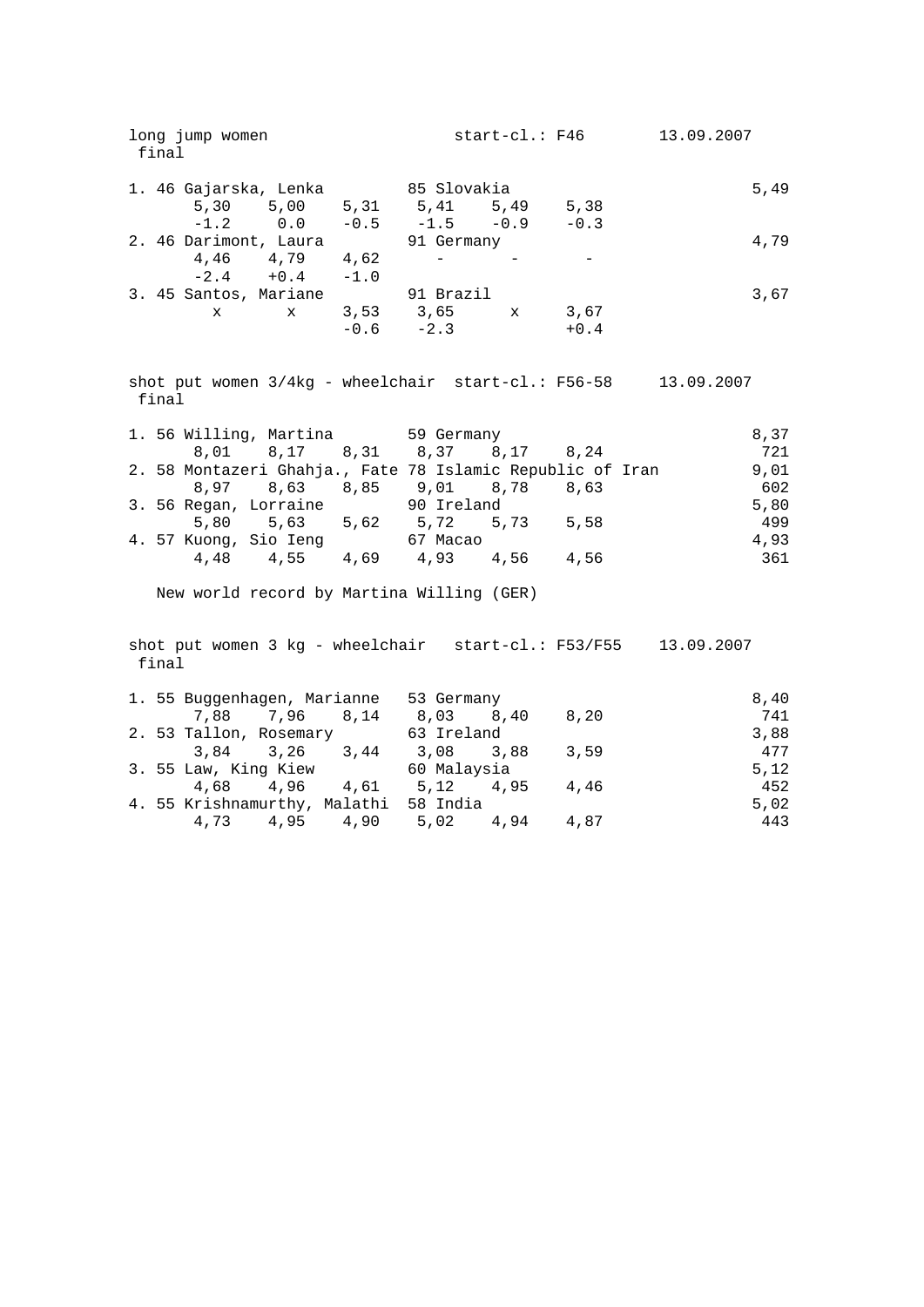# Int. Wheelchair & Amputee Sports Organisation IWAS World Championships in Athletics 2007 13.09.-17.09.07 in Taipei - Pan-Chiao Stadium

# Result list

| 200 m men<br>final                                                                                                                                                                         | $start-c1$ .: T42<br>Wind $-1.4$                                                                   | 14.09.2007                                                  |
|--------------------------------------------------------------------------------------------------------------------------------------------------------------------------------------------|----------------------------------------------------------------------------------------------------|-------------------------------------------------------------|
| 1. 42 McFall, John<br>2. 42 Popow, Heinrich<br>3. 42 Singh, Gyanender                                                                                                                      | 81 Great Britain & North Irel<br>83 Germany<br>78 India                                            | 26, 20<br>28,51<br>28,99                                    |
| 200 m men<br>final                                                                                                                                                                         | start-cl.: T44<br>$Wind -0.9$                                                                      | 14.09.2007                                                  |
| 1. 44 Mayer, Robert<br>2. 44 Fourie, Arnu<br>3. 44 Kolly, Urs<br>4. 44 Rajesh, Kumar<br>5. 44 Singh, Balwan<br>6. 44 Cho, Su-Hyun                                                          | 80 Austria<br>85 Republic of South Africa<br>68 Switzerland<br>83 India<br>81 India<br>86 Korea    | 24,63<br>25, 15<br>27,58<br>28,09<br>30,83<br>52,18         |
| 200 m men<br>final                                                                                                                                                                         | start-cl.: T46<br>$Wind +2.3$                                                                      | 14.09.2007                                                  |
| 1. 45 Ferreira, Yohansson<br>2. 46 Aresti, Antonis<br>3. 46 Polishuk, Aleksandr<br>4. 45 Ekholm, Andrej<br>5. 46 Omarov, Farhad<br>6. 46 Matzinger, Guenther<br>7. 46 Zarenia, Mohd Nasrol | 87 Brazil<br>83 Cyprus<br>78 Azerbaijan<br>89 Sweden<br>81 Azerbaijan<br>87 Austria<br>86 Malaysia | 22,57<br>22,64<br>23,95<br>24,00<br>24,21<br>24,23<br>24,26 |
| 200 m wheelchair men<br>final                                                                                                                                                              | $start-c1.: T52$<br>$Wind + 0.3$                                                                   | 14.09.2007                                                  |
| 1. 52 Boesch, Beat<br>2. 52 Ueyonabaru, Hirokazu<br>3. 52 Ting CheeKeong, Eric                                                                                                             | 71 Switzerland<br>71 Japan<br>72 Singapore                                                         | 31,98<br>35, 20<br>55,81                                    |
| 200 m wheelchair men<br>1. heat                                                                                                                                                            | start-cl.: T53<br>$Wind -2.0$                                                                      | 14.09.2007                                                  |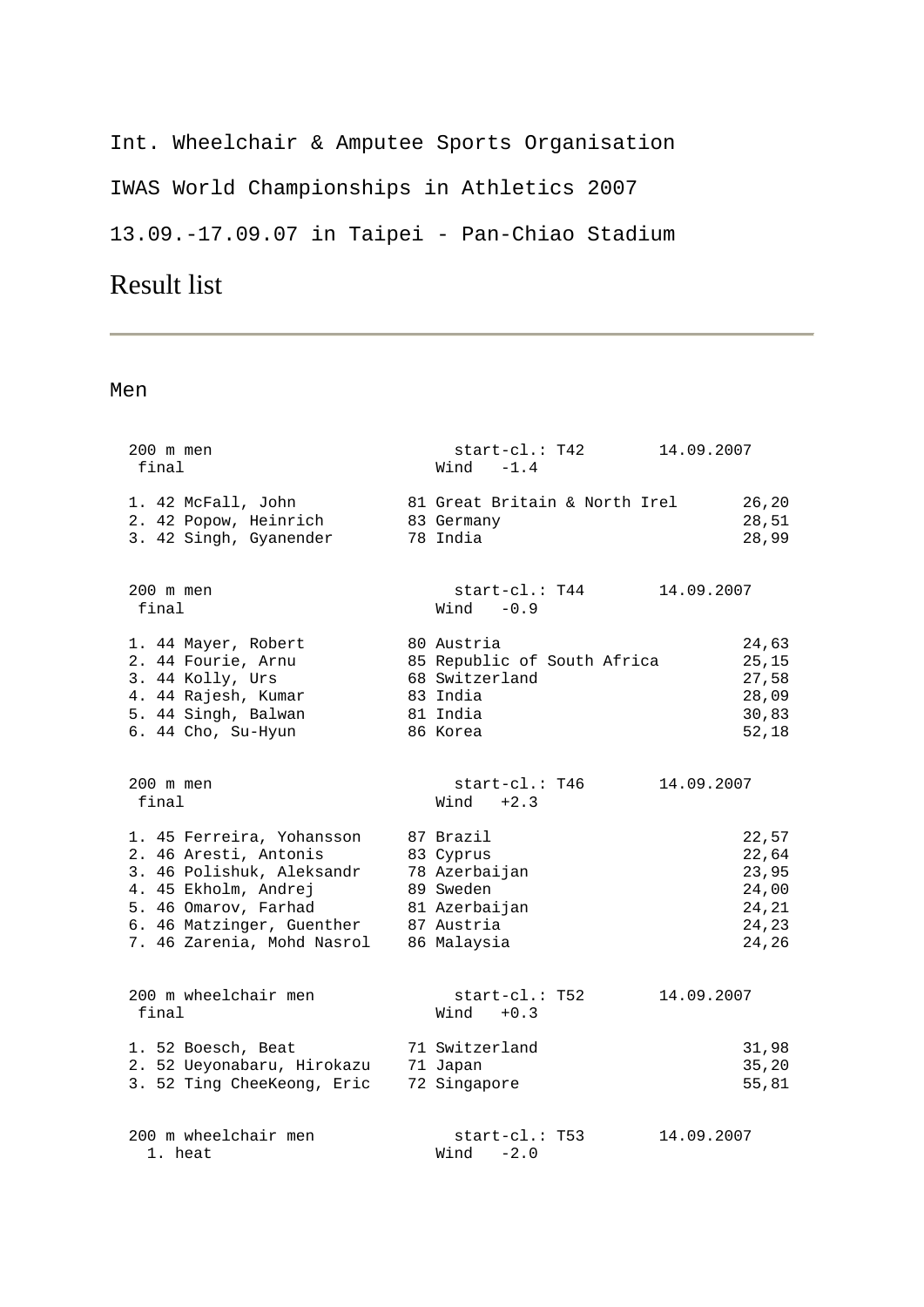| 1. 53 Krungget, Pichet<br>2. 53 Alhbabi, Ayed<br>3. 53 Jung, Dong Ho<br>4. 53 Bin Nordin, Mohd Firdau 88 Singapore<br>5. 53 Bushell, Michael<br>6. 53 Tan, William                                  | 75 Thailand<br>76 United Arab Emirates<br>75 Korea<br>90 Great Britain & North Irel<br>57 Singapore      |            | $27,53$ Q<br>29,08 Q<br>29,72 Q<br>30,01 q<br>$31,17$ q<br>34,76                     |
|-----------------------------------------------------------------------------------------------------------------------------------------------------------------------------------------------------|----------------------------------------------------------------------------------------------------------|------------|--------------------------------------------------------------------------------------|
| 200 m wheelchair men<br>2. heat                                                                                                                                                                     | $start-c1.: T53$<br>$Wind + 0.8$                                                                         | 14.09.2007 |                                                                                      |
| 1. 53 Lakatos, Brent<br>2. 53 Intasen, Sopa<br>3. 53 Bani Hashem, Mohammed 85 United Arab Emirates<br>4. 53 Kaneko, Tomonari<br>5. 53 Powell, Richard<br>6. 53 Bin Osman, Muhammad Fir 82 Singapore | 80 Canada<br>83 Thailand<br>68 Japan<br>70 Great Britain & North Irel                                    |            | $27,36$ Q<br>$27,36$ Q<br>$29, 29$ Q<br>31, 21<br>32,84<br>49,93                     |
| 200 m wheelchair men<br>1. heat                                                                                                                                                                     | $start-c1: T54$<br>Wind $-0.7$                                                                           | 14.09.2007 |                                                                                      |
| 1. 54 van Weeghel, Kenny<br>2. 54 Hug, Marcel<br>3. 54 Sualuang, Ampai<br>4. 54 Almers, Niklas<br>5. 54 Normandin, Daniel<br>6. 54 Mattila, Esa-Pekka<br>7. 54 Alazemi, Naser                       | 80 The Netherlands<br>86 Switzerland<br>73 Thailand<br>91 Sweden<br>71 Canada<br>89 Finland<br>67 Kuwait |            | $25,91$ Q<br>$26, 26$ Q<br>$27,06$ q<br>$27,33 \text{ q}$<br>28,21<br>29,51<br>29,65 |
| 200 m wheelchair men<br>2. heat                                                                                                                                                                     | start-cl.: T54<br>Wind $-2.1$                                                                            | 14.09.2007 |                                                                                      |
| 1. 54 Tahti, Leo-Pekka<br>2. 54 Konjen, Saichon<br>3. 54 Schuh, Marc<br>4. 54 Kim, Gyu-Dae<br>5. 54 Nicholson, Karlos<br>6. 54 Amacher, Maurice                                                     | 83 Finland<br>83 Thailand<br>89 Germany<br>84 Korea<br>74 Great Britain & North Irel<br>90 Switzerland   |            | $26, 25$ Q<br>26,48 Q<br>28,68<br>28,97<br>28,98<br>29,47                            |
| 200 m wheelchair men<br>3. heat                                                                                                                                                                     | start-cl.: T54<br>$-0.3$<br>Wind                                                                         | 14.09.2007 |                                                                                      |
| 1. 54 Koysub, Supachai<br>2. 54 Ottosson, Andreas<br>3. 54 Park, Jung-Ho<br>4. 54 Alldis, Brian<br>5. 54 Alsulaili, Khaled<br>6. 54 Souza, Thiago                                                   | 77 Thailand<br>89 Sweden<br>73 Korea<br>86 Great Britain & North Irel<br>70 Kuwait<br>90 Brazil          |            | 26,23 Q<br>$27,28$ Q<br>27,54<br>27,59<br>28,29<br>28,95                             |
| 800 m wheelchair men<br>1. heat                                                                                                                                                                     | start-cl.: T54                                                                                           | 14.09.2007 |                                                                                      |
| 1. 54 Wahoram, Prawat<br>2. 54 Sualuang, Ampai<br>3. 54 Hamerlak, Tomasz<br>4. 54 Alldis, Brian<br>5. 54 Almers, Niklas                                                                             | 81 Thailand<br>73 Thailand<br>75 Poland<br>86 Great Britain & North Irel<br>91 Sweden                    |            | $1:40,30$ Q<br>$1:40,59$ Q<br>$1:40,88$ Q<br>$1:46,28$ q<br>1:49,12                  |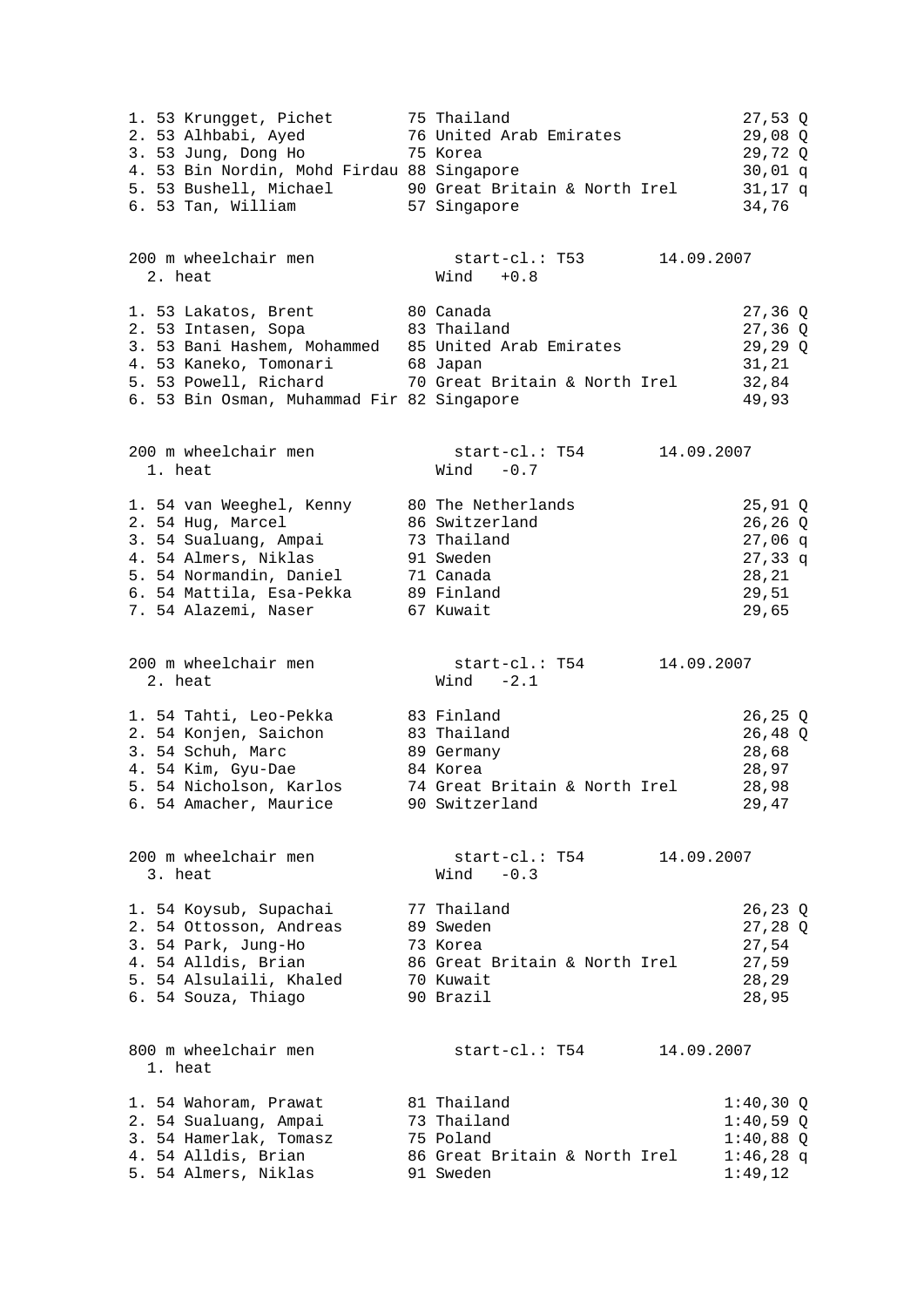| 6. 54 Loetscher, Tobias                                | 79 Switzerland                                   | 1:50,81     |
|--------------------------------------------------------|--------------------------------------------------|-------------|
| 800 m wheelchair men<br>2. heat                        | start-cl.: T54                                   | 14.09.2007  |
| 1. 54 Hug, Marcel                                      | 86 Switzerland                                   | $1:45,15$ Q |
| 2. 54 Balde, Alhassane                                 | 85 Germany                                       | $1:45,40$ Q |
| 3. 54 Amacher, Maurice                                 | 90 Switzerland                                   | $1:46,36$ Q |
| 4. 54 Andersson, Aron                                  | 88 Sweden                                        | $1:46,98$ q |
| 5. 54 Higuchi, Masayuki                                | 79 Japan<br>-                                    | 1:48,73     |
| 6. 54 Park, Jung-Ho                                    | 73 Korea                                         | 1:48,97     |
| 10000 m wheelchair men<br>final                        | start-cl.: T54                                   | 14.09.2007  |
| 1. 54 Hug, Marcel                                      | 86 Switzerland                                   | 23:48,02    |
| 2. 54 Janthon, Ekkachai                                | 79 Thailand                                      | 23:48,46    |
| 3. 54 Hamerlak, Tomasz                                 | 75 Poland                                        | 23:48,94    |
| 4. 54 Brunner, Ralph                                   | 75 Germany                                       | 23:49,19    |
| 5. 54 Amacher, Maurice                                 | 90 Switzerland                                   | 23:50,22    |
| 6. 54 Loetscher, Tobias                                | 79 Switzerland                                   | 26:04,36    |
| 7. 53 Sletten, Oivind                                  | 72 Norway                                        | 26:07,65    |
| 4 x 400 m men wheelchair<br>final                      | start-cl.: T54                                   | 14.09.2007  |
| 1. Thailand                                            |                                                  | 3:16,65     |
| Janthon, Ekkachai 79 ; Koysub, Supachai                | 77                                               |             |
| Intasen, Sopa 83 ; Wahoram, Prawat 81<br>2. Korea      |                                                  |             |
| Yoo, Byung-Hoon 72 ; Kim, Gyu-Dae 84                   |                                                  | 3:28,46     |
| Park, Jung-Ho 73 ; Jung, Dong Ho 75                    |                                                  |             |
| triple jump men<br>final                               | start-cl.: F46                                   | 14.09.2007  |
|                                                        |                                                  |             |
| 1. 46 Singh, Jagseer                                   | 87 India                                         | 12,98       |
| 12,74 12,98 12,75                                      | 12,93<br>12,58<br>$\mathbf x$                    |             |
| $+1.2$<br>$+2.2 +1.9$                                  | $+0.6$<br>$+1.5$                                 |             |
| 2. 46 Hane, Hiroyuki                                   | 65 Japan                                         | 12,34       |
| 11,75 12,34<br>11,76                                   | 12,11<br>11,98<br>11,88                          |             |
| $+1.4 +2.0$<br>$+3.1$<br>3. 46 Horaddi, Basavaraja     | $+0.6 +0.9$<br>$+0.6$                            |             |
|                                                        | 88 India                                         | 11,99       |
| $+1.9 +2.0$<br>$+2.2$                                  | 11,88<br>$1.1$ $1.2$<br>1.5                      |             |
|                                                        |                                                  |             |
| shot put men 4 kg - wheelchair start-cl.: F55<br>final |                                                  | 14.09.2007  |
| 1. 55 Nemec, Martin                                    | 74 Czech Republic                                | 11,80       |
| 11, 45 11, 53 11, 20<br>2. 55 Bagherijedi, Jalil       | 11,80 11,50 11,47<br>72 Islamic Republic of Iran | 11,34       |
|                                                        |                                                  |             |
| $10,90 \, x$<br>10,92<br>3. 55 Iser, Ulrich            | 11,09 11,34 11,23<br>57 Germany                  | 11,02       |
| 10,69 10,88<br>10,94                                   | 11,02<br>10,75<br>11,02                          |             |
| 4. 55 Nalmpatis, Ilias                                 | 72 Greece                                        | 10,86       |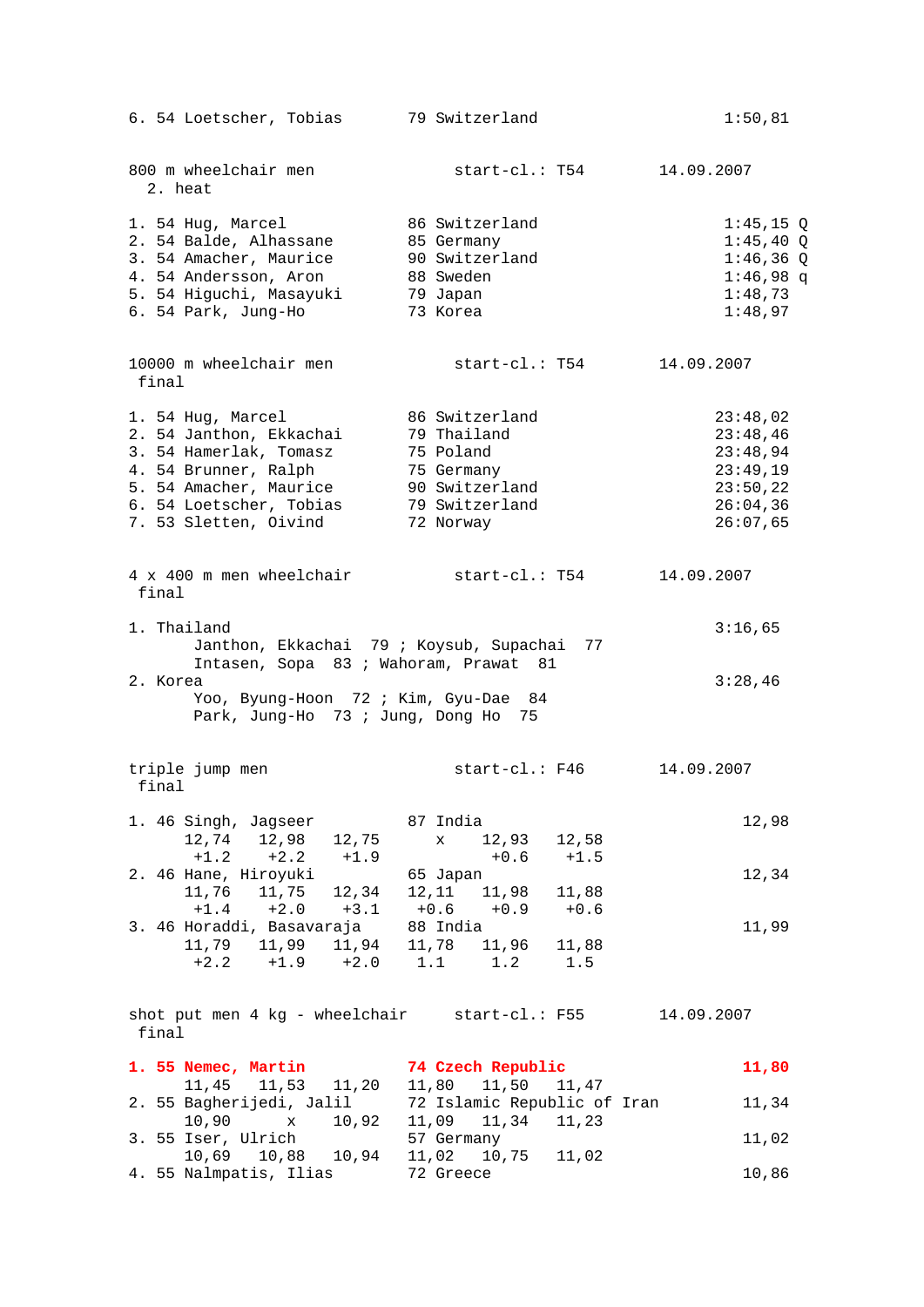| $10,29$ $10,53$ $10,58$ $10,67$ $10,86$ $10,48$                                                          |                                                               | 9,33          |
|----------------------------------------------------------------------------------------------------------|---------------------------------------------------------------|---------------|
| <b>5. 55 Scambura, Dusan</b> 66 Czech Republic<br>8,74 9,07 8,92 8,85 9,33 8,46                          |                                                               |               |
| 6. 55 Womack, Robin                                                                                      | 71 Great Britain & North Irel 9,29                            |               |
| 8,78 8,72 8,75 8,99 9,29 8,98                                                                            |                                                               |               |
| 4,90 5,24 4,93 4,98 5,55 5,53                                                                            | 7. 55 Wilkinson, Andrew 33 Great Britain & North Irel 5,55    |               |
|                                                                                                          |                                                               |               |
|                                                                                                          |                                                               |               |
|                                                                                                          | shot put men 4 kg - wheelchair start-cl.: F56 14.09.2007      |               |
| final                                                                                                    |                                                               |               |
| 1. 56 Musayev, Olokhan 39 Azerbaijan                                                                     |                                                               | 11,08         |
| 10,98  10,98  11,08  10,82  10,41  10,98                                                                 |                                                               |               |
| 2. 56 Gruijters, Pieter 67 The Netherlands                                                               |                                                               | 10,92         |
| $10,44 \qquad 10,10 \qquad 10,92 \qquad 9,93 \qquad 10,45 \qquad 9,99$                                   |                                                               |               |
|                                                                                                          | 3. 56 Mohammad Yari, Ali 82 Islamic Republic of Iran          | 10,31         |
| $9,41$ $9,98$ $10,31$ $9,96$ $10,29$ $10,07$                                                             |                                                               | 10,27         |
| 4. 56 Vasko, Adrian 10,27 3 Slovakia<br>9,94 10,17 10,27 9,80 9,82 9,70<br>5. 56 Boyle, Jamie 88 Ireland |                                                               |               |
| 5. 56 Boyle, Jamie                                                                                       |                                                               | 8,26          |
| $7,45$ 7,95 8,26 7,73 7,16 7,41                                                                          |                                                               |               |
| 6. 56 Masri, Faridul and 81 Malaysia<br>7,56 7,41 7,18 7,54 7,81 8,06                                    |                                                               | 8,06          |
| 7. 56 Al-Sada, Jamal Khalid 68 Qatar                                                                     |                                                               | 6,92          |
| $6,73$ $6,61$ $6,83$ $6,44$ $6,92$ x                                                                     |                                                               |               |
| 8. 56 Alkhalidi, Mansour 80 Kuwait                                                                       |                                                               | 6,62          |
|                                                                                                          | $x$ $x$ 6,31 6,46 6,28 6,62                                   |               |
| 9. 56 Wall, Seamus                                                                                       | 68 Ireland                                                    | 5,98          |
| 5. 53 mail, 53 mail<br>5,96 x 5,98<br>10. 56 Berry, David 91 Ireland                                     |                                                               | 5,66          |
| 5,59 5,66 5,58                                                                                           |                                                               |               |
|                                                                                                          |                                                               |               |
|                                                                                                          |                                                               |               |
| final                                                                                                    | discus men 1,0 kg - wheelchair start-cl.: F54 14.09.2007      |               |
|                                                                                                          |                                                               |               |
|                                                                                                          | 1. 54 Azimi Maroshani, Assado 59 Islamic Republic of Iran     | 26,48         |
| 26,05 24,55 25,87 24,84 26,48 25,17                                                                      |                                                               |               |
| 2. 54 Bernardi, Germano<br>22,50 23,84 25,38 24,77 24,99 24,43                                           | 65 Italy                                                      | 25,38         |
| 3. 54 Kalaras, Gftimious                                                                                 | 76 Greece                                                     | 25,11         |
| 25,11 x 24,14                                                                                            | 20,77 x 22,19                                                 |               |
| 4. 54 Almuhairi, Theban                                                                                  | 70 United Arab Emirates                                       | 23,91         |
| x 23,70<br>23,60                                                                                         | 23,81 23,52 23,91                                             |               |
| 5. 54 Minton, Martin<br>18,41 17,17 16,73 18,64 18,60 19,49                                              | 65 Great Britain & North Irel                                 | 19,49         |
| 6. 54 Tsivilis, Athanasios                                                                               | 61 Greece                                                     | 18,81         |
| 17,92  14,19  18,81                                                                                      | $\mathbf x$<br>x 18,15                                        |               |
| 7. 54 Lewis, David Adam                                                                                  | 85 Great Britain & North Irel                                 | 17,85         |
| 16,73 17,42 17,35 17,85 16,53 17,41                                                                      |                                                               |               |
| 8. 54 Cieslik, Piotr                                                                                     | 84 Poland                                                     | 17,66         |
|                                                                                                          |                                                               |               |
|                                                                                                          | 16,43 15,26 17,66 13,31 16,27 16,61                           |               |
|                                                                                                          |                                                               |               |
|                                                                                                          | discus men $1,0$ kg - wheelchair start-cl.: F51-53 14.09.2007 |               |
| final                                                                                                    |                                                               |               |
|                                                                                                          |                                                               |               |
| 1. 52 Apinis, Aigars 33 Latvia<br>19,38 18,70 17,95 16,96 15,30 19,52                                    |                                                               | 19,52<br>1045 |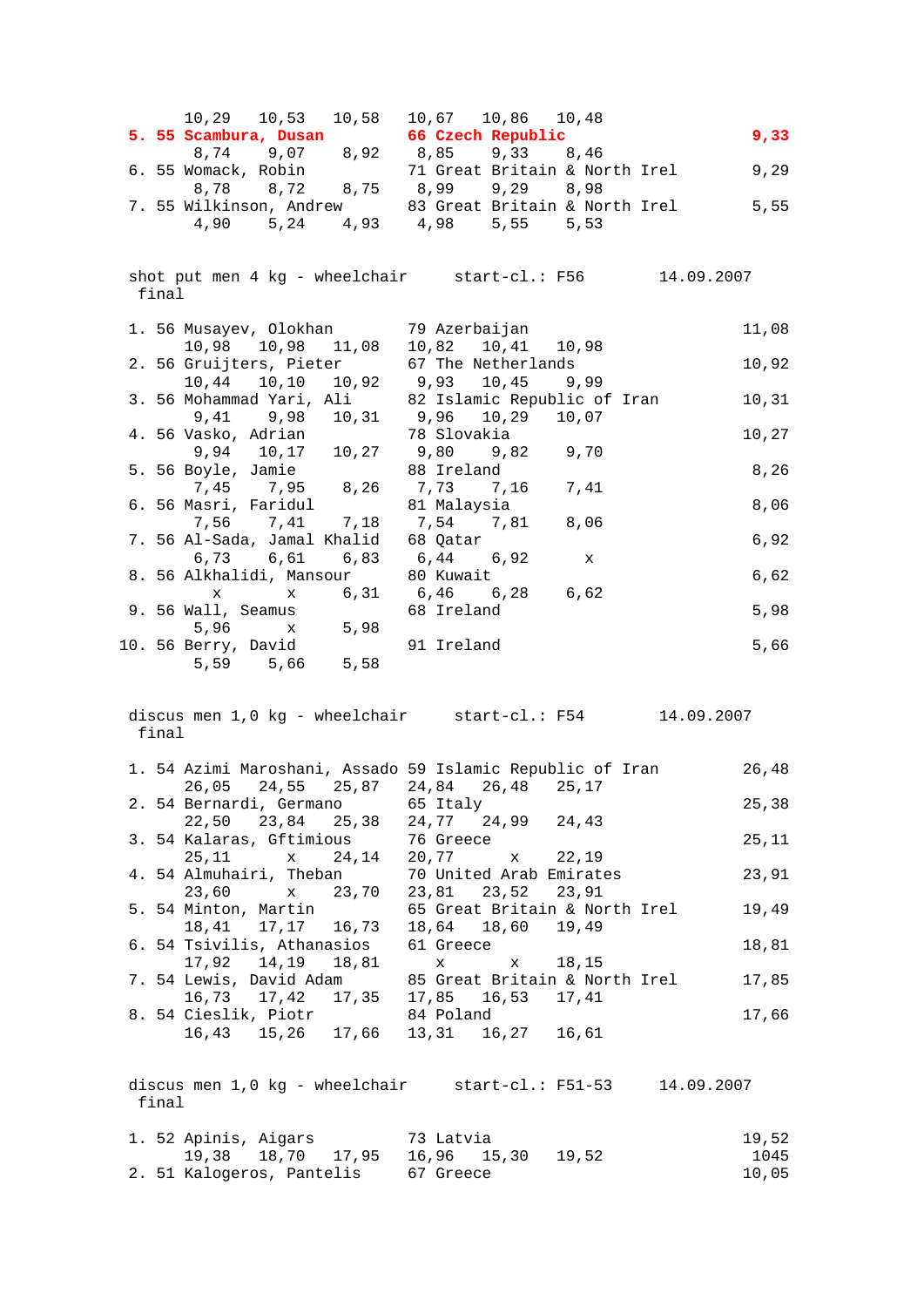10,05 9,35 9,61 8,93 x x 1023<br>Gale, David 68 Great Britain & North Irel 8,84 3. 51 Gale, David 68 Great Britain & North Irel 8,84 8,79 8,73 8,84 x 7,96 8,68 900 4. 53 Jokar, Abdolreza 70 Islamic Republic of Iran 18,20 x 17,85 17,86 18,17 17,82 18,20 716 5. 52 Glagla, Rico 72 Germany 12,18 11,38 11,91 11,85 12,07 12,18 11,11 652 6. 52 Aljoaidi, Mohammed Hadi 84 Qatar 6,94 6,94 x 6,80 6,50 6,51 6,22 371 New world record by Aigars Apinis (LAT) # 107 reclassified during competition to class 52 javelin men 800 g start-cl.: F44 14.09.2007 final 1. 44 Kaluziak, Lukasz 86 Poland 47,71 47,71 45,50 45,56 44,67 43,91 47,71 2. 44 Hertog, Ronald 89 The Netherlands 16,81 44,66 44,10 46,25 46,22 45,90 46,81 3. 44 Kolly, Urs 68 Switzerland 42,12 42,12 x x 35,13 38,45 x 4. 44 zesavan, Santamuthuvel 79 India 39,39 32,62 x 39,39 x 31,52 33,81 5. 44 Madlihat, Hasrul Alizam 74 Malaysia 36,03 30,66 34,39 36,03 35,08 34,56 x 6. 43 Samngumin, Adbullah 69 Malaysia 31,00  $27,50$   $30,62$   $31,00$  - - - 7. 44 Nagar, Tinku 88 India 29,23 x x 25,69 27,74 29,23 x javelin men 800 g start-cl.: F42/F46 14.09.2007 final 1. 42 van der Donk, Jos 54 The Netherlands 46,49

|  |                 | 1. 42 van der Donk, Jos |               | 54 ine Netherlands                  |    | 46,49 |
|--|-----------------|-------------------------|---------------|-------------------------------------|----|-------|
|  |                 |                         |               | 44,60 45,28 43,22 44,66 46,49 46,46 |    | 938   |
|  | 2. 46 Devendra, |                         | 81 India      |                                     |    | 56,06 |
|  |                 |                         |               | 50,72 55,71 53,12 56,06 54,10 53,91 |    | 902   |
|  |                 | 3. 46 Hasanov, Huseyn   | 86 Azerbaijan |                                     |    | 36.19 |
|  |                 |                         |               |                                     | X. | 582   |

### Women

 200 m women start-cl.: T46 14.09.2007 final Wind -1.1 1. 46 Fiodorow, Alicja 85 Poland 26,53 2. 46 Mayer, Anna 78 Poland 27,80 3. 46 Mettes, Marijke 85 The Netherlands 28,35 4. 46 Darimont, Laura 91 Germany 29,18 5. 46 Gajarska, Lenka 85 Slovakia 29,75 6. 46 Arnold, Kate 88 Great Britain & North Irel 30,28 7. 45 Santos, Mariane 91 Brazil 32,98

New world record by Mariane Santos (BRA)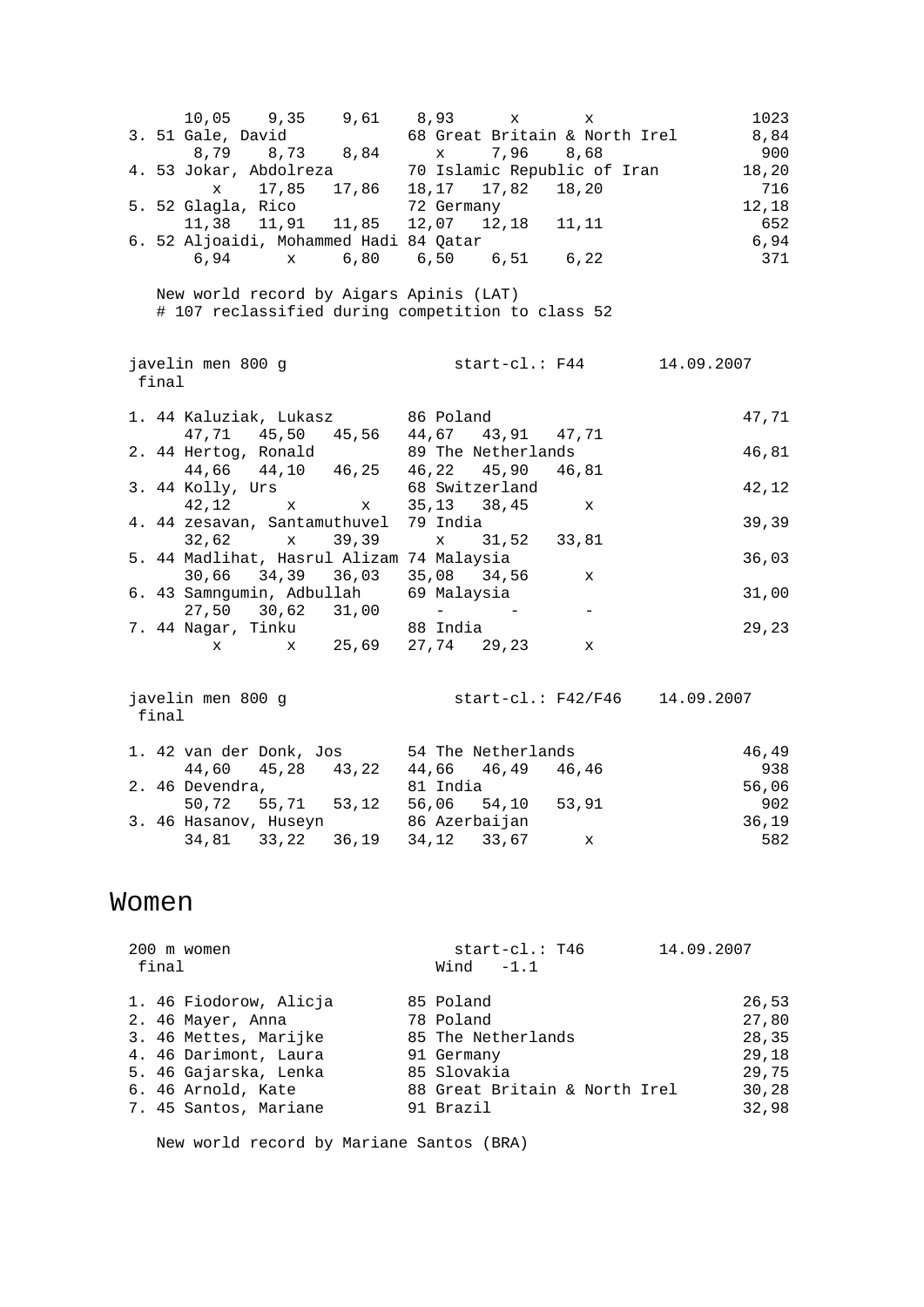| 200 m women<br>1. heat                                                                                                                                           | start-cl.: T42/44 14.09.2007<br>$Wind +1.9$                                                                                             |                                                                |
|------------------------------------------------------------------------------------------------------------------------------------------------------------------|-----------------------------------------------------------------------------------------------------------------------------------------|----------------------------------------------------------------|
| 1. 44 Holmes, April 373 United States of America<br>2. 44 Reid, Stefanie<br>3. 44 Hoefte, Astrid<br>4. 44 Zijl, Agnes<br>5. 42 Roozen, Annette                   | 84 Canada<br>78 Germany<br>75 The Netherlands<br>76 The Netherlands                                                                     | 29,16 Q<br>$29,54$ Q<br>$30,60$ Q<br>$33,49$ q<br>34,58        |
| 200 m women<br>2. heat                                                                                                                                           | $start-c1$ .: T $42/44$<br>14.09.2007<br>$Wind + 0.6$                                                                                   |                                                                |
| 1. 44 Green, Katrin<br>2. 44 Horan, Kate<br>4. 44 Czarnecka, Joanna 85 Poland                                                                                    | 85 Germany<br>75 New Zealand<br>3. 44 Marais, Sarisa 63 Republic of South Africa                                                        | 28,75 Q<br>$29,10$ Q<br>$31,89$ Q<br>$32,43$ q                 |
| 200 m wheelchair women<br>final                                                                                                                                  | start-cl.: T52<br>14.09.2007<br>Wind $-1.5$                                                                                             |                                                                |
| 1. 52 Stilwell, Michelle 74 Canada<br>2. 52 Yamaki, Tomomi<br>3. 52 Schmid, Pia<br>5. 52 Binte Saat, Norsilawah 77 Singapore                                     | 71 Japan<br>69 Switzerland<br>4. 52 Pearson, Josie 86 Great Britain & North Irel                                                        | 39,44<br>41,41<br>44,09<br>48,58<br>52, 13                     |
| 200 m wheelchair women<br>1. heat                                                                                                                                | $start-c1.: T53/T54$<br>14.09.2007<br>$Wind +1.0$                                                                                       |                                                                |
| 1. 54 Schaer, Manuela<br>2. 54 Wafula Strike, Anne<br>3. 53 Porcellato, Francesca 70 Italy<br>4. 54 Lustenberger, Jasmin 92 Switzerland<br>5. 54 Dettmann, Sofia | 84 Switzerland<br>69 Great Britain & North Irel<br>74 Sweden                                                                            | $30,88$ Q<br>$32,10$ Q<br>$32,98$ Q<br>$33,50$ q<br>34,04      |
| 200 m wheelchair women<br>2. heat                                                                                                                                | start-cl.: T53/T54 14.09.2007<br>$Wind + 0.6$                                                                                           |                                                                |
| 1. 54 Hunkeler, Edith 32 Switzerland<br>2. 54 Matassa, Jessica 66 Canada<br>3. 54 Chen, Yu Lien<br>4. 53 Nordlund, Madelene<br>5. 54 Hamzah, Julie               | 81 Taiwan<br>69 Sweden<br>74 Great Britain & North Irel                                                                                 | $30,62$ Q<br>31,18 Q<br>$32,19$ Q<br>$33,05$ q<br>34,52        |
| 800 m wheelchair women<br>final                                                                                                                                  | $start-c1$ .: T54<br>14.09.2007                                                                                                         |                                                                |
| 1. 54 Hunkeler, Edith<br>2. 54 Wallengren, Gunilla<br>3. 54 Graf, Sandra<br>4. 54 Matassa, Jessica<br>5. 54 Schaer, Manuela                                      | 72 Switzerland<br>79 Sweden<br>69 Switzerland<br>86 Canada<br>84 Switzerland<br>6. 54 Wafula Strike, Anne 69 Great Britain & North Irel | 1:49,62<br>1:55,43<br>1:55,46<br>1:57,74<br>2:00,36<br>2:06,27 |

800 m wheelchair women start-cl.: T52/53 14.09.2007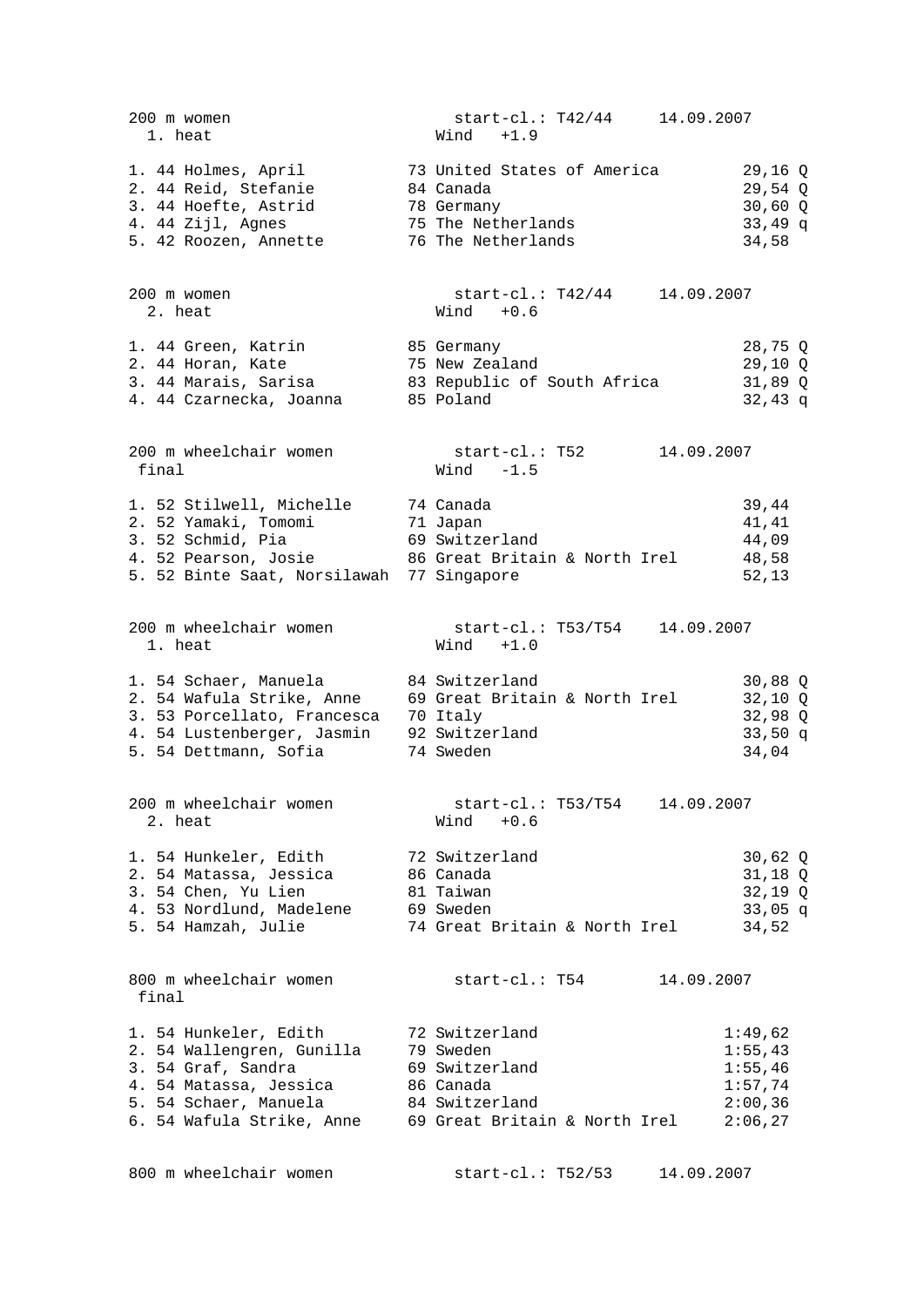final

| 1. 53 Porcellato, Francesca 70 Italy<br>2. 53 Nordlund, Madelene 69 Sweden<br>3. 52 Stilwell, Michelle<br>3. 52 Stilwell, Michelle 74 Canada 3:01,65<br>4. 52 Pearson, Josie 86 Great Britain & North Irel 4:01,24 |                                                        | 2:19,17<br>2:19,83           |
|--------------------------------------------------------------------------------------------------------------------------------------------------------------------------------------------------------------------|--------------------------------------------------------|------------------------------|
| discus women $0,75$ / 1 kg<br>final                                                                                                                                                                                | start-cl.: F40/46 14.09.2007                           |                              |
| 1. 40 Hancock, Sophie 86 Great Britain & North Irel<br>18,47 19,56 21,54 21,16 20,11<br>2. 40 Hoemmen, Petra                                                                                                       | X<br>81 Germany                                        | 21,54<br>727<br>20,66<br>697 |
| 19,65 17,73 19,41 20,66 x 19,33<br>3.46 Mettes, Marijke 85 The Netherlands<br>$28,34$ x $x$ 29,08 29,86                                                                                                            | $\mathbf{x}$                                           | 29,86<br>552                 |
| 4. 40 Silk, Victoria 91 Great Britain & North Irel 12,92<br>$12,55$ $12,92$ $12,77$ $12,91$ $12,73$ x                                                                                                              |                                                        | 436                          |
| javelin women 600 g - wheelchair start-cl.: F53/F55 14.09.2007<br>final                                                                                                                                            |                                                        |                              |
| 1. 55 Buggenhagen, Marianne 53 Germany                                                                                                                                                                             | 16,10 17,04                                            | 17,75<br>539                 |
| 17,75 15,68 17,45 x 16,<br>2.53 Tallon, Rosemary 63 Ireland                                                                                                                                                        |                                                        | 8,56<br>429                  |
| 7,69 x 8,10 7,75 8,56<br>3. 55 Law, King Kiew 60 Malaysia                                                                                                                                                          | $\mathbf{x}$                                           | 11,94                        |
|                                                                                                                                                                                                                    | 9,74 11,94 10,44 10,80 11,68 11,56                     | 363                          |
| javelin women 600 g - wheelchair start-cl.: F56-58 14.09.2007<br>final                                                                                                                                             |                                                        |                              |
| 1. 56 Willing, Martina 59 Germany                                                                                                                                                                                  |                                                        | 22,84<br>626                 |
| 2. 56 Regan, Lorraine                                                                                                                                                                                              | 2, 19 22, 04 22, 84 22, 61 22, 31 22, 57<br>90 Ireland | 12,29                        |
| x 10,69 12,15                                                                                                                                                                                                      | x x 12,29                                              | 336                          |
| 3. 57 Kuong, Sio Ieng 67 Macao                                                                                                                                                                                     |                                                        | 12,19                        |
| 11,64 12,08 x 12,19 10,08 12,17                                                                                                                                                                                    |                                                        | 312                          |
| 4. 58 Veeraye, Ramaswamy 82 India                                                                                                                                                                                  |                                                        | 8,56                         |
| 8,56 x 7,25                                                                                                                                                                                                        | x 7,28<br>X                                            | 181                          |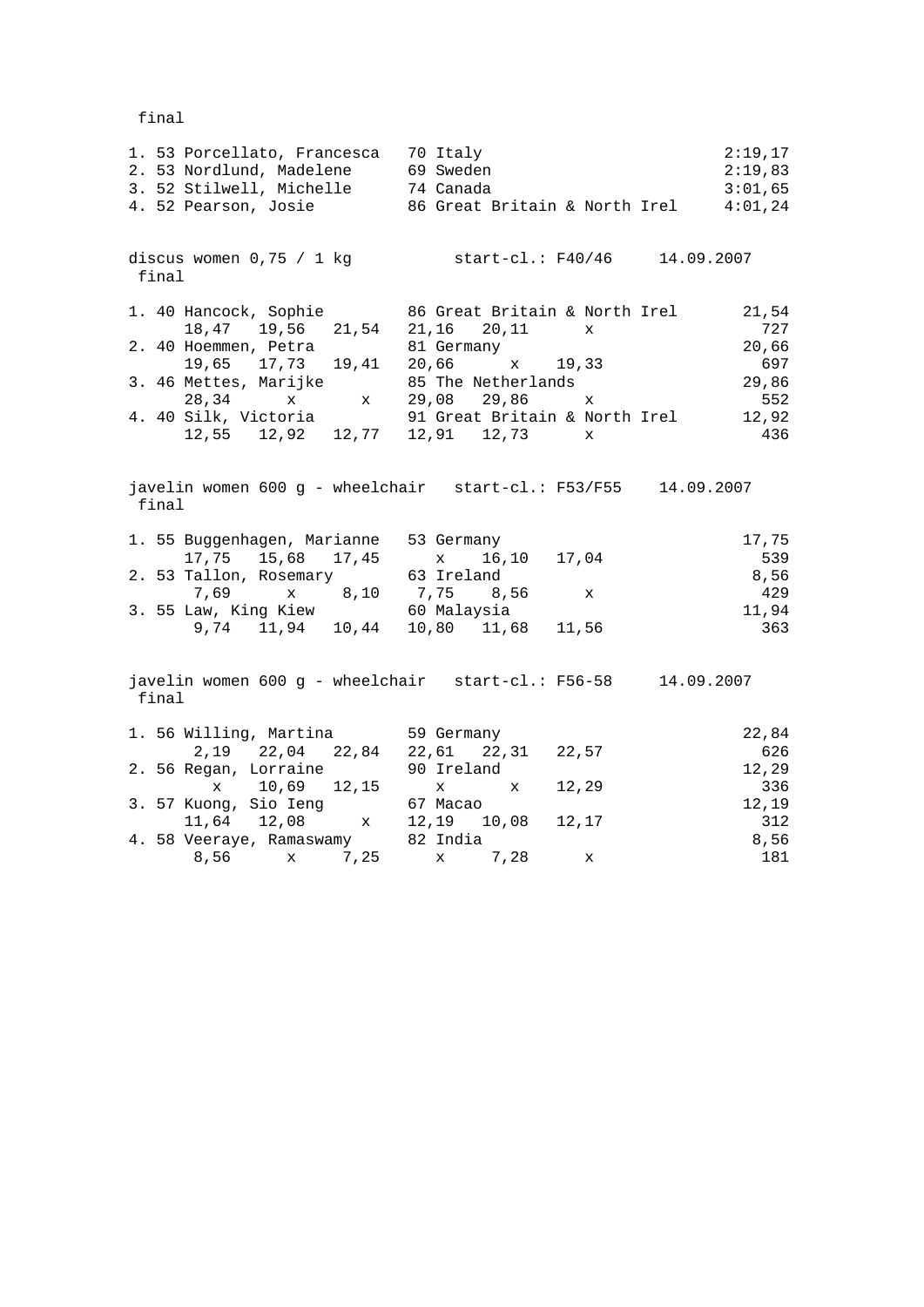Int. Wheelchair & Amputee Sports Organisation IWAS World Championships in Athletics 2007 13.09.-17.09.07 in Taipei - Pan-Chiao Stadium

# Result list

| $100$ m men<br>final                                                                                                                                                                                                                                                             | start-cl.: T46<br>Wind $-0.9$                                                                                             | 15.09.2007                                                           |
|----------------------------------------------------------------------------------------------------------------------------------------------------------------------------------------------------------------------------------------------------------------------------------|---------------------------------------------------------------------------------------------------------------------------|----------------------------------------------------------------------|
| 1. 45 Ferreira, Yohansson<br>2. 45 Ekholm, Andrej<br>3. 46 Omarov, Farhad<br>4. 46 Reddy, Markanda<br>5. 46 Girraj,<br>6. 46 Horaddi, Basavaraja<br>7. 46 Matzinger, Guenther<br>8. 46 Zarenia, Mohd Nasrol                                                                      | 87 Brazil<br>89 Sweden<br>81 Azerbaijan<br>83 India<br>75 India<br>88 India<br>87 Austria<br>86 Malaysia                  | 11,45<br>11,94<br>11,98<br>12,01<br>12,10<br>12,35<br>12,48<br>12,52 |
| 100 m wheelchair men<br>final                                                                                                                                                                                                                                                    | start-cl.: T53<br>$Wind + 0.3$                                                                                            | 15.09.2007                                                           |
| 1. 53 Krungget, Pichet<br>2. 53 Intasen, Sopa<br>3. 53 Lakatos, Brent<br>4. 53 Bin Nordin, Mohd Firdau 88 Singapore<br>5. 53 Bushell, Michael 90 Great Britain & North Irel<br>6. 53 Alhbabi, Ayed<br>7. 53 Jung, Dong Ho<br>8. 53 Bani Hashem, Mohammed 85 United Arab Emirates | 75 Thailand<br>83 Thailand<br>80 Canada<br>76 United Arab Emirates<br>75 Korea                                            | 14,72<br>15,16<br>15,32<br>15,35<br>15,92<br>15,99<br>16,49<br>16,88 |
| New world record by Pichet Krungget (THA)<br>100 m wheelchair men<br>final                                                                                                                                                                                                       | start-cl.: T54<br>Wind $-0.4$                                                                                             | 15.09.2007                                                           |
| 1. 54 Tahti, Leo-Pekka<br>2. 54 Koysub, Supachai<br>3. 54 van Weeghel, Kenny<br>4. 54 Konjen, Saichon<br>5. 54 Hug, Marcel<br>6. 54 Normandin, Daniel<br>7. 54 Wahoram, Prawat<br>8. 54 Lin, Lung Fu                                                                             | 83 Finland<br>77 Thailand<br>80 The Netherlands<br>83 Thailand<br>86 Switzerland<br>71 Canada<br>81 Thailand<br>81 Taiwan | 14,08<br>14,51<br>14,59<br>14,85<br>14,92<br>15,49<br>15,88<br>15,93 |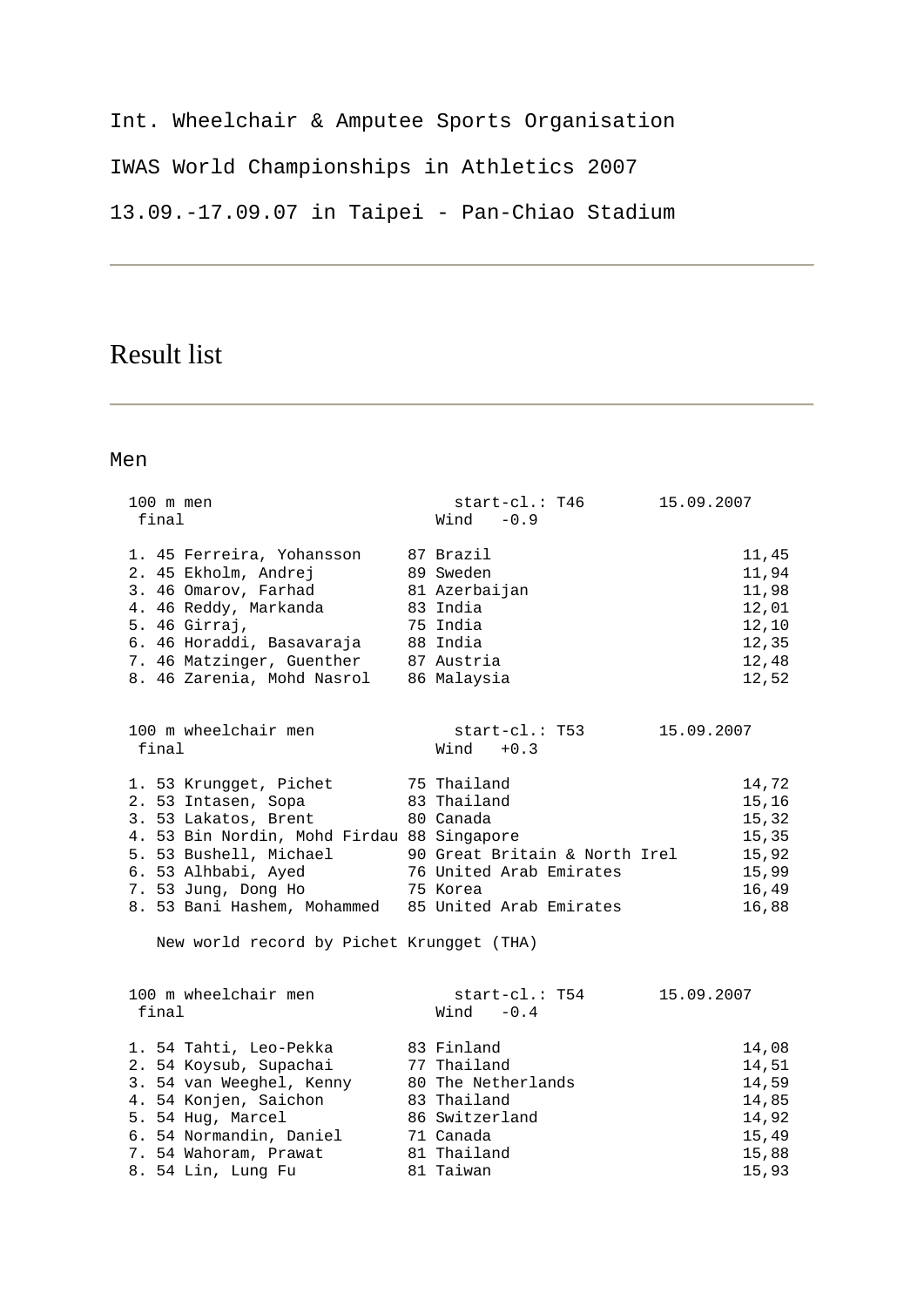| 400 m men<br>final                                                                                                                                                                                     | start-cl.: T46                                                                                                  | 15.09.2007 |                                                                          |
|--------------------------------------------------------------------------------------------------------------------------------------------------------------------------------------------------------|-----------------------------------------------------------------------------------------------------------------|------------|--------------------------------------------------------------------------|
| 1. 46 Souza, Emicarlo<br>2. 45 Ferreira, Yohansson<br>3. 46 Awizen, Marcin<br>4. 46 Matzinger, Guenther<br>5. 46 Girraj,<br>6. 46 Polishuk, Aleksandr<br>46 Aresti, Antonis<br>46 Zarenia, Mohd Nasrol | 81 Brazil<br>87 Brazil<br>85 Poland<br>87 Austria<br>75 India<br>78 Azerbaijan<br>83 Cyprus<br>86 Malaysia      |            | 50,02<br>51, 13<br>51,37<br>52,06<br>53,38<br>53,92<br>DNS<br><b>DNS</b> |
| 400 m wheelchair men<br>final                                                                                                                                                                          | start-cl.: T52                                                                                                  | 15.09.2007 |                                                                          |
| 1. 52 Boesch, Beat<br>2. 52 Geierspichler, Thomas<br>3. 52 Ueyonabaru, Hirokazu<br>4. 52 Ting CheeKeong, Eric                                                                                          | 71 Switzerland<br>74 Austria<br>71 Japan<br>72 Singapore                                                        |            | 1:05,52<br>1:08,64<br>1:10,67<br>1:53,19                                 |
| 400 m wheelchair men<br>1. heat                                                                                                                                                                        | $start\text{-}cl.$ : T53                                                                                        | 15.09.2007 |                                                                          |
| 1. 53 Krungget, Pichet<br>2. 53 Yoo, Byung-Hoon<br>3. 53 Bani Hashem, Mohammed<br>4. 53 Powell, Richard<br>5. 53 Tan, William                                                                          | 75 Thailand<br>72 Korea<br>85 United Arab Emirates<br>70 Great Britain & North Irel<br>57 Singapore             |            | 50,46 $Q$<br>50,77 Q<br>57,93 Q<br>61,52<br>62,05                        |
| 400 m wheelchair men<br>2. heat                                                                                                                                                                        | start-cl.: T53                                                                                                  | 15.09.2007 |                                                                          |
| 1. 53 Intasen, Sopa<br>2. 53 Lakatos, Brent<br>3. 53 Bin Nordin, Mohd Firdau 88 Singapore<br>4. 53 Alhbabi, Ayed<br>5. 53 Jung, Dong Ho<br>53 Aladwani, Hamad                                          | 83 Thailand<br>80 Canada<br>76 United Arab Emirates<br>75 Korea<br>72 Kuwait                                    |            | 51,53 $Q$<br>$51,91$ Q<br>$52,19$ Q<br>$53,98$ q<br>54,82 q<br>DNS       |
| 400 m wheelchair men<br>1. heat                                                                                                                                                                        | start-cl.: T54                                                                                                  | 15.09.2007 |                                                                          |
| 1. 54 van Weeghel, Kenny<br>2. 54 Hug, Marcel<br>3. 54 Koysub, Supachai<br>4. 54 Schuh, Marc<br>5. 54 Andersson, Aron<br>6. 54 Nicholson, Karlos                                                       | 80 The Netherlands<br>86 Switzerland<br>77 Thailand<br>89 Germany<br>88 Sweden<br>74 Great Britain & North Irel |            | 48,84 Q<br>48,85 Q<br>48,87 q<br>52,29<br>52,86<br>54,92                 |
| 400 m wheelchair men<br>2. heat                                                                                                                                                                        | start-cl.: T54                                                                                                  | 15.09.2007 |                                                                          |
| 1. 54 Janthon, Ekkachai<br>2. 54 Tahti, Leo-Pekka                                                                                                                                                      | 79 Thailand<br>83 Finland                                                                                       |            | $50,06$ Q<br>50,64 Q                                                     |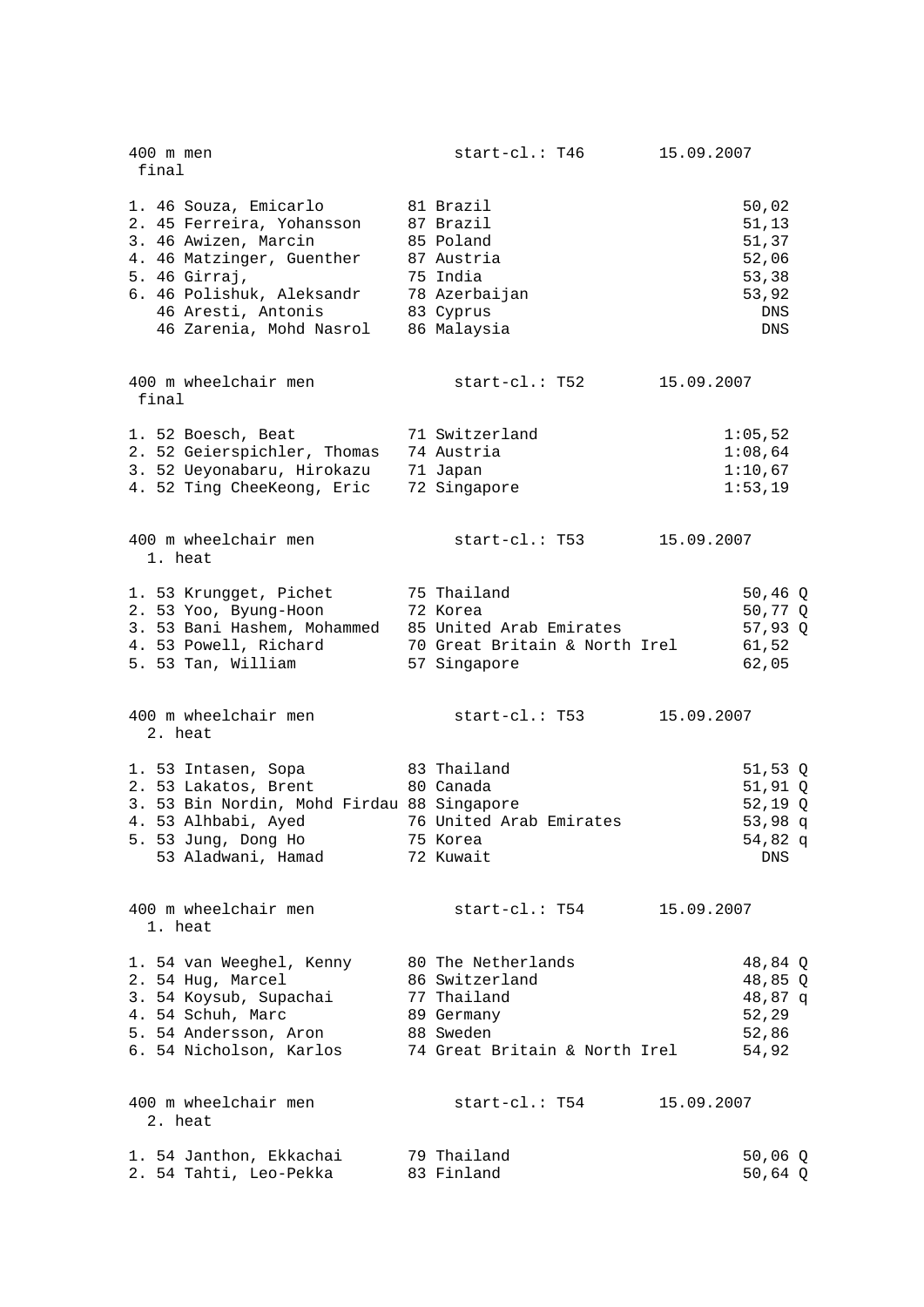| 3. 54 Alldis, Brian<br>4. 54 Almers, Niklas<br>5. 54 Normandin, Daniel<br>6. 54 Kim, Gyu-Dae                                                                                                     | 86 Great Britain & North Irel<br>91 Sweden<br>71 Canada<br>84 Korea                                                                 | 52,17 q<br>52,45<br>52,63<br>53,95                                           |
|--------------------------------------------------------------------------------------------------------------------------------------------------------------------------------------------------|-------------------------------------------------------------------------------------------------------------------------------------|------------------------------------------------------------------------------|
| 400 m wheelchair men<br>3. heat                                                                                                                                                                  | start-cl.: T54 15.09.2007                                                                                                           |                                                                              |
| 1. 54 Konjen, Saichon<br>2. 54 Balde, Alhassane<br>3. 54 Ottosson, Andreas<br>4. 54 Amacher, Maurice<br>5. 54 Alazemi, Naser<br>6. 54 Souza, Thiago                                              | 83 Thailand<br>85 Germany<br>89 Sweden<br>90 Switzerland<br>67 Kuwait<br>90 Brazil                                                  | 48,66 Q<br>$52,10$ Q<br>52,21<br>53,19<br>54,85<br>56,14                     |
| 1500 m men<br>final                                                                                                                                                                              | start-cl.: T46                                                                                                                      | 15.09.2007                                                                   |
| 1. 46 Monteiro, Jose<br>2. 46 Golaski, Wojciech<br>3. 46 Alecrim, Jose Carlos 86 Brazil<br>4. 46 van den Heede, Frederic 74 Belgium<br>5. 46 Singh, Gursaheb                                     | 75 Portugal<br>86 Poland<br>84 India                                                                                                | 4:11,82<br>4:12,04<br>4:12,52<br>4:13,13<br>4:27,00                          |
| 1500 m wheelchair men<br>final                                                                                                                                                                   | start-cl.: T54                                                                                                                      | 15.09.2007                                                                   |
| 1. 54 Wahoram, Prawat<br>2. 54 Hamerlak, Tomasz<br>3. 54 Janthon, Ekkachai<br>4. 54 Hug, Marcel<br>5. 54 Brunner, Ralph<br>6. 53 Yoo, Byung-Hoon<br>7. 54 Alldis, Brian<br>8. 54 Sualuang, Ampai | 81 Thailand<br>75 Poland<br>79 Thailand<br>86 Switzerland<br>75 Germany<br>72 Korea<br>86 Great Britain & North Irel<br>73 Thailand | 3:08,9<br>3:09,1<br>3:09,4<br>3:09,7<br>3:09,9<br>3:10,0<br>3:11,5<br>3:34,5 |
| Handtiming due to failure of electronic timing                                                                                                                                                   |                                                                                                                                     |                                                                              |
| long jump men<br>final                                                                                                                                                                           | $start\text{-}cl.:$ F44                                                                                                             | 15.09.2007                                                                   |
| 1. 44 Kolly, Urs<br>5,65<br>5,77 6,08<br>$+3.3$<br>$+1.0$<br>$+4.0$                                                                                                                              | 68 Switzerland<br>5,63<br>Χ<br>5,78<br>$+2.0$<br>$+2.4$                                                                             | 6,08                                                                         |
| 2. 44 Marai, Heros<br>5,66<br>5,76<br>Χ<br>$+2.1$<br>$-0.6$                                                                                                                                      | 79 Italy<br>5,53<br>$5,48$<br>5,45<br>$+2.3$<br>$+2.7$<br>$-0.3$                                                                    | 5,76                                                                         |
| 3. 44 Madlihat, Hasrul Alizam 74 Malaysia<br>4,95<br>4,69<br>$+2.0$<br>$+1.6$                                                                                                                    | 4,08 4,86 4,72<br>4,26<br>$+2.4 +1.5$<br>$+3.2$<br>$+0.6$                                                                           | 4,95                                                                         |
| 4. 44 Kumar, Sandeep<br>4,74 4,73 4,86 4,69<br>$+4.5$<br>$+0.4$<br>$+1.0$                                                                                                                        | 87 India<br>4,74<br>4,58<br>$+2.5$<br>$+1.5$<br>$+0.6$                                                                              | 4,86                                                                         |
| 5. 44 Hosanagara Nagar., Giri 88 India<br>4,34<br>4,76<br>4,70 4,83<br>$+1.5$<br>0.8<br>4.1                                                                                                      | 3,77<br>4,14<br>1.6<br>2.0<br>0.7                                                                                                   | 4,83                                                                         |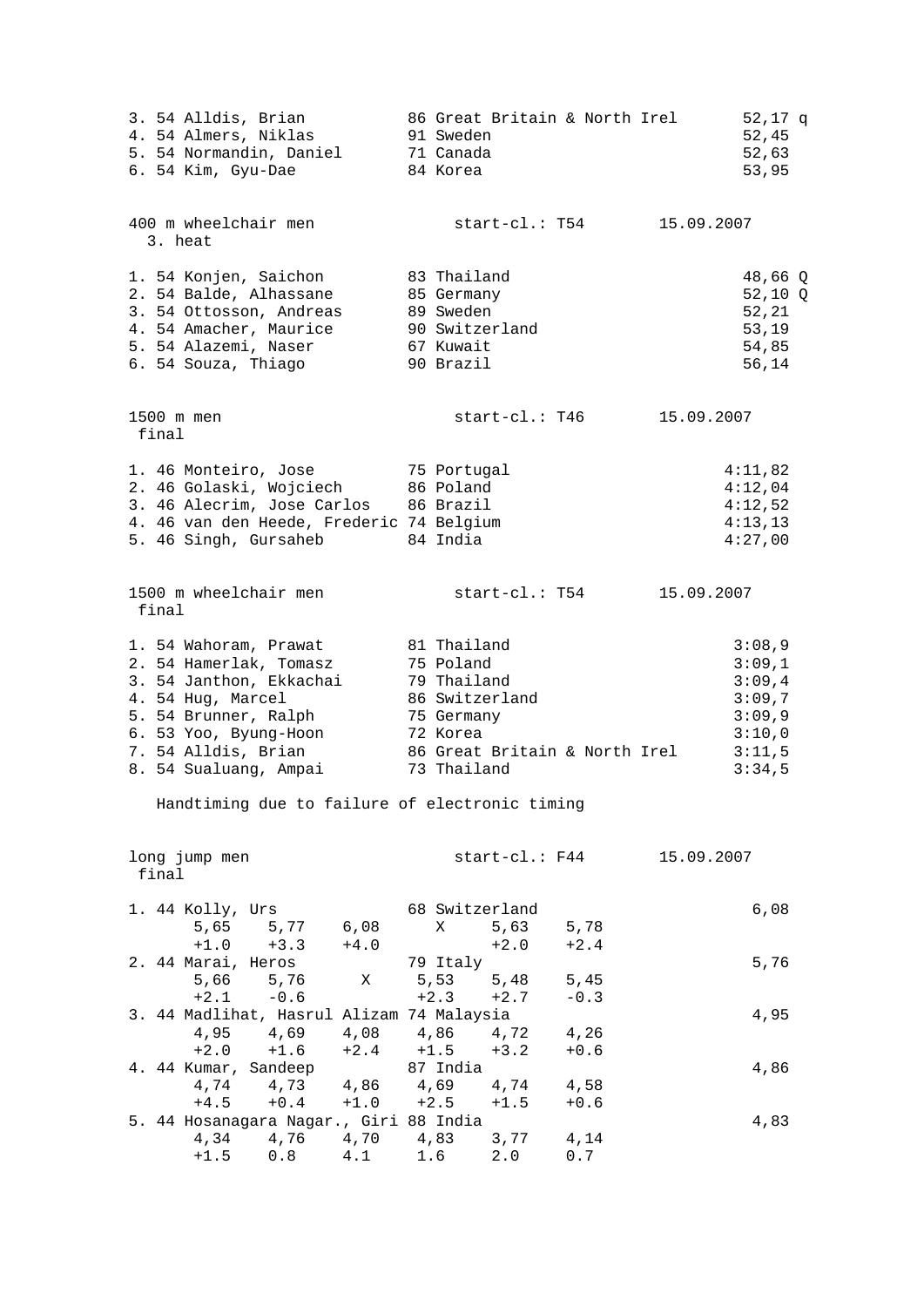| shot put men 6 kg<br>final                                               | 15.09.2007<br>$start-c1$ .: $F42$                                |              |
|--------------------------------------------------------------------------|------------------------------------------------------------------|--------------|
| 1. 42 Karam Zadeh, Mehrdad                                               | 71 Islamic Republic of Iran                                      | 12,93        |
| 11,50<br>12,77 x<br>2. 42 Asghsri, Mahdi                                 | 12,30<br>$12,93 \times$<br>67 Islamic Republic of Iran           | 12,89        |
| $11,95$ $9,52$ $12,21$<br>3. 42 Deligiorgis, Athanasios 64 Greece        | 12,75<br>12,89<br>$\mathbf{x}$                                   | 12,19        |
| $11,81$ $12,19$ x<br>4. 42 Singh, Surjeet<br>x 10,61 10,56 11,26 x       | $\mathbf x$<br>X<br>x<br>73 India<br>11,02                       | 11,26        |
| 5. 42 Bashirov, Bahruz 36 Azerbaijan<br>$10,62$ $11,21$ x<br>$\mathbf x$ | X<br>X                                                           | 11,21        |
|                                                                          |                                                                  |              |
| final                                                                    | shot put men $4/5kg$ - wheelchair start-cl.: $F57/58$ 15.09.2007 |              |
| 1. 57 Tsiou, Anastasios<br>13,19 12,90 12,91                             | 50 Greece<br>12,83  13,15  12,80                                 | 13,19<br>967 |
| 2. 57 Moradi, Mehdi                                                      | 81 Islamic Republic of Iran                                      | 12,95        |
| 12,52 12,77 12,64                                                        | 12, 13 12, 83 12, 95                                             | 949          |
| 3. 57 Charakopolilos, Minas                                              | 77 Greece                                                        | 12,03        |
| 12,03 11,79 11,84<br>4. 57 Stephens, Nathan                              | 11,06 11,35 11,56<br>88 Great Britain & North Irel               | 881<br>11,75 |
| 11,45 11,55 11,63                                                        | 11,51 11,41 11,75                                                | 861          |
| 5. 57 Hutka, Julius                                                      | 74 Slovakia                                                      | 10,94        |
| 10,93  10,15  10,39                                                      | x 10,93 10,94                                                    | 802          |
| 6. 57 Almass, Ali Mohd A                                                 | 70 Qatar                                                         | 10,17        |
| 9,82 9,91 10,17                                                          | and the contract of the state of                                 | 745          |
| 7. 57 McCarthy, James                                                    | 72 Ireland                                                       | 10,07        |
| 9,87 10,07 9,96 9,76<br>8. 57 Nalin, Maurizio                            | 9,62<br>$\mathbf{x}$<br>56 Italy                                 | 738<br>10,06 |
| 9,53                                                                     | $9,80$ 10,06 $9,82$ 9,96 9,82                                    | 737          |
| 9. 57 Stringer, Benjamin<br>7,65 7,94<br>7,69                            | 80 Great Britain & North Irel                                    | 7,94<br>582  |
| 10. 58 Subbaiah, Thirumalai K. 76 India<br>7,76 7,36<br>7,72             |                                                                  | 7,76<br>518  |
| 11. 57 Jayaseelan, Ranjith Kum 74 India<br>6,86 6,84 6,77                |                                                                  | 6,86<br>502  |
| 12. 57 Chong, Kam Lon<br>4,13<br>4,22<br>$\mathbf{x}$                    | 64 Macao                                                         | 4,22<br>309  |
| 57 Huseynov, Alibala<br><b>DNS</b>                                       | 68 Azerbaijan                                                    | DNS          |
| discus men 1,5 kg<br>final                                               | start-cl.: F44/46 15.09.2007                                     |              |
| 1. 44 Greaves, Daniel<br>46, 11 51, 30<br>53,05                          | 82 Great Britain & North Irel<br>51,98 51,99 51,46               | 53,05<br>981 |
| 2. 44 Sepahvand, Farzad                                                  | 86 Islamic Republic of Iran                                      | 46,84        |
| 31,73<br>x<br>$\mathbf x$                                                | 46,84<br>X<br>X                                                  | 866          |
| 3. 44 Pappas, Georgios                                                   | 78 Greece                                                        | 46,21        |
| 42,31 38,09 45,34<br>4. 46 Ozolnieks, Andis                              | 4,46 45,42<br>46,21<br>80 Latvia                                 | 854<br>40,91 |
| 38,39 39,17<br>35,27                                                     | 39,27 40,91<br>38,82                                             | 756          |
| 5. 44 Zesavan, Santamuthuvel                                             | 79 India                                                         | 37,35        |
| 37,35<br>36,97<br>X                                                      | 37,20 36,60<br>34,43                                             | 691          |
| 6. 44 Davies, Aled                                                       | 91 Great Britain & North Irel                                    | 32,30        |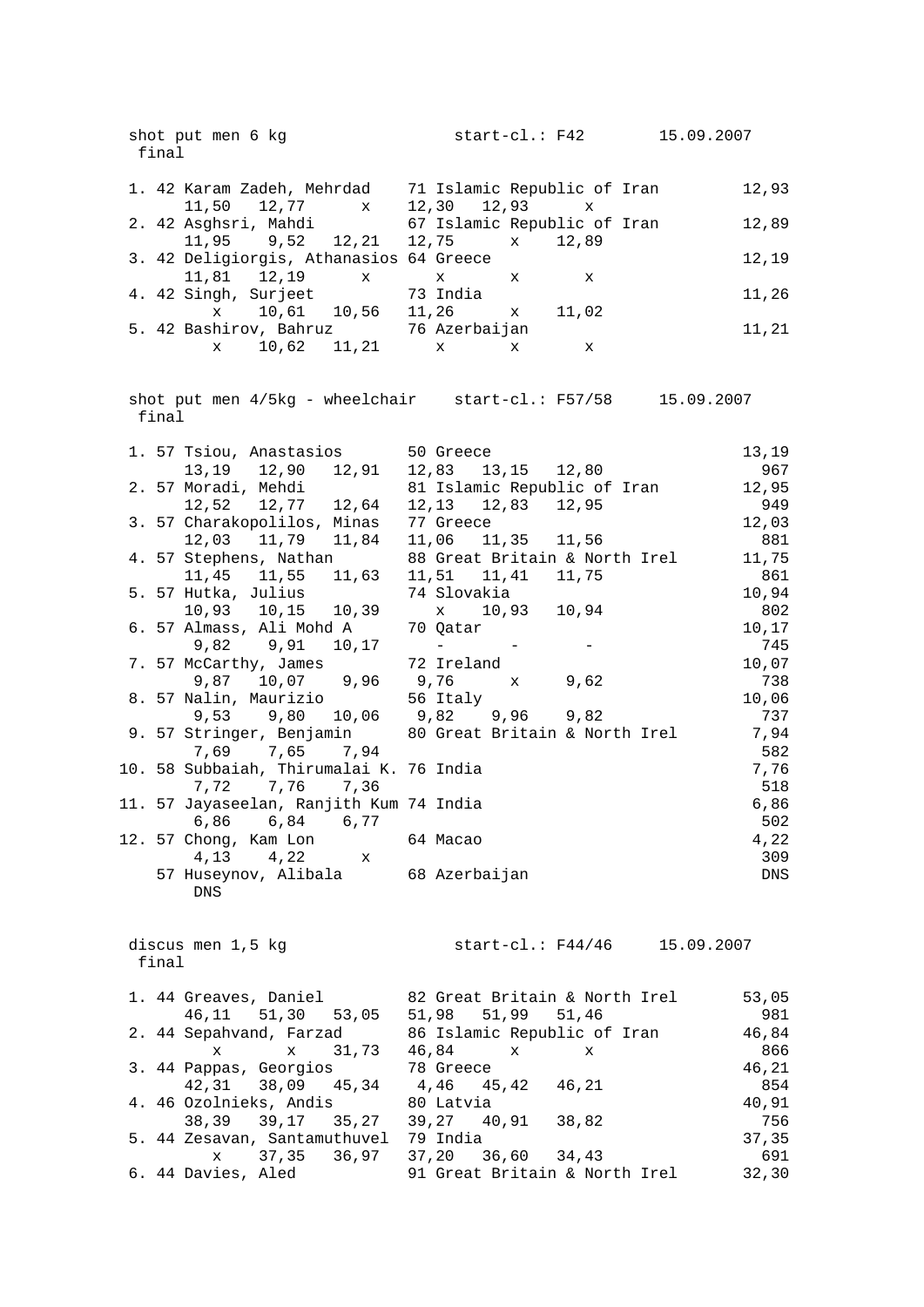|       | 24,42 26,88 28,82<br>7. 44 Hertog, Ronald                       | 32,30<br>x 31,44<br>89 The Netherlands                      | 597<br>32,11      |
|-------|-----------------------------------------------------------------|-------------------------------------------------------------|-------------------|
|       | x 28,85<br>32,11<br>8. 44 Tsai, Tsung Wei                       | 30,61 27,90 31,43<br>85 Taiwan                              | 594<br>30,86      |
|       | 30,86 27,79<br>$\mathbf x$                                      | 25,45 28,22 25,90                                           | 570               |
|       | 9. 43 Samngumin, Adbullah<br>26,82 27,56 27,63                  | 69 Malaysia                                                 | 27,63<br>511      |
|       | 10. 46 Morgan, Joshua                                           | 91 Great Britain & North Irel                               | 24,88             |
|       | 24,88 23,28 24,39<br>44 Kolly, Urs<br>${\rm DNS}$               | 68 Switzerland                                              | 460<br><b>DNS</b> |
| final | javelin men 600 g                                               |                                                             |                   |
|       | 1. 40 Mester, Mathias<br>34,48<br>$\mathbf x$ $\mathbf x$       | 86 Germany<br>x 35,82<br>$\mathbf X$                        | 35,82             |
|       | 2. 40 Margoc, Marek<br>34, 24 32, 91 32, 39                     | 76 Slovakia<br>33,97 29,55 34,70                            | 34,70             |
|       | 3. 40 Martin, Andrew<br>22, 12 24, 01<br>$\mathbf x$            | 87 Great Britain & North Irel<br>23,78 23,25 24,22          | 24,22             |
|       | 4. 40 Langer, Lutz<br>$19, 12$ $22, 22$ $23, 59$                | 70 Germany<br>20,40 21,76 21,88                             | 23,59             |
|       | 5. 40 Alafari, Eisa<br>15,90  12,91  12,19  15,01  14,66  16,46 | 78 United Arab Emirates                                     | 16,46             |
|       | 6. 40 Gangodanahalli H, Thula 65 India<br>$9,50$ $12,42$ x      | 13,23 12,02<br>X                                            | 13,23             |
| final |                                                                 | javelin men 600g - wheelchair start-cl.: F54 15.09.2007     |                   |
|       | 1. 54 Ninimaki, Markku 67 Finland                               |                                                             | 26,35             |
|       | 25,61  26,35  25,81  26,28  25,90  25,55                        |                                                             |                   |
|       | 2. 54 Gratt, Andreas<br>21, 21 22, 86 22, 21                    | 81 Austria<br>20,49<br>19,59 22,92                          | 22,92             |
|       | 3. 54 Almazam, Hussain<br>21,33 20,86<br>$\mathbf{x}$           | 78 United Arab Emirates<br>20,79<br>x 20,38                 | 21,33             |
|       | 4. 54 Tischler, Georg<br>19,93 21,17<br>20,76                   | 61 Austria<br>19,98<br>19,70<br>20,01                       | 21,17             |
|       | 5. 54 Germic, Andrej<br>20,48<br>18,98<br>18,73                 | 80 Slovakia<br>18,77 19,73<br>19,99                         | 20,48             |
|       | 6. 54 Tsivilis, Athanasios<br>16,71<br>X<br>$\mathbf x$         | 61 Greece<br>18,16<br>18,12<br>18,53                        | 18,53             |
|       | 7. 54 Minton, Martin<br>18,33<br>X<br>x                         | 65 Great Britain & North Irel<br>17,31<br>X<br>x            | 18,33             |
|       | 8. 54 Sewell, Shaun<br>16,09<br>17,36<br>15,52                  | 75 Great Britain & North Irel<br>16,98<br>16,95<br>x        | 17,36             |
| final |                                                                 | javelin men 600g - wheelchair start-cl.: F52/F53 15.09.2007 |                   |
|       | 1. 53 Jokar, Abdolreza                                          | 70 Islamic Republic of Iran                                 | 21,05             |
|       | 20,64<br>20,35<br>20,84                                         | 20,89<br>21,05 20,98                                        | 1056              |
|       | 2. 52 Glagla, Rico                                              | 72 Germany                                                  | 14,83             |
|       | 14,83<br>$\mathbf x$<br>x<br>3. 52 Prill, Hans-Ulrich           | $\mathbf x$<br>14,63<br>x<br>58 Germany                     | 847<br>14,72      |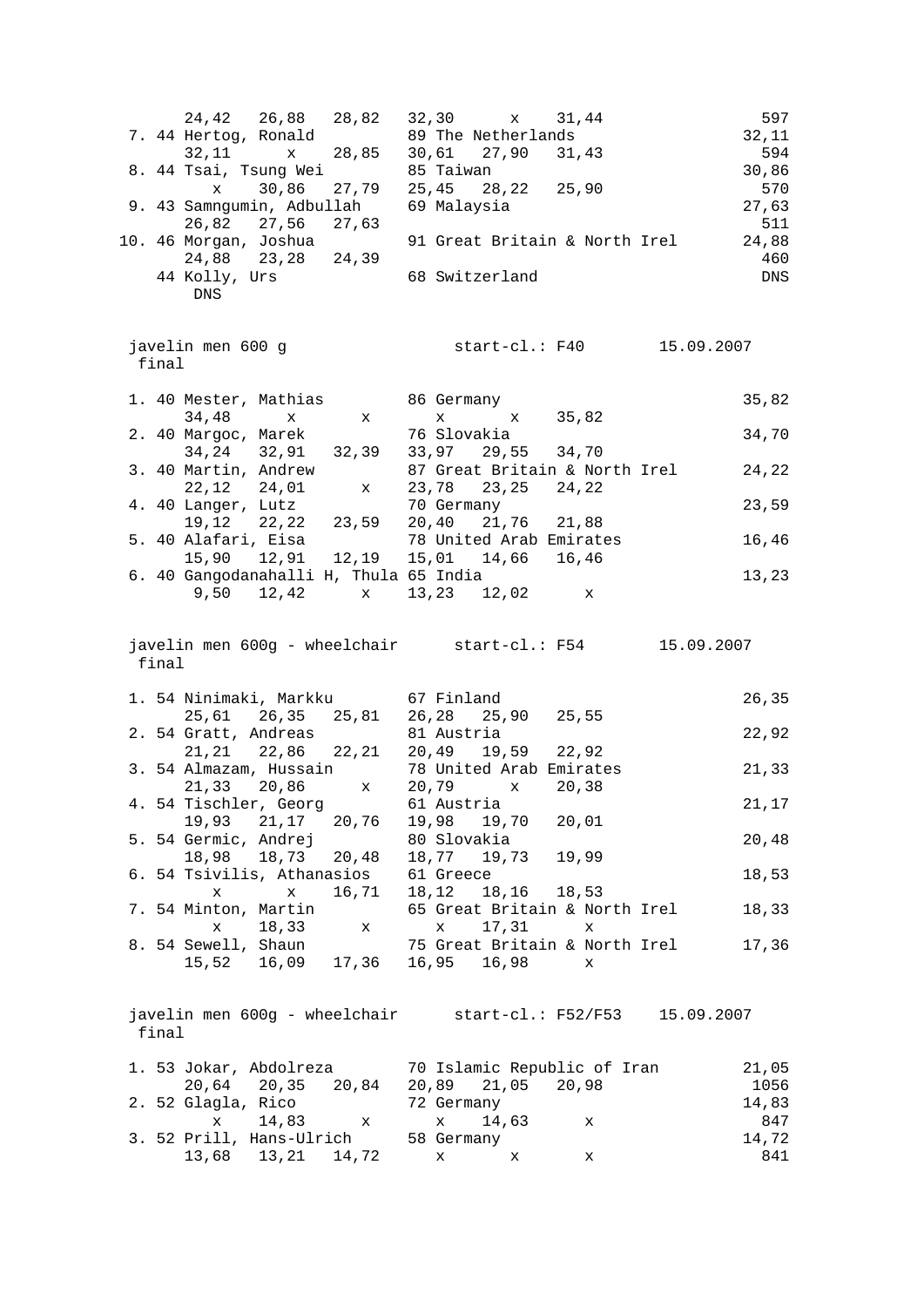#### Women

 100 m women start-cl.: T44 15.09.2007 final Wind -1.4 1. 44 Holmes, April 73 United States of America 14,04 2. 44 Green, Katrin 85 Germany 14,33 3. 44 Reid, Stefanie 84 Canada 14,54 4. 44 Horan, Kate 75 New Zealand 14,55 5. 44 Hoefte, Astrid 78 Germany 14,65 6. 44 Marais, Sarisa 83 Republic of South Africa 15,59 7. 44 Czarnecka, Joanna 85 Poland 16,07 8. 44 Zijl, Agnes 75 The Netherlands 16,13 400 m wheelchair women start-cl.: T52 15.09.2007 final 1. 52 Stilwell, Michelle 74 Canada 1:16,56 2. 52 Yamaki, Tomomi 71 Japan 1:18,99 3. 52 Schmid, Pia 69 Switzerland 1:28,71 4. 52 Pearson, Josie 86 Great Britain & North Irel 1:44,62 52 Binte Saat, Norsilawah 77 Singapore DNS 400 m wheelchair women start-cl.: T53/T54 15.09.2007 1. heat 1. 54 Wallengren, Gunilla 79 Sweden 58,49 Q 2. 54 Matassa, Jessica 86 Canada 59,06 Q 3. 54 Graf, Sandra 69 Switzerland 59,14 Q 4. 54 Dettmann, Sofia 74 Sweden 65,61 5. 54 Hamzah, Julie 74 Great Britain & North Irel 71,51 400 m wheelchair women start-cl.: T53/T54 15.09.2007 2. heat 1. 54 Hunkeler, Edith 72 Switzerland 55,98 Q 2. 54 Schaer, Manuela 84 Switzerland 59,37 Q 3. 54 Wafula Strike, Anne 69 Great Britain & North Irel 60,21 Q 4. 53 Nordlund, Madelene 69 Sweden 60,86 q 5. 53 Porcellato, Francesca 70 Italy 62,28 q 6. 54 Chen, Yu Lien 81 Taiwan 62,44 shot put women 4 kg start-cl.: F42-46 15.09.2007 final 1. 44 Floeth, Michaela 69 Germany 11,98 11,67 11,27 11,98 11,38 11,42 11,67 747 2. 44 Scherney, Andrea 66 Austria 10,33 8,87 9,91 x 9,26 10,20 10,33 644 3. 46 Pavlidou, Nikoleta 83 Greece 9,59 8,72 8,71 9,59 9,15 8,54 9,40 598 4. 42 Strode, Ivita 73 Latvia 7,69 7,11 7,20 7,69 7,31 7,34 7,13 571 5. 44 Takado, Fumiko 73 Japan 7,22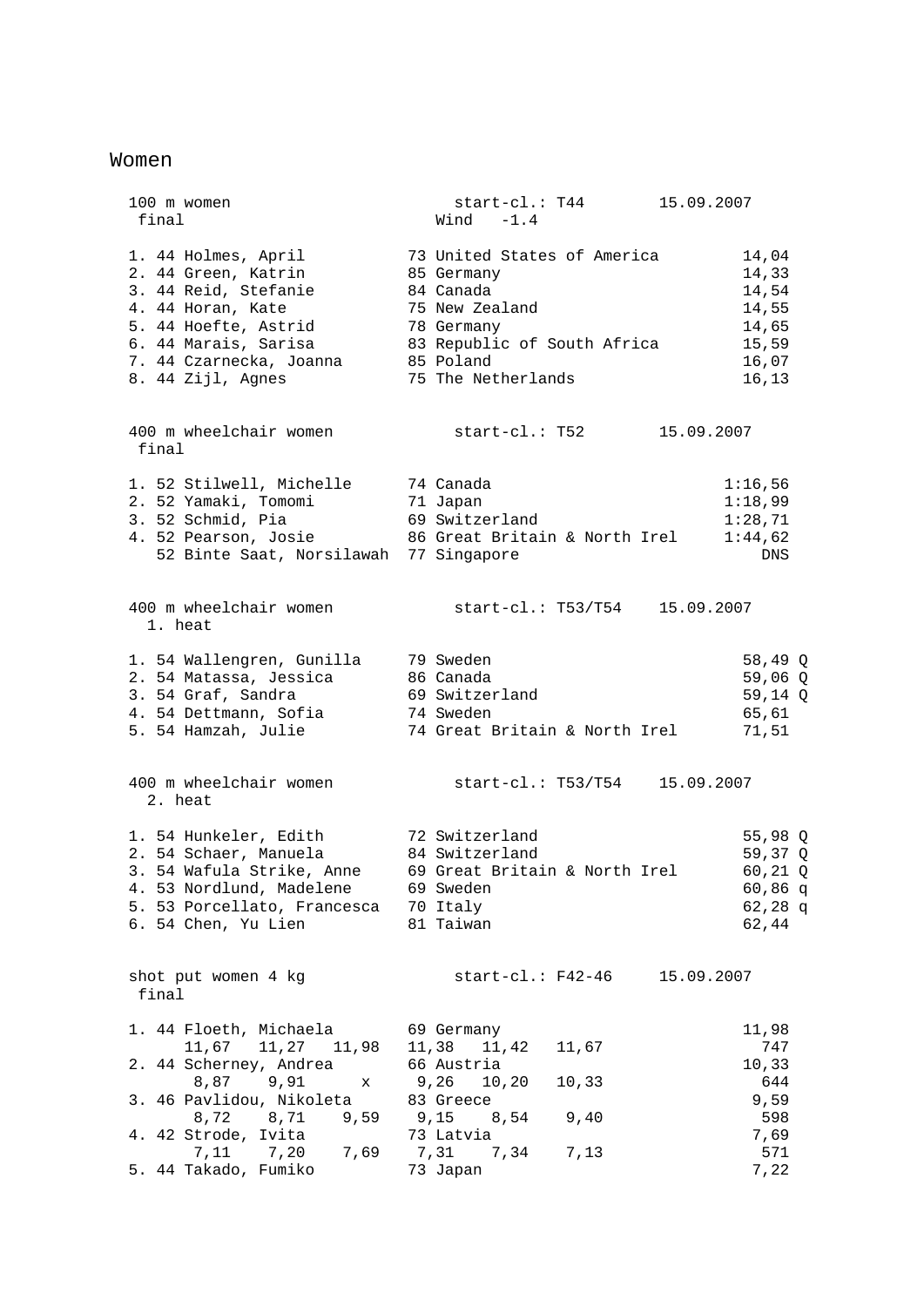|       | 7,03 7,07 6,99 7,22 6,94 6,99<br>6.44 Parmar, Parul Dal. 73 India                                                |  |                                               |           |              |                                                                                                                                                                                                                                                        | 450<br>5,26  |
|-------|------------------------------------------------------------------------------------------------------------------|--|-----------------------------------------------|-----------|--------------|--------------------------------------------------------------------------------------------------------------------------------------------------------------------------------------------------------------------------------------------------------|--------------|
|       | 4, 15 4, 80 4, 93 4, 60 5, 26 4, 44                                                                              |  |                                               |           |              |                                                                                                                                                                                                                                                        | 328          |
| final | shot put women 3 kg                                                                                              |  |                                               |           |              | start-cl.: F40 15.09.2007                                                                                                                                                                                                                              |              |
|       | 1. 40 Minett, Kim 30 78 Great Britain & North Irel<br>6,47 6,70 6,48 6,44 6,76 7,14                              |  |                                               |           |              |                                                                                                                                                                                                                                                        | 7,14         |
|       | 2. 40 Hancock, Sophie<br>6,44 6,39 6,65 7,00                                                                     |  | 86 Great Britain & North Irel                 | 6,85 6,92 |              |                                                                                                                                                                                                                                                        | 7,00         |
|       |                                                                                                                  |  |                                               |           |              |                                                                                                                                                                                                                                                        |              |
|       |                                                                                                                  |  |                                               |           |              | 3. 40 Hoemmen, Petra<br>6,61 6,67 6,51 6,78 6,55 6,27<br>10 Silk Victoria<br>10 Silk Victoria<br>5,52<br>10 Silk Victoria<br>10 Silk Victoria<br>10 Silk Victoria<br>10 Silk Victoria<br>10 Silk Victoria<br>10 Silk Victoria<br>10 Silk Victoria<br>1 |              |
| final |                                                                                                                  |  |                                               |           |              | discus women 1 kg - wheelchair start-cl.: F56-58 15.09.2007                                                                                                                                                                                            |              |
|       | 1. 56 Willing, Martina 59 Germany<br>22,50 22,36 22,70 23,15 22,82 23,26                                         |  |                                               |           |              |                                                                                                                                                                                                                                                        | 23,26<br>603 |
|       | 2. 58 Montazeri Ghahja., Fate 78 Islamic Republic of Iran<br>28, 23   28, 82   28, 24   29, 01   29, 51   29, 64 |  |                                               |           |              |                                                                                                                                                                                                                                                        | 29,64<br>555 |
|       | 3. 57 Barry, Orla                                                                                                |  | 89 Ireland<br>$x$ 22, 19 22, 92 22, 62 23, 71 |           | $\mathbf{x}$ |                                                                                                                                                                                                                                                        | 23,71<br>508 |
|       | 4. 56 Regan, Lorraine<br>14,94 14,85 15,28 15,92 14,71 14,51<br>5. 57 Kuong, Sio Ieng 67 Macao                   |  |                                               |           |              |                                                                                                                                                                                                                                                        | 15,92<br>413 |
|       | 13,90  13,81  12,27  x  13,02  13,44                                                                             |  |                                               |           |              |                                                                                                                                                                                                                                                        | 13,90<br>297 |
| final |                                                                                                                  |  |                                               |           |              | discus women $1 \text{ kg}$ - wheelchair start-cl.: F53-55 15.09.2007                                                                                                                                                                                  |              |
|       | 1. 55 Buggenhagen, Marianne 53 Germany<br>24,70 24,59 25,53 25,51 26,69 24,30                                    |  |                                               |           |              |                                                                                                                                                                                                                                                        | 26,69<br>702 |
|       | 2. 55 Law, King Kiew<br>14,10 17,86 13,66 14,03 13,47 14,93                                                      |  | 60 Malaysia                                   |           |              |                                                                                                                                                                                                                                                        | 17,86<br>470 |
|       | 3. 53 Tallon, Rosemary<br>9,21 9,27 x<br>4 E4 Malik Deepa                                                        |  | 63 Ireland<br>10,64 10,02                     |           | $\mathbf{x}$ |                                                                                                                                                                                                                                                        | 10,64<br>419 |
|       | 4. 54 Malik, Deepa<br>$\mathbf{x}$                                                                               |  | 70 India                                      |           |              |                                                                                                                                                                                                                                                        | 5,89<br>207  |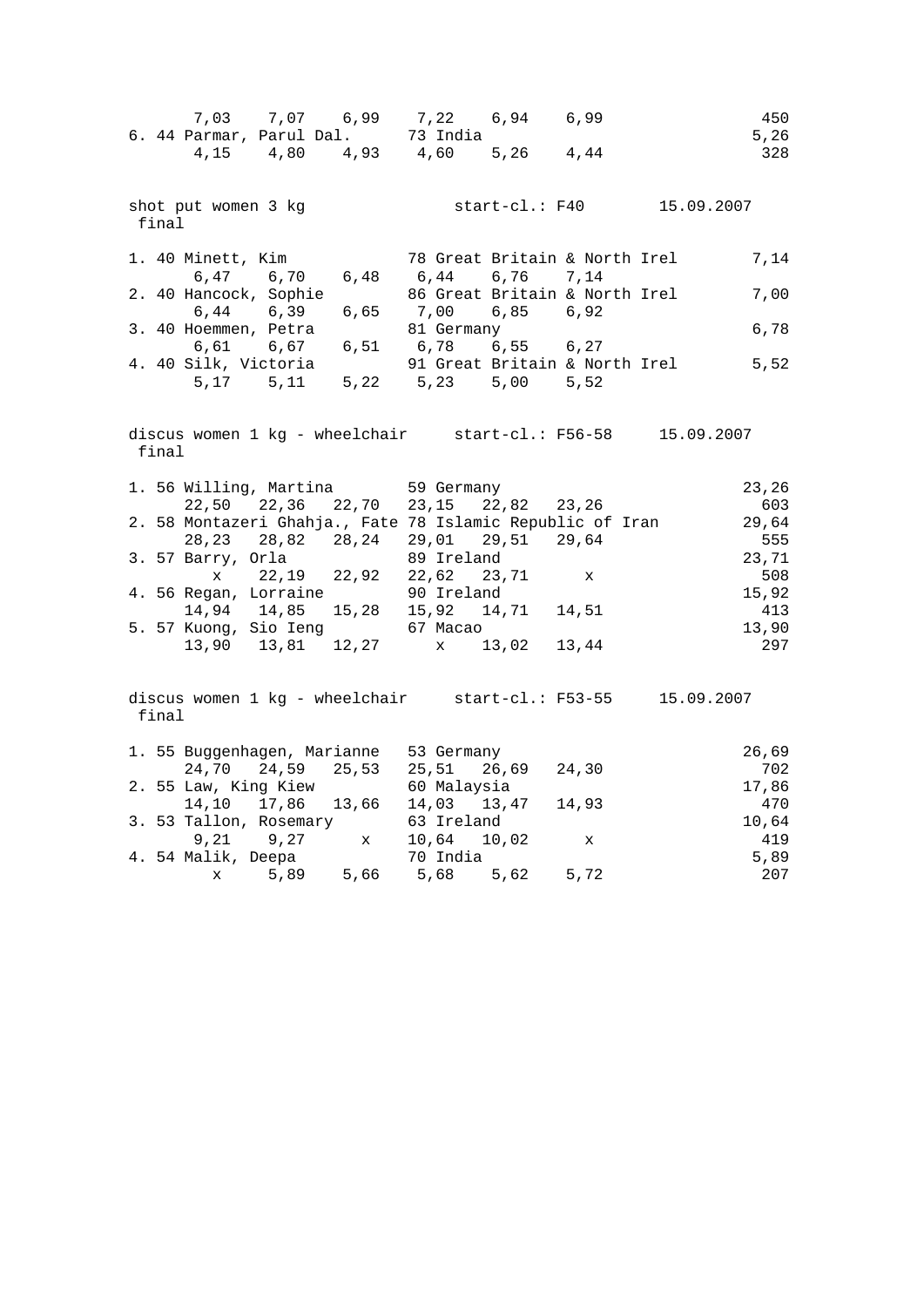Int. Wheelchair & Amputee Sports Organisation

IWAS World Championships in Athletics 2007

13.09.-17.09.07 in Taipei - Pan-Chiao Stadium

### Result list

| 200 m wheelchair men<br>final                                                                                                                                                                                                                      | start-cl.: T53<br>$Wind +2.4$                                                                                             | 16.09.2007 |                                                                       |
|----------------------------------------------------------------------------------------------------------------------------------------------------------------------------------------------------------------------------------------------------|---------------------------------------------------------------------------------------------------------------------------|------------|-----------------------------------------------------------------------|
| 1. 53 Krungget, Pichet<br>2. 53 Lakatos, Brent<br>3. 53 Intasen, Sopa<br>4. 53 Bin Nordin, Mohd Firdau 88 Singapore<br>5. 53 Alhbabi, Ayed<br>6. 53 Jung, Dong Ho<br>7. 53 Bani Hashem, Mohammed 85 United Arab Emirates<br>8. 53 Bushell, Michael | 75 Thailand<br>80 Canada<br>83 Thailand<br>76 United Arab Emirates<br>75 Korea<br>90 Great Britain & North Irel           |            | 26,51<br>27, 26<br>27,43<br>27,57<br>29,12<br>29,46<br>29,91<br>30,52 |
| 200 m wheelchair men<br>final                                                                                                                                                                                                                      | start-cl.: T54<br>$Wind +1.1$                                                                                             | 16.09.2007 |                                                                       |
| 1. 54 van Weeghel, Kenny<br>2. 54 Tahti, Leo-Pekka<br>3. 54 Koysub, Supachai<br>4. 54 Konjen, Saichon<br>5. 54 Hug, Marcel<br>6. 54 Sualuang, Ampai<br>7. 54 Almers, Niklas<br>8. 54 Ottosson, Andreas                                             | 80 The Netherlands<br>83 Finland<br>77 Thailand<br>83 Thailand<br>86 Switzerland<br>73 Thailand<br>91 Sweden<br>89 Sweden |            | 24,91<br>25,25<br>25,48<br>25,71<br>25,74<br>26, 51<br>27,54<br>27,55 |
| 800 m men<br>final                                                                                                                                                                                                                                 | start-cl.: T46                                                                                                            | 16.09.2007 |                                                                       |
| 1. 46 Awizen, Marcin<br>2. 46 Souza, Emicarlo<br>3. 46 Golaski, Wojciech<br>4. 46 Monteiro, Jose<br>5. 46 Alecrim, Jose Carlos 86 Brazil                                                                                                           | 85 Poland<br>81 Brazil<br>86 Poland<br>75 Portugal                                                                        |            | 1:58,30<br>1:58,84<br>2:01,32<br>2:02,95<br>2:05,64                   |
| 800 m wheelchair men<br>final                                                                                                                                                                                                                      | start-cl.: T54                                                                                                            | 16.09.2007 |                                                                       |
| 1. 54 Hug, Marcel<br>2. 54 Wahoram, Prawat<br>3. 54 Hamerlak, Tomasz<br>4. 54 Sualuang, Ampai                                                                                                                                                      | 86 Switzerland<br>81 Thailand<br>75 Poland<br>73 Thailand                                                                 |            | 1:43,43<br>1:43,53<br>1:43,87<br>1:44,12                              |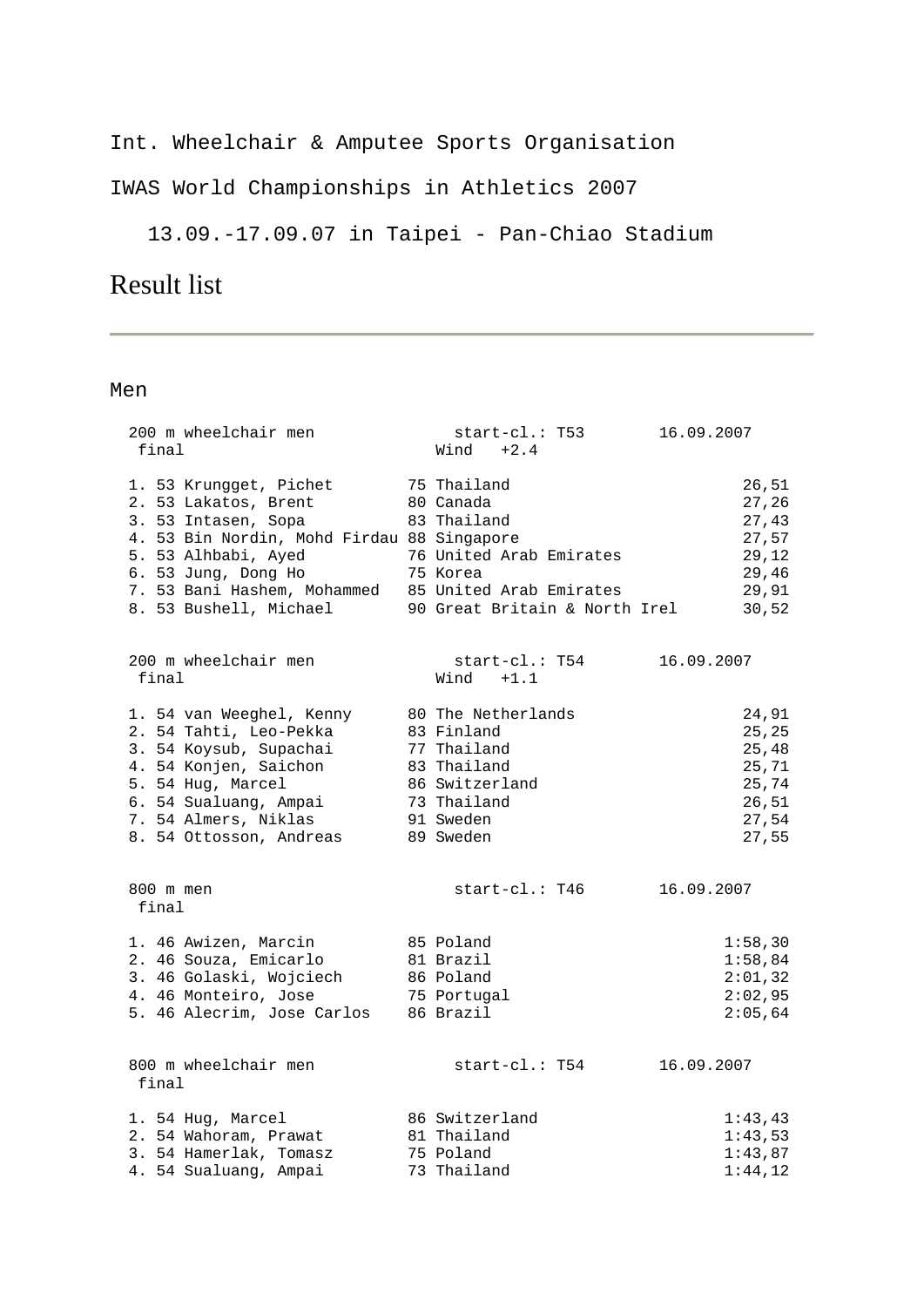| 5. 54 Balde, Alhassane<br>6. 54 Alldis, Brian<br>7. 54 Amacher, Maurice<br>8. 54 Andersson, Aron                                                                                                            | 85 Germany<br>86 Great Britain & North Irel<br>90 Switzerland<br>88 Sweden                                                         | 1:45,78<br>1:46,82<br>1:47,16<br>1:47,45                                                 |
|-------------------------------------------------------------------------------------------------------------------------------------------------------------------------------------------------------------|------------------------------------------------------------------------------------------------------------------------------------|------------------------------------------------------------------------------------------|
| 800 m wheelchair men<br>final                                                                                                                                                                               | $start-c1$ .: T52/53<br>16.09.2007                                                                                                 |                                                                                          |
| 1. 53 Krungget, Pichet<br>2. 53 Yoo, Byung-Hoon<br>3. 53 Intasen, Sopa<br>4. 53 Lakatos, Brent<br>5. 53 Alhbabi, Ayed<br>6. 53 Sletten, Oivind<br>7. 53 Bani Hashem, Mohammed<br>8. 52 Ueyonabaru, Hirokazu | 75 Thailand<br>72 Korea<br>83 Thailand<br>80 Canada<br>76 United Arab Emirates<br>72 Norway<br>85 United Arab Emirates<br>71 Japan | 1:46,33<br>1:46,35<br>1:46,47<br>1:47,76<br>1:53,79<br>2:03,07<br>2:03,59<br>2:13,92     |
| 5000 m wheelchair men<br>1. heat                                                                                                                                                                            | $start-c1.: T54$<br>16.09.2007                                                                                                     |                                                                                          |
| 1. 54 Hug, Marcel<br>2. 54 Sualuang, Ampai<br>3. 54 Janthon, Ekkachai<br>4. 54 Hamerlak, Tomasz<br>5. 54 Higuchi, Masayuki<br>6. 54 Loetscher, Tobias                                                       | 86 Switzerland<br>73 Thailand<br>79 Thailand<br>75 Poland<br>79 Japan<br>79 Switzerland                                            | $11:32,48$ Q<br>$11:32,63$ Q<br>$11:32,78$ Q<br>$11:32,87$ q<br>$11:35,09$ q<br>12:16,52 |
| 5000 m wheelchair men<br>2. heat                                                                                                                                                                            | start-cl.: T54<br>16.09.2007                                                                                                       |                                                                                          |
| 1. 54 Wahoram, Prawat<br>2. 54 Brunner, Ralph<br>3. 54 Alldis, Brian<br>4. 54 Amacher, Maurice<br>5. 54 Andersson, Aron<br>6. 53 Sletten, Oivind                                                            | 81 Thailand<br>75 Germany<br>86 Great Britain & North Irel<br>90 Switzerland<br>88 Sweden<br>72 Norway                             | $11:10,98$ Q<br>11:31,22Q<br>$11:31,78$ Q<br>$11:32,13$ q<br>$12:09,55$ q<br>12:42,11    |
| long jump men<br>final                                                                                                                                                                                      | $start-c1. : F42$<br>16.09.2007                                                                                                    |                                                                                          |
| 1. 42 Czyz, Wojtek<br>5,88<br>3,03<br>x<br>$+2.1$<br>$+1.4$                                                                                                                                                 | 80 Germany<br>5,77<br>$\mathbf x$<br>$\mathbf x$<br>$0.0$                                                                          | 5,88                                                                                     |
| 2. 42 Popow, Heinrich<br>5,27<br>$\mathbf{x}$<br>X<br>$+0.6$                                                                                                                                                | 83 Germany<br>4,28<br>5,30<br>$\mathbf x$<br>$+1.5$<br>0.0                                                                         | 5,30                                                                                     |
| 3. 42 Anand, Pal<br>3,74 3,65<br>3,42<br>$+0.8$<br>$+1.6 +0.5$                                                                                                                                              | 78 India<br>3,34 3,66<br>x<br>$+0.5 +0.6$                                                                                          | 3,74                                                                                     |
| shot put men 6 kg<br>final                                                                                                                                                                                  | $start-c1$ .: $F44/46$<br>16.09.2007                                                                                               |                                                                                          |
| 1. 44 Frischmann, Joerg 63 Germany<br>13,57 14,50 14,75 15,05<br>2. 44 Pappas, Georgios                                                                                                                     | 14,83<br>$\mathbf{x}$<br>78 Greece                                                                                                 | 15,05<br>939<br>14,90                                                                    |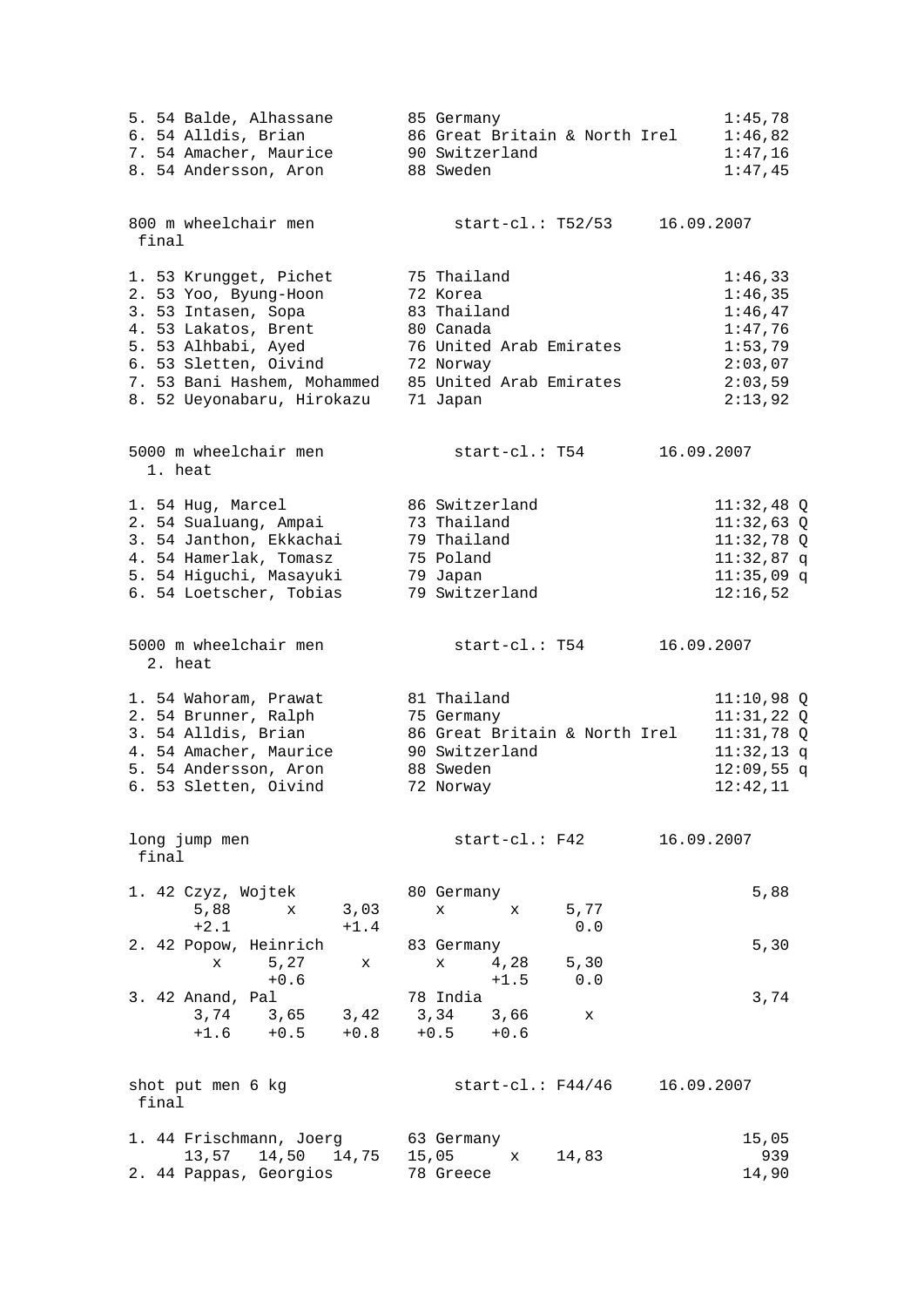|       | x 14,82 14,45 14,09 14,31 14,90<br>3.44 Kiriakidis, Miltiadis 79 Greece                                      |            |                                                                |   | 929        |
|-------|--------------------------------------------------------------------------------------------------------------|------------|----------------------------------------------------------------|---|------------|
|       |                                                                                                              |            |                                                                |   | 14,28      |
|       | x 13,40 14,28 x x 13,82<br>4.46 Ozolnieks, Andis 80 Latvia                                                   |            |                                                                |   | 891        |
|       |                                                                                                              |            |                                                                |   | 12,99      |
|       | 12,51 12,97 12,85 12,20 12,99 12,73                                                                          |            |                                                                |   | 810        |
|       | 5. 44 Hertog, Ronald 39 The Netherlands                                                                      |            |                                                                |   | 10,81      |
|       | $10,38$ $10,81$ $10,64$ $10,43$ $10,05$ x                                                                    |            |                                                                |   | 674        |
|       |                                                                                                              |            | 68 Switzerland                                                 |   | 10,17      |
|       | 6. 44 Kolly, Urs<br>10,17 $\boldsymbol{x}$ x                                                                 |            | $\mathbf{x} \qquad \qquad \mathbf{x} \qquad \qquad \mathbf{x}$ |   | 634        |
|       | 7. 44 Davies, Aled                                                                                           |            | 91 Great Britain & North Irel                                  |   | 9,19       |
|       | 44 Davies, Aled 91 Great Britain & No:<br>9,07 9,19 x 8,59 8,48 8,98                                         |            |                                                                |   | 573        |
|       | 8. 43 Samngumin, Adbullah 69 Malaysia                                                                        |            |                                                                |   | 8,91       |
|       |                                                                                                              |            |                                                                |   |            |
|       |                                                                                                              |            |                                                                |   |            |
|       | 8,91 8,80 8,14 - - - - - 556<br>9.46 Morgan, Joshua 91 Great Britain & North Irel 6,56<br>6,56 6,19 6,33 409 |            |                                                                |   |            |
|       |                                                                                                              |            |                                                                |   |            |
|       |                                                                                                              |            |                                                                |   |            |
|       | shot put men 4 kg - wheelchair start-cl.: F54 16.09.2007                                                     |            |                                                                |   |            |
| final |                                                                                                              |            |                                                                |   |            |
|       |                                                                                                              |            |                                                                |   |            |
|       | 1. 54 Tischler, Georg 61 Austria                                                                             |            |                                                                |   | 9,64       |
|       | 9,51 9,51 9,64 8,75 9,20 9,26                                                                                |            |                                                                |   |            |
|       | 2. 54 Ninimaki, Markku 67 Finland                                                                            |            |                                                                |   | 9,51       |
|       | 8,79 9,32 9,39 9,31 9,51 9,39                                                                                |            |                                                                |   |            |
|       | 3. 54 Gratt, Andreas 81 Austria                                                                              |            |                                                                |   | 9,20       |
|       | 8,29 8,74 9,20 8,99 8,69 8,87                                                                                |            |                                                                |   |            |
|       | 4. 54 Bernardi, Germano 65 Italy                                                                             |            |                                                                |   | 8,81       |
|       | 8,80 x 8,81 x x<br>54 Germic, Andrej 80 Slovakia                                                             |            |                                                                | X |            |
|       | 5. 54 Germic, Andrej 80 Slovakia<br>8,78 8,65 8,72 8,05 8,70 8,51                                            |            |                                                                |   | 8,78       |
|       |                                                                                                              |            |                                                                |   |            |
|       | 6. 54 Nobbs, Daniel                                                                                          |            | 79 Great Britain & North Irel                                  |   | 8,28       |
|       | 7,78 8,23 7,82 7,94 8,06 8,28                                                                                |            |                                                                |   |            |
|       | 7. 54 Tsivilis, Athanasios 61 Greece                                                                         |            |                                                                |   | 8,25       |
|       | x 7,92 x x 7,31 8,25                                                                                         |            |                                                                |   |            |
|       | 8. 54 Cieslik, Piotr 84 Poland<br>6,13 6,47 6,28 6,37 6,79 x<br>2. 54 Savell Shave 75 Creat Pritain 6 No     |            |                                                                |   | 6,79       |
|       |                                                                                                              |            |                                                                |   |            |
|       | 9. 54 Sewell, Shaun<br>$5,81$ $6,13$ $6,24$                                                                  |            | 75 Great Britain & North Irel                                  |   | 6,24       |
|       | 10. 54 Lewis, David Adam 85 Great Britain & North Irel 6,05                                                  |            |                                                                |   |            |
|       | 5,98<br>$6.05 \times$                                                                                        |            |                                                                |   |            |
|       |                                                                                                              |            |                                                                |   |            |
|       | 54 Azimi Maroshani, Assado 59 Islamic Republic of Iran                                                       |            |                                                                |   | DNS        |
|       | DNS                                                                                                          |            |                                                                |   |            |
|       |                                                                                                              |            |                                                                |   |            |
|       | discus men 1,0 kg - wheelchair start-cl.: F55                                                                |            |                                                                |   |            |
| final |                                                                                                              |            |                                                                |   | 16.09.2007 |
|       |                                                                                                              |            |                                                                |   |            |
|       | 1. 55 Nemec, Martin                                                                                          |            | 74 Czech Republic                                              |   | 37,11      |
|       | 33, 38 33, 68 29, 54 35, 74 37, 11 36, 76                                                                    |            |                                                                |   |            |
|       | 2. 55 Bagherijedi, Jalil 72 Islamic Republic of Iran                                                         |            |                                                                |   |            |
|       | 29,70 29,14 29,46 31,21 29,88 29,77                                                                          |            |                                                                |   | 31,21      |
|       | 3. 55 Iser, Ulrich                                                                                           | 57 Germany |                                                                |   | 25,61      |
|       | 25,07 24,73 23,66 25,22 25,61 25,27                                                                          |            |                                                                |   |            |
|       | 4. 55 Nalmpatis, Ilias                                                                                       | 72 Greece  |                                                                |   | 25,59      |
|       | 23,28<br>24,32<br>$\mathbf x$                                                                                |            | 23,36 24,37 25,59                                              |   |            |
|       | 5. 55 Womack, Robin                                                                                          |            | 71 Great Britain & North Irel                                  |   | 22,34      |
|       | 20,09 21,90 22,04                                                                                            |            | 22,34 21,46 21,71                                              |   |            |
|       |                                                                                                              |            |                                                                |   |            |
|       |                                                                                                              |            |                                                                |   |            |
|       |                                                                                                              |            |                                                                |   | $2007$     |

discus men 1,0 kg - wheelchair start-cl.: F56 16.09.2007 final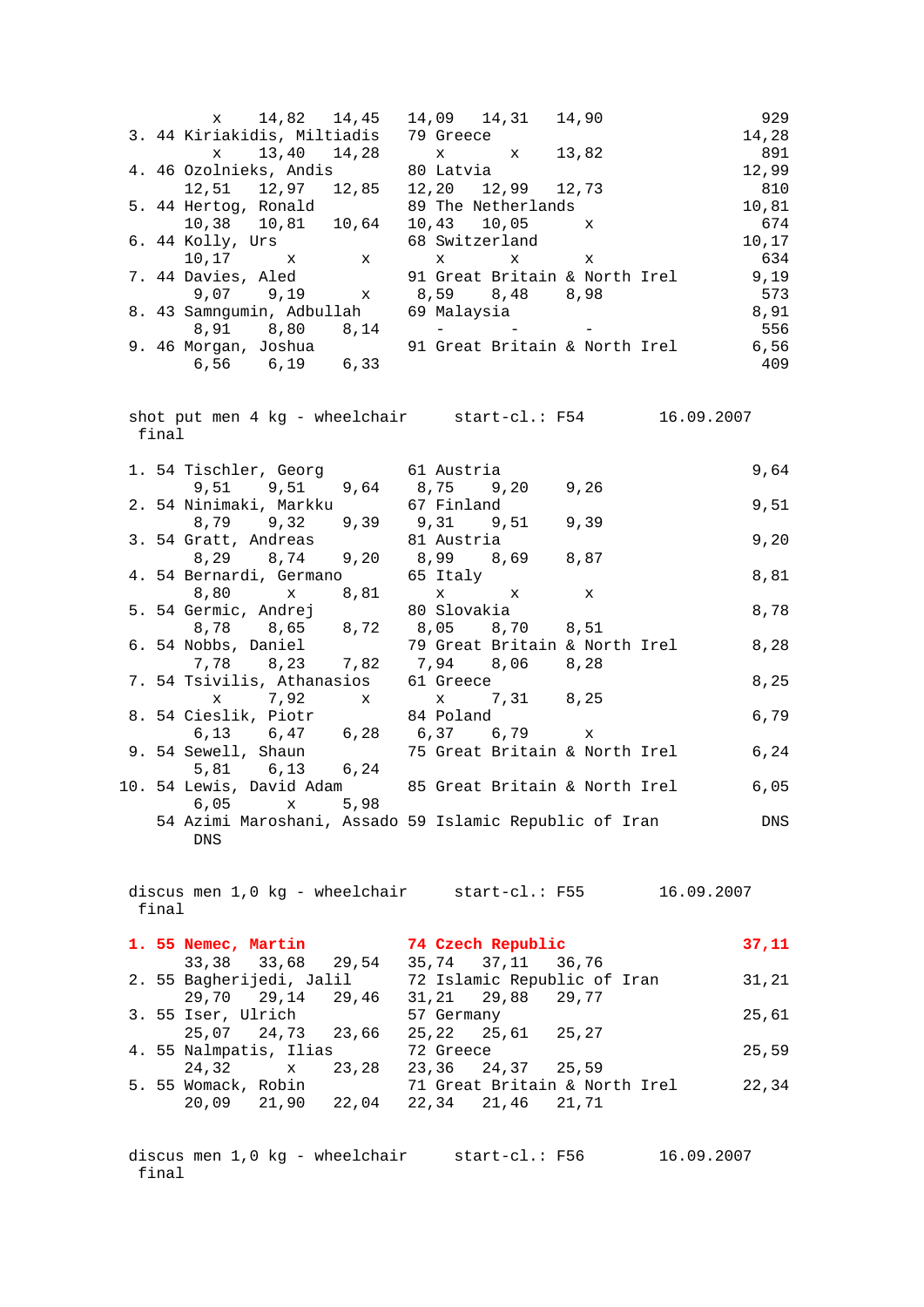|  |     | 1. 56 Mohammad Yari, Ali                   |            | 82 Islamic Republic of Iran |       | 36,78 |
|--|-----|--------------------------------------------|------------|-----------------------------|-------|-------|
|  |     | 36,13 36,59 36,78                          |            | 34, 28 34, 52 36, 13        |       |       |
|  |     | 2. 56 Golpasand Hagh, Parviz               |            | 69 Islamic Republic of Iran |       | 35,84 |
|  |     | 35,46 35,84 30,19                          |            | 35,40 32,56 34,42           |       |       |
|  |     | 3. 56 Gruijters, Pieter 67 The Netherlands |            |                             |       | 34,34 |
|  |     | 33,72 x 30,89                              |            | x 34,34 31,16               |       |       |
|  |     | 4.56 Masri, Faridul and 81 Malaysia        |            |                             |       | 29,81 |
|  |     | 29,05 29,11 28,06 29,81 27,08 24,01        |            |                             |       |       |
|  |     | 5. 56 Boyle, Jamie                         | 88 Ireland |                             |       | 29,72 |
|  |     | 29,30 27,46 28,86                          |            | 28, 29 29, 72 29, 59        |       |       |
|  |     | 6. 56 Alkhalidi, Mansour 80 Kuwait         |            |                             |       | 29,24 |
|  |     | 26,22 27,58 28,49                          |            | 28,52 26,81                 | 29,24 |       |
|  |     | 7. 56 Wall, Seamus                         | 68 Ireland |                             |       | 22,81 |
|  |     | 22,37 22,20 22,15 22,21 22,23 22,81        |            |                             |       |       |
|  |     | 8. 56 Berry, David                         | 91 Ireland |                             |       | 19,13 |
|  |     | 18,70 18,78 18,98 18,75 19,13 18,40        |            |                             |       |       |
|  |     | 56 Musayev, Olokhan 59 Azerbaijan          |            |                             |       | DNS   |
|  | DNS |                                            |            |                             |       |       |

 javelin men 600g - wheelchair start-cl.: F57 16.09.2007 final

| :t-cl.: F57 |  | 16.09. |  |  |
|-------------|--|--------|--|--|
|             |  |        |  |  |

| 39,18<br>1. 57 Mirzaeijaberi, Mohammad 65 Islamic Republic of Iran |
|--------------------------------------------------------------------|
|                                                                    |
| 37,79<br>2. 57 Saki, Abdolkazem 186 Islamic Republic of Iran       |
|                                                                    |
| 70 Islamic Republic of Iran<br>35,55                               |
|                                                                    |
| 33,69                                                              |
|                                                                    |
| 88 Great Britain & North Irel<br>32,76                             |
|                                                                    |
| 23,48                                                              |
|                                                                    |
| 8,92                                                               |
|                                                                    |
|                                                                    |

#### Women

| 200 m women<br>final                                                                                                                                                                    | start-cl.: T42/44 16.09.2007<br>$Wind +1.0$                                                                                                              |                                                                      |
|-----------------------------------------------------------------------------------------------------------------------------------------------------------------------------------------|----------------------------------------------------------------------------------------------------------------------------------------------------------|----------------------------------------------------------------------|
| 1. 44 Holmes, April<br>2. 44 Green, Katrin<br>3. 44 Horan, Kate<br>4. 44 Hoefte, Astrid<br>5. 44 Reid, Stefanie<br>6. 44 Marais, Sarisa<br>7. 44 Czarnecka, Joanna<br>8. 44 Zijl, Agnes | 73 United States of America<br>85 Germany<br>75 New Zealand<br>78 Germany<br>84 Canada<br>83 Republic of South Africa<br>85 Poland<br>75 The Netherlands | 28,61<br>28,70<br>28,91<br>29,63<br>30,22<br>31,79<br>32,31<br>33,34 |
| 200 m wheelchair women<br>final<br>1. 54 Hunkeler, Edith<br>2. 54 Schaer, Manuela                                                                                                       | start-cl.: T53/T54 16.09.2007<br>$Wind -0.5$<br>72 Switzerland<br>84 Switzerland                                                                         | 30,62<br>31,38                                                       |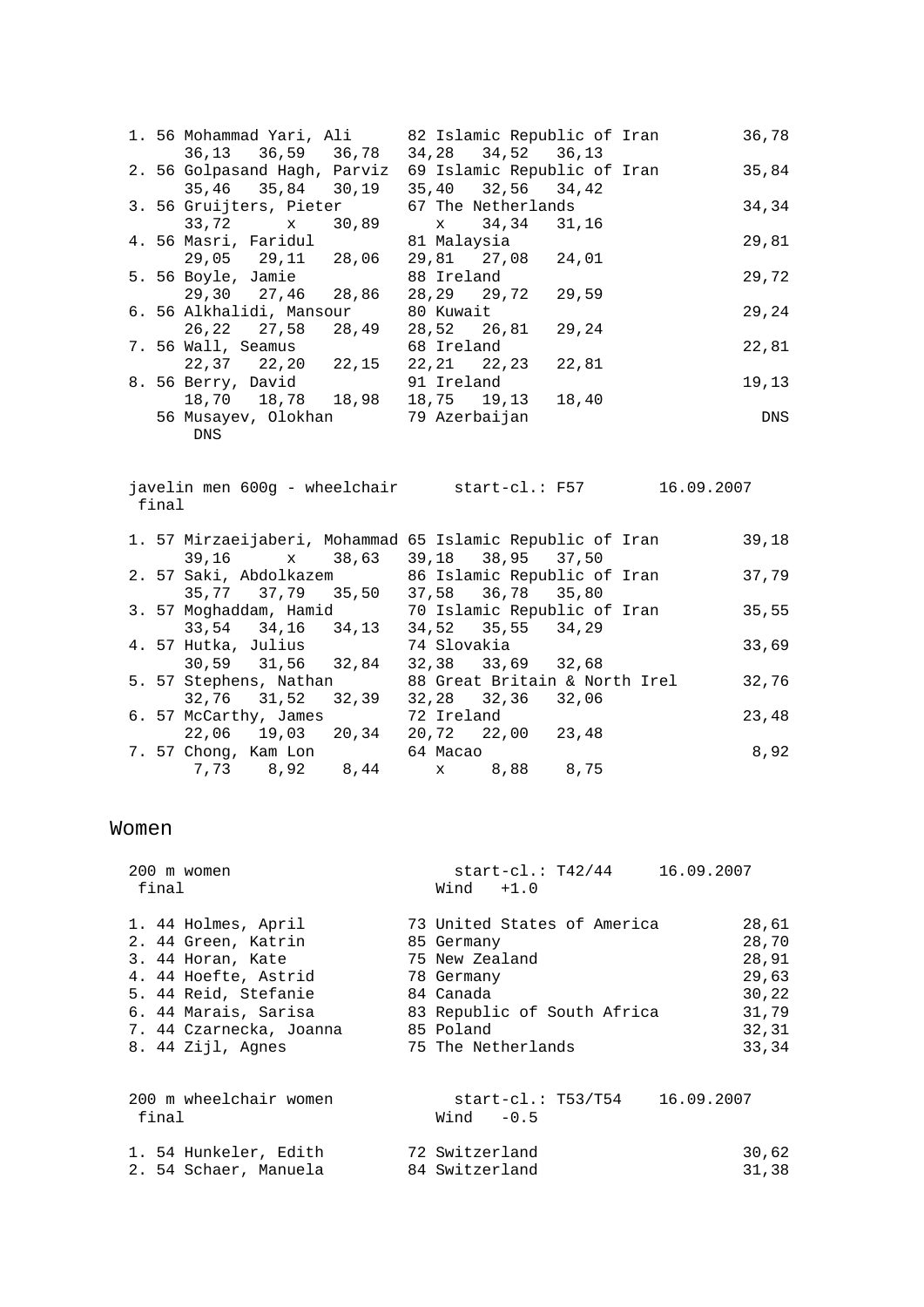| 3. 54 Matassa, Jessica<br>4. 53 Nordlund, Madelene<br>5. 54 Chen, Yu Lien<br>6. 54 Wafula Strike, Anne<br>7. 53 Porcellato, Francesca<br>8. 54 Lustenberger, Jasmin | 86 Canada<br>69 Sweden<br>81 Taiwan<br>69 Great Britain & North Irel<br>70 Italy<br>92 Switzerland | 31,67<br>32,29<br>32,47<br>32,55<br>33,12<br>34,11 |
|---------------------------------------------------------------------------------------------------------------------------------------------------------------------|----------------------------------------------------------------------------------------------------|----------------------------------------------------|
| long jump women<br>final                                                                                                                                            | 16.09.2007<br>start-cl.: F42                                                                       |                                                    |
| 1. 42 Roozen, Annette<br>3,39 3,29 3,32 3,27 3,40 3,57<br>$-0.3$ $+0.4$ $+0.8$ $+0.7$ $+0.5$ $+0.8$                                                                 | 76 The Netherlands                                                                                 | 3,57                                               |
| 2. 42 Smits, Marije<br>x 3,24 3,22<br>3,10<br>$-0.5$<br>$-0.9 - 0.5$                                                                                                | 86 The Netherlands<br>X<br>X                                                                       | 3,24                                               |
| 3. 42 Zielinska, Ewa<br>2,90<br>2,89 2,94<br>$\mathbf x$<br>$-0.6$<br>$+0.6$                                                                                        | 72 Poland<br>3,14<br>$\mathbf x$<br>$-0.4$<br>0.0                                                  | 3,14                                               |
| 4. 42 Biene, Claudia<br>$\mathbf{x}$<br>$\mathbf{x}$<br>X                                                                                                           | 73 Germany<br>2,98 2,76<br>X<br>0.0<br>0.0                                                         | 2,98                                               |
| 5. 42 Holen, Elin<br>2,94<br>X<br>$\mathbf{x}$<br>$-0.3$                                                                                                            | 77 Norway<br>X<br>$\mathbf{x}$<br>х                                                                | 2,94                                               |
| final                                                                                                                                                               | javelin women $600 g$ - wheelchair start-cl.: $F54$ 16.09.2007                                     |                                                    |
|                                                                                                                                                                     |                                                                                                    |                                                    |
| 1. 54 Situ, Ntombizanele 31 Republic of South Africa                                                                                                                |                                                                                                    | 13,62                                              |
| 13, 16 13, 62 13, 03<br>2. 54 Sedghi Saghinsara, Marz 75 Islamic Republic of Iran                                                                                   | 12, 12 13, 38<br>x                                                                                 | 11,83                                              |
| 11,10 10,85 x<br>3. 54 Kacanu, Eva                                                                                                                                  | $11,83$ $11,01$ x<br>65 Czech Republic                                                             | 10,63                                              |
| 10,12  10,40  10,20<br>4. 54 Malik, Deepa                                                                                                                           | 10,47 10,63 10,51<br>70 India                                                                      | 6,84                                               |
| 5,01 x 5,75 6,84 6,50 6,51<br>javelin women 400/600 g<br>final                                                                                                      | start-cl.: F40-46 16.09.2007                                                                       |                                                    |
| 1. 42 Biene, Claudia                                                                                                                                                | 73 Germany                                                                                         | 31, 21                                             |
| 30,17 30,03<br>31,21<br>2. 46 Hegen, Andrea                                                                                                                         | $\sim$<br>85 Germany                                                                               | 629<br>38,50                                       |
| 36,23 35,33<br>33,23<br>3. 40 Silk, Victoria                                                                                                                        | 27,22<br>38,50<br>38,49<br>91 Great Britain & North Irel                                           | 619<br>16,40                                       |
| 15,65 16,27<br>x<br>4. 46 Pavlidou, Nikoleta                                                                                                                        | 13,70<br>16,40<br>$\mathbf x$<br>83 Greece                                                         | 476<br>28,43                                       |
| 28,10<br>26,17<br>X<br>5. 40 Minett, Kim<br>13,24<br>x<br>$\mathbf x$                                                                                               | 26,88 27,90 28,43<br>78 Great Britain & North Irel<br>13,03 13,81 15,25                            | 457<br>15,25<br>443                                |

New world record by Claudia Biene (GER)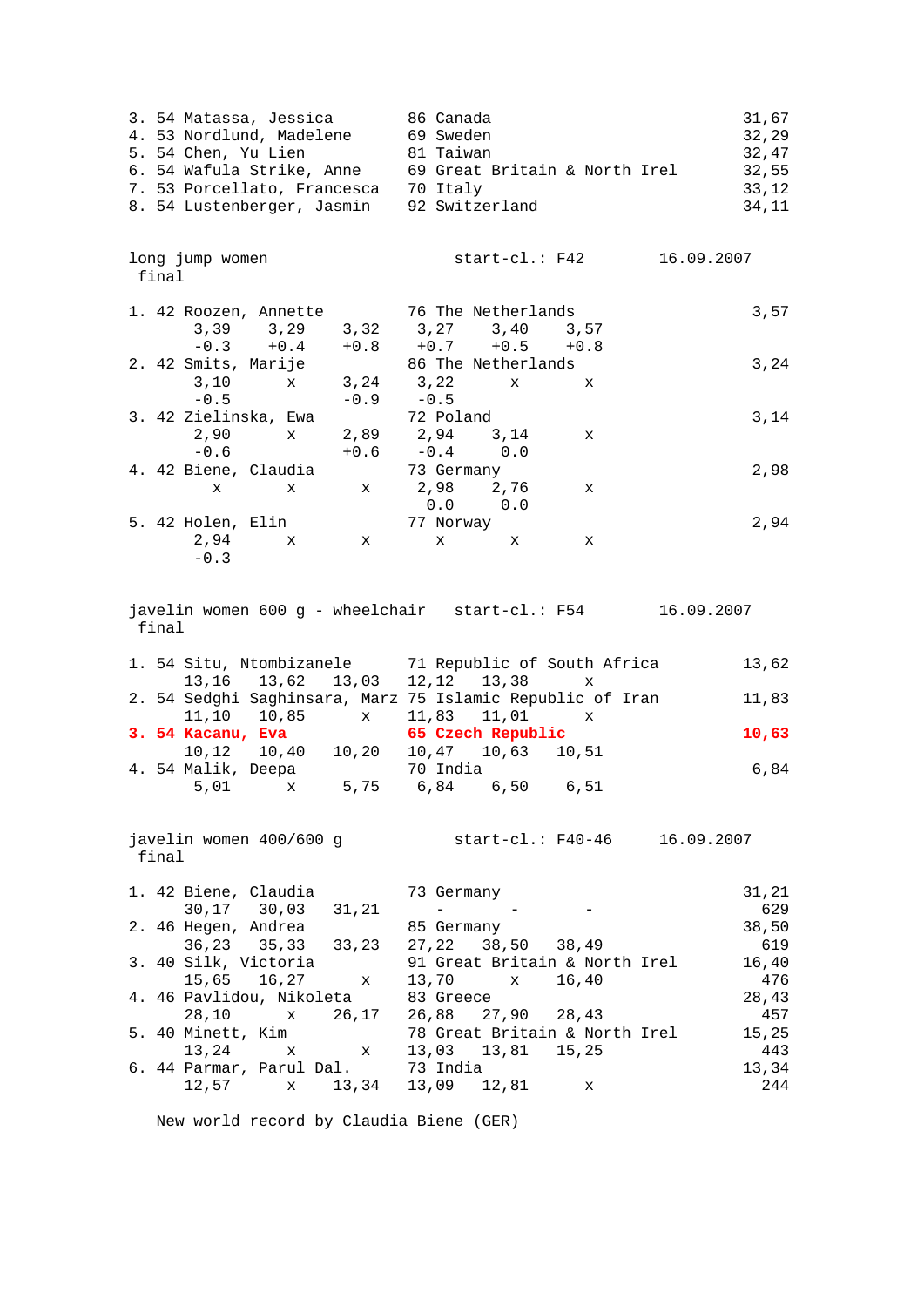**Int. Wheelchair & Amputee Sports Organisation** 

**IWAS World Championships in Athletics 2007** 

 **13.09.-17.09.07 in Taipei - Pan-Chiao Stadium** 

# **Result list**

 **final** 

| 400 m men<br>final                                  | start-cl.: T44                | 17.09.2007 |            |
|-----------------------------------------------------|-------------------------------|------------|------------|
|                                                     |                               |            |            |
| 1. 44 Linhart, Michael                              | 73 Austria                    |            | 55,29      |
| 2. 44 Mayer, Robert                                 | 80 Austria                    |            | 55,32      |
| 3. 44 Fugers, Tom                                   | 84 The Netherlands            |            | 56,52      |
| 4. 44 Singh, Balwan                                 | 81 India                      |            | 69,53      |
| 44 Cho, Su-Hyun                                     | 86 Korea                      |            | <b>DNS</b> |
| 400 m wheelchair men                                | start-cl.: T53                | 17.09.2007 |            |
| final                                               |                               |            |            |
| 1. 53 Yoo, Byung-Hoon                               | 72 Korea                      |            | 52,27      |
| 2. 53 Lakatos, Brent                                | 80 Canada                     |            | 52,51      |
| 3. 53 Intasen, Sopa                                 | 83 Thailand                   |            | 53,51      |
| 4. 53 Bin Nordin, Mohd Firdau 88 Singapore          |                               |            | 55,13      |
| 5. 53 Alhbabi, Ayed                                 | 76 United Arab Emirates       |            | 57,23      |
| 6. 53 Jung, Dong Ho                                 | 75 Korea                      |            | 57,98      |
| 7. 53 Bani Hashem, Mohammed 85 United Arab Emirates |                               |            | 62,65      |
| 8. 53 Krungget, Pichet 75 Thailand                  |                               |            | 71,55      |
| 400 m wheelchair men                                | start-cl.: T54                | 17.09.2007 |            |
| final                                               |                               |            |            |
| 1. 54 van Weeghel, Kenny 80 The Netherlands         |                               |            | 49,16      |
| 2. 54 Koysub, Supachai                              | 77 Thailand                   |            | 49,51      |
| 3. 54 Tahti, Leo-Pekka                              | 83 Finland                    |            | 49,69      |
| 4. 54 Konjen, Saichon                               | 83 Thailand                   |            | 49,70      |
| 5. 54 Janthon, Ekkachai                             | 79 Thailand                   |            | 52,33      |
| 5. 54 Balde, Alhassane                              | 85 Germany                    |            | 52, 33     |
| 7. 54 Hug, Marcel                                   | 86 Switzerland                |            | 53,64      |
| 8. 54 Alldis, Brian                                 | 86 Great Britain & North Irel |            | 57,06      |
| 5000 m men                                          | start-cl.: T46                | 17.09.2007 |            |
|                                                     |                               |            |            |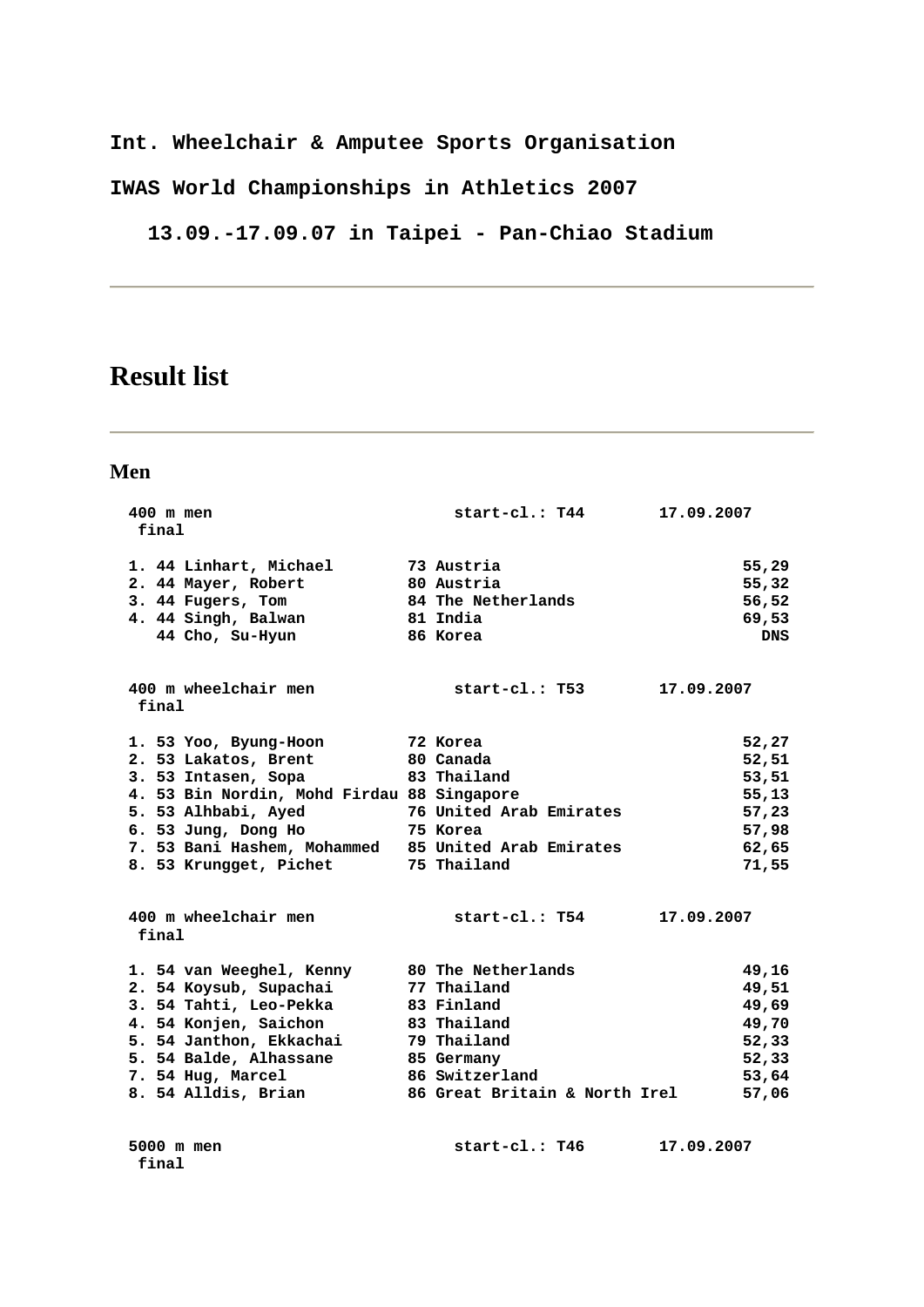|          |                                |                   |           | 1. 46 van den Heede, Frederic 74 Belgium                                                   |        |            | 16:08,47   |
|----------|--------------------------------|-------------------|-----------|--------------------------------------------------------------------------------------------|--------|------------|------------|
|          |                                |                   |           | 2. 46 Monteiro, Jose 55 Portugal                                                           |        |            | 16:57,88   |
|          | 3. 46 Singh, Gursaheb 84 India |                   |           |                                                                                            |        |            | 17:10,78   |
|          |                                |                   |           |                                                                                            |        |            |            |
|          | 5000 m wheelchair men          |                   |           | start-cl.: T54                                                                             |        | 17.09.2007 |            |
| final    |                                |                   |           |                                                                                            |        |            |            |
|          |                                |                   |           |                                                                                            |        |            |            |
|          | 1. 54 Wahoram, Prawat          |                   |           | 81 Thailand                                                                                |        |            | 11:16,53   |
|          | 2. 54 Hamerlak, Tomasz         |                   |           | 75 Poland                                                                                  |        |            | 11:16,94   |
|          | 3. 54 Brunner, Ralph           |                   |           | 75 Germany                                                                                 |        |            | 11:17,27   |
|          | 4. 54 Janthon, Ekkachai        |                   |           | 79 Thailand                                                                                |        |            | 11:18.04   |
|          | 5. 54 Alldis, Brian            |                   |           | 86 Great Britain & North Irel                                                              |        |            | 11:18,09   |
|          | 6. 54 Higuchi, Masayuki        |                   |           | 79 Japan                                                                                   |        |            | 11:31,62   |
|          | 7. 54 Hug, Marcel              |                   |           | 86 Switzerland                                                                             |        |            | 11:39,92   |
|          | 8. 54 Sualuang, Ampai          |                   |           | 73 Thailand                                                                                |        |            | 11:40,20   |
|          | 9. 54 Amacher, Maurice         |                   |           | 90 Switzerland                                                                             |        |            | 11:53,09   |
|          | 54 Andersson, Aron             |                   |           | <b>88 Sweden</b>                                                                           |        |            | <b>DNF</b> |
|          |                                |                   |           |                                                                                            |        |            |            |
|          |                                |                   |           | 4 x 100 m men wheelchair start-cl.: T54                                                    |        | 17.09.2007 |            |
| final    |                                |                   |           |                                                                                            |        |            |            |
|          |                                |                   |           |                                                                                            |        |            |            |
|          | 1. Thailand                    |                   |           |                                                                                            |        |            | 54,99      |
|          |                                |                   |           | Krungget, Pichet 75 ; Konjen, Saichon 83                                                   |        |            |            |
|          |                                |                   |           | Koysub, Supachai 77 ; Wahoram, Prawat                                                      | 81     |            |            |
| 2. Korea |                                |                   |           |                                                                                            |        |            | 59,13      |
|          |                                |                   |           | Park, Jung-Ho 73 ; Jung, Dong Ho 75                                                        |        |            |            |
|          |                                |                   |           | Yoo, Byung-Hoon 72; Kim, Gyu-Dae 84                                                        |        |            |            |
|          | 3. Great Britain & North Irel. |                   |           |                                                                                            |        |            | 60,92      |
|          |                                |                   |           | Nicholson, Karlos 74 ; Bushell, Michael 90                                                 |        |            |            |
|          |                                |                   |           | Alldis, Brian 86 ; Powell, Richard 70                                                      |        |            |            |
|          |                                |                   |           |                                                                                            |        |            |            |
|          |                                |                   |           |                                                                                            |        |            |            |
|          |                                |                   |           |                                                                                            |        |            |            |
|          | long jump men                  |                   |           | start-cl.: F46                                                                             |        | 17.09.2007 |            |
| final    |                                |                   |           |                                                                                            |        |            |            |
|          | 1. 46 Singh, Jagseer 87 India  |                   |           |                                                                                            |        |            | 6, 51      |
|          |                                |                   |           | 5,93 6,45 6,33 6,19 6,51 6,14                                                              |        |            |            |
|          |                                |                   |           | $-0.9$ 0.0 $-0.7$ $-0.4$ $-0.5$ $-0.5$                                                     |        |            |            |
|          | 2. 46 Hasanov, Huseyn          |                   |           | 86 Azerbaijan                                                                              |        |            | 6,28       |
|          | $\mathbf{x}$                   |                   | 5,98 6,04 | 6,03<br>6,06                                                                               | 6,28   |            |            |
|          |                                | $+0.3$ 0.0        |           | 0.0<br>$+0.3$                                                                              | $-0.4$ |            |            |
|          |                                |                   |           |                                                                                            |        |            | 6,18       |
|          |                                |                   |           | 3. 46 Adishirinov, Vugar 87 Azerbaijan<br>5,88 5,98 5,99 6,10 6,18<br>$6,10$ $6,18$ $6,10$ |        |            |            |
|          | $-0.5$                         |                   |           | $-0.4$ $-0.7$ $+0.3$ $+0.6$                                                                | $-0.6$ |            |            |
|          | 4. 46 Hane, Hiroyuki           |                   |           | 65 Japan                                                                                   |        |            | 5,75       |
|          | 5.61 x                         |                   |           | 5,58 5,59 5,59 5,75                                                                        |        |            |            |
|          | $+0.8$                         |                   |           | $-1.0$ $-0.8$ $-0.4$ $-0.5$                                                                |        |            |            |
|          |                                |                   |           |                                                                                            |        |            |            |
|          |                                |                   |           |                                                                                            |        |            |            |
|          | discus men 1,5 kg              |                   |           | start-cl.: F42                                                                             |        | 17.09.2007 |            |
| final    |                                |                   |           |                                                                                            |        |            |            |
|          |                                |                   |           |                                                                                            |        |            |            |
|          |                                |                   |           | 1. 42 Karam Zadeh, Mehrdad 71 Islamic Republic of Iran                                     |        |            | 44,15      |
|          |                                | 42,04 44,15 42,95 |           | 41,07 42,47 42,95<br>73 Greece                                                             |        |            | 40,71      |
|          | 2. 42 Filachtos, Marinos       | 38,03 39,48 40,71 |           | 39,48 36,85 37,23                                                                          |        |            |            |
|          | 3. 42 Tatulis, Algirdas        |                   |           | 51 Lithuania                                                                               |        |            | 36,05      |
|          | $\mathbf{x}$                   | $\mathbf{x}$      | 36,05     | x<br>x                                                                                     | x      |            |            |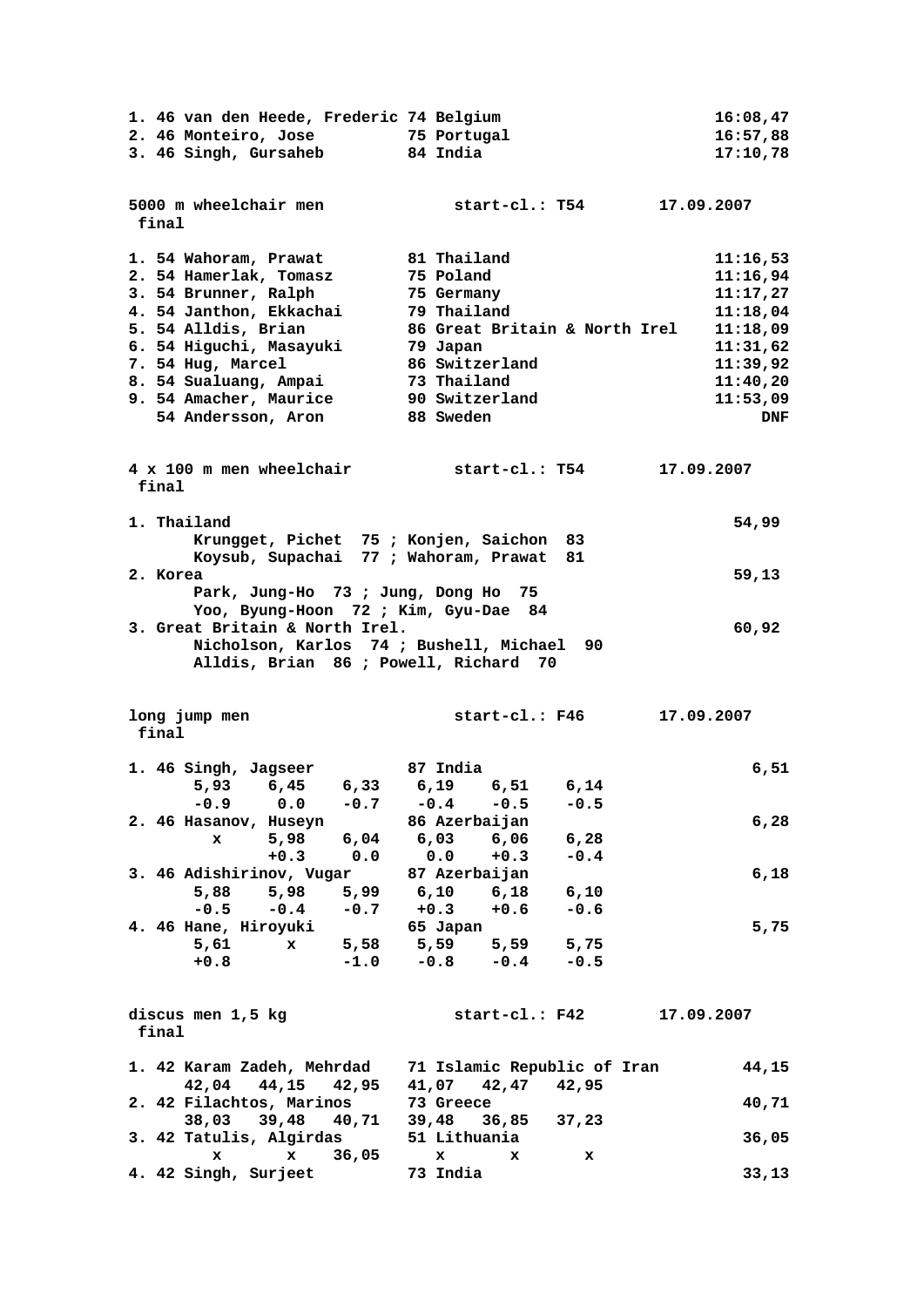**x** 31,99 31,40 33,00 33,00 33,13<br>5. 42 Asghsri, Mahdi 67 Islamic Republic of  **5. 42 Asghsri, Mahdi 67 Islamic Republic of Iran 32,64 31,31 32,25 x 32,64 x x discus men 1,0 kg start-cl.: F40 17.09.2007 final 1. 40 Mester, Mathias 86 Germany 31,34 31,34 x x 30,11 29,78 x 2. 40 Margoc, Marek 76 Slovakia 28,13 25,01 27,70 28,13 26,13 x 26,99 3. 40 Langer, Lutz 70 Germany 21,41 20,23 17,68 18,10 18,89 18,87 21,41 4. 40 Martin, Andrew 87 Great Britain & North Irel 20,47 19,20 18,82 20,47 19,47 19,12 19,75 19,20 18,82 20,47 19,47 19,12 19,75 5. 40 Gangodanahalli H, Thula 65 India 14,80 14,45 14,80 14,31 x 12,49 14,08 6. 40 Alafari, Eisa 78 United Arab Emirates 14,39 11,17 14,39 13,51 12,36 12,89 12,83 New world record by Mathias Mester (GER) javelin men 600g - wheelchair start-cl.: F56 17.09.2007 final 1. 56 Gruijters, Pieter 67 The Netherlands 37,54 36,38 36,89 33,83 35,63 37,22 37,54 2. 56 Naderi Darbaghs., Ali 67 Islamic Republic of Iran 33,92 29,78 32,84 33,84 33,04 33,92 33,48 3. 56 Masri, Faridul 81 Malaysia 32,10 30,44 29,39 x 29,51 29,61 32,10 4. 56 Pathiyappa, Kumara Swam 70 India 21,23 x 20,42 21,23 x x 20,12 5. 56 Al-Sada, Jamal Khalid 68 Qatar 17,02 14,75 14,87 16,58 x 17,02 14,19 6. 56 Wall, Seamus 68 Ireland 16,78 15,83 16,78 x x x 16,41 7. 56 Berry, David 91 Ireland 11,95 x x 8,68 10,34 11,95 11,87 javelin men 600g - wheelchair start-cl.: F55/58 17.09.2007 final 1. 58 Al-Sahoti, Nasser Saed 72 Qatar 41,02 41,02 40,71 40,28 40,02 40,03 39,68 870 2. 55 Nemec, Martin 74 Czech Republic 28,45 26,47 25,48 27,42 22,44 28,45 24,49 865 3. 55 Scambura, Dusan 66 Czech Republic 24,58 21,80 22,50 21,60 24,58 21,51 23,12 747 4. 58 Lin, Cheng Yin 82 Taiwan 23,19 22,89 21,49 19,01 22,53 x 23,19 492 5. 55 Davane, Vilas Genu 67 India 15,77 13,26 13,78 x 15,77 15,35 14,15 479 6. 55 Wilkinson, Andrew 83 Great Britain & North Irel 14,64 13,18 14,26 13,50 14,41 14,64 14,60 445** 

**Women**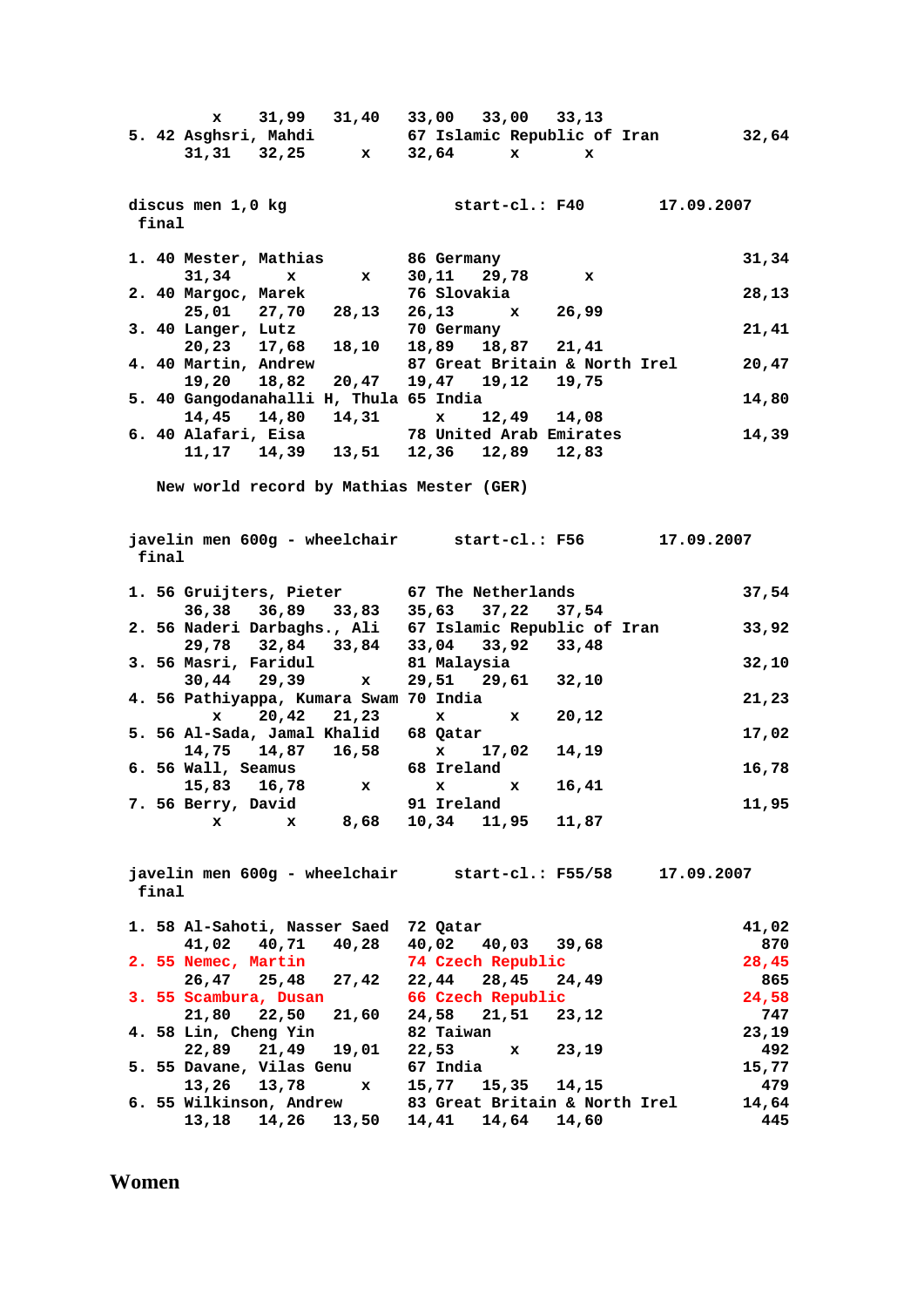**400 m women start-cl.: T44/46 17.09.2007 final 1. 44 Horan, Kate 75 New Zealand 63,81 2. 44 Green, Katrin 85 Germany 65,06 3. 45 Santos, Mariane 91 Brazil 79,64 44 Holmes, April 73 United States of America DNS 46 Arnold, Kate 88 Great Britain & North Irel DNS New world record by Kate Horan (NZL) 400 m wheelchair women start-cl.: T53/T54 17.09.2007 final 1. 54 Hunkeler, Edith 72 Switzerland 58,68 2. 54 Wallengren, Gunilla 79 Sweden 61,20 3. 54 Schaer, Manuela 84 Switzerland 62,45 4. 54 Wafula Strike, Anne 69 Great Britain & North Irel 63,93 5. 54 Graf, Sandra 69 Switzerland 64,01 6. 54 Matassa, Jessica 86 Canada 65,52 7. 53 Porcellato, Francesca 70 Italy 65,59 8. 53 Nordlund, Madelene 69 Sweden 65,69 4 x 100 m women start-cl.: T46 17.09.2007 final The Netherlands** DNF  **Mettes, Marijke 85 ; Smits, Marije 86 Zijl, Agnes 75 ; Roozen, Annette 76 shot put women 3 kg - wheelchair start-cl.: F54 17.09.2007 final 1. 54 Kacanu, Eva 65 Czech Republic 6,23 6,08 5,91 5,81 6,23 6,19 6,20 2. 54 Perminiene, Irena 58 Lithuania 5,37 5,30 5,29 5,01 5,37 5,33 4,85 3. 54 Sedghi Saghinsara, Marz 75 Islamic Republic of Iran 5,02 5,02 4,79 4,84 4,70 4,82 4,87 4. 54 Situ, Ntombizanele 71 Republic of South Africa 4,91 4,53 4,91 4,89 4,44 4,44 4,53 discus women 1 kg start-cl.: F42/44 17.09.2007 final 1. 44 Floeth, Michaela 69 Germany 35,36 34,62 33,09 35,20 31,89 35,36 34,58 654 2. 44 Scherney, Andrea 66 Austria 32,27 30,37 29,79 31,27 32,27 30,92 31,71 597 3. 42 Strode, Ivita 73 Latvia 23,35 21,17 21,00 21,33 19,75 22,49 23,35 529 4. 44 Takado, Fumiko 73 Japan 21,48 21,29 19,49 20,14 21,48 16,68 19,71 397 42 Biene, Claudia 73 Germany DNS DNS**